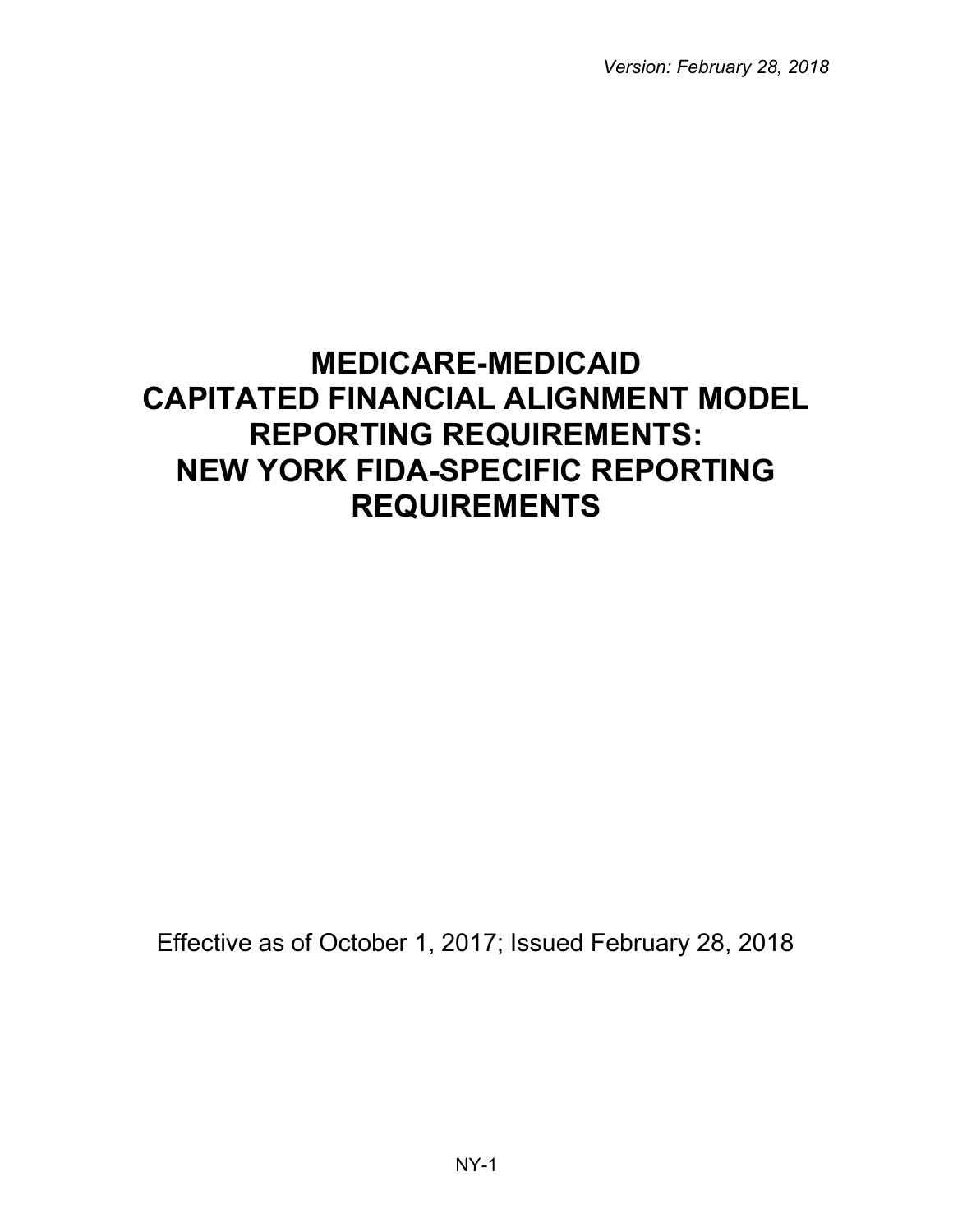# **Table of Contents**

| New York FIDA-Specific Reporting Requirements Appendix NY-3        |
|--------------------------------------------------------------------|
|                                                                    |
|                                                                    |
|                                                                    |
|                                                                    |
| Reporting on Disenrolled and Retro-disenrolled Participants NY-5   |
| <b>Reporting on Assessments and PCSPs Completed Prior To First</b> |
| <b>Guidance on Assessments and PCSPs for Participants with a</b>   |
|                                                                    |
| New York State's Implementation, Ongoing, and Continuous           |
|                                                                    |
|                                                                    |
|                                                                    |
|                                                                    |
|                                                                    |
|                                                                    |
|                                                                    |
|                                                                    |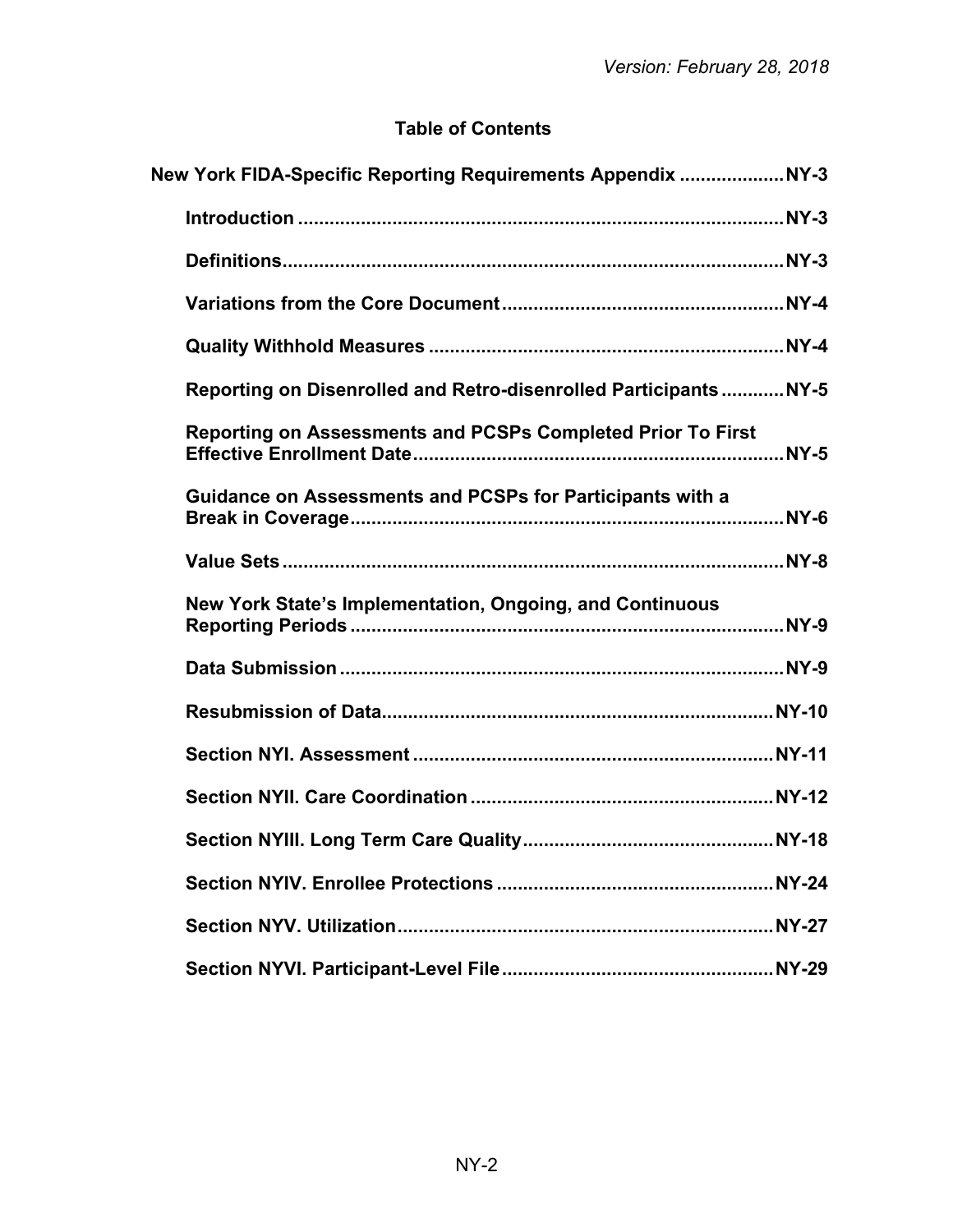# **New York FIDA-Specific Reporting Requirements Appendix**

# <span id="page-2-1"></span><span id="page-2-0"></span>*Introduction*

The measures in this appendix are required reporting for all plans participating in the New York Fully Integrated Duals Advantage (FIDA) Demonstration. CMS and the State of New York reserve the right to update the measures in this appendix for subsequent demonstration years. These state-specific measures directly supplement the Medicare-Medicaid Capitated Financial Alignment Model: Core Reporting Requirements, which can be found at the following web address: [https://www.cms.gov/Medicare-Medicaid-Coordination/Medicare-and-Medicaid-](https://www.cms.gov/Medicare-Medicaid-Coordination/Medicare-and-Medicaid-Coordination/Medicare-Medicaid-Coordination-Office/FinancialAlignmentInitiative/MMPInformationandGuidance/MMPReportingRequirements.html)[Coordination/Medicare-Medicaid-Coordination-](https://www.cms.gov/Medicare-Medicaid-Coordination/Medicare-and-Medicaid-Coordination/Medicare-Medicaid-Coordination-Office/FinancialAlignmentInitiative/MMPInformationandGuidance/MMPReportingRequirements.html)[Office/FinancialAlignmentInitiative/MMPInformationandGuidance/MMPReportingRe](https://www.cms.gov/Medicare-Medicaid-Coordination/Medicare-and-Medicaid-Coordination/Medicare-Medicaid-Coordination-Office/FinancialAlignmentInitiative/MMPInformationandGuidance/MMPReportingRequirements.html) [quirements.html](https://www.cms.gov/Medicare-Medicaid-Coordination/Medicare-and-Medicaid-Coordination/Medicare-Medicaid-Coordination-Office/FinancialAlignmentInitiative/MMPInformationandGuidance/MMPReportingRequirements.html)

FIDA Plans should refer to the core document for additional details regarding definitions, reporting phases and timelines, and sampling methodology, except as otherwise specified in this document.

The core and state-specific measures supplement existing Part C and Part D reporting requirements, as well as measures that FIDA Plans report via other vehicles or venues, such as HEDIS<sup>®[1](#page-2-3)</sup> and HOS. CMS and the State will also track key utilization measures, which are not included in this document, using encounter and claims data. The quantitative measures are part of broader oversight, monitoring, and performance improvement processes that include several other components and data sources not described in this document.

FIDA Plans should contact the NY HelpDesk at [NYHelpDesk@norc.org](mailto:NYHelpDesk@norc.org) with any questions about the New York state-specific appendix or the data submission process.

# <span id="page-2-2"></span>*Definitions*

l

Calendar Quarter: All quarterly measures are reported on calendar quarters. The four calendar quarters of each calendar year will be as follows:  $1/1 - 3/31$ ,  $4/1 - 6/30$ ,  $7/1$  $-9/30$ , and  $10/1 - 12/31$ .

Calendar Year: All annual measures are reported on a calendar year basis. For example, Calendar Year 2015 (CY1) will represent January 1, 2015 through December 31, 2015.

Community-based Long Term Services and Supports (LTSS): A range of medical, habilitation, rehabilitation, home care, or social services a person needs over months or years in order to improve or maintain function or health which are provided in the person's home or community-based setting such as assisted-living facilities. These

<span id="page-2-3"></span><sup>&</sup>lt;sup>1</sup> HEDIS<sup>®</sup> is a registered trademark of the National Committee for Quality Assurance (NCQA).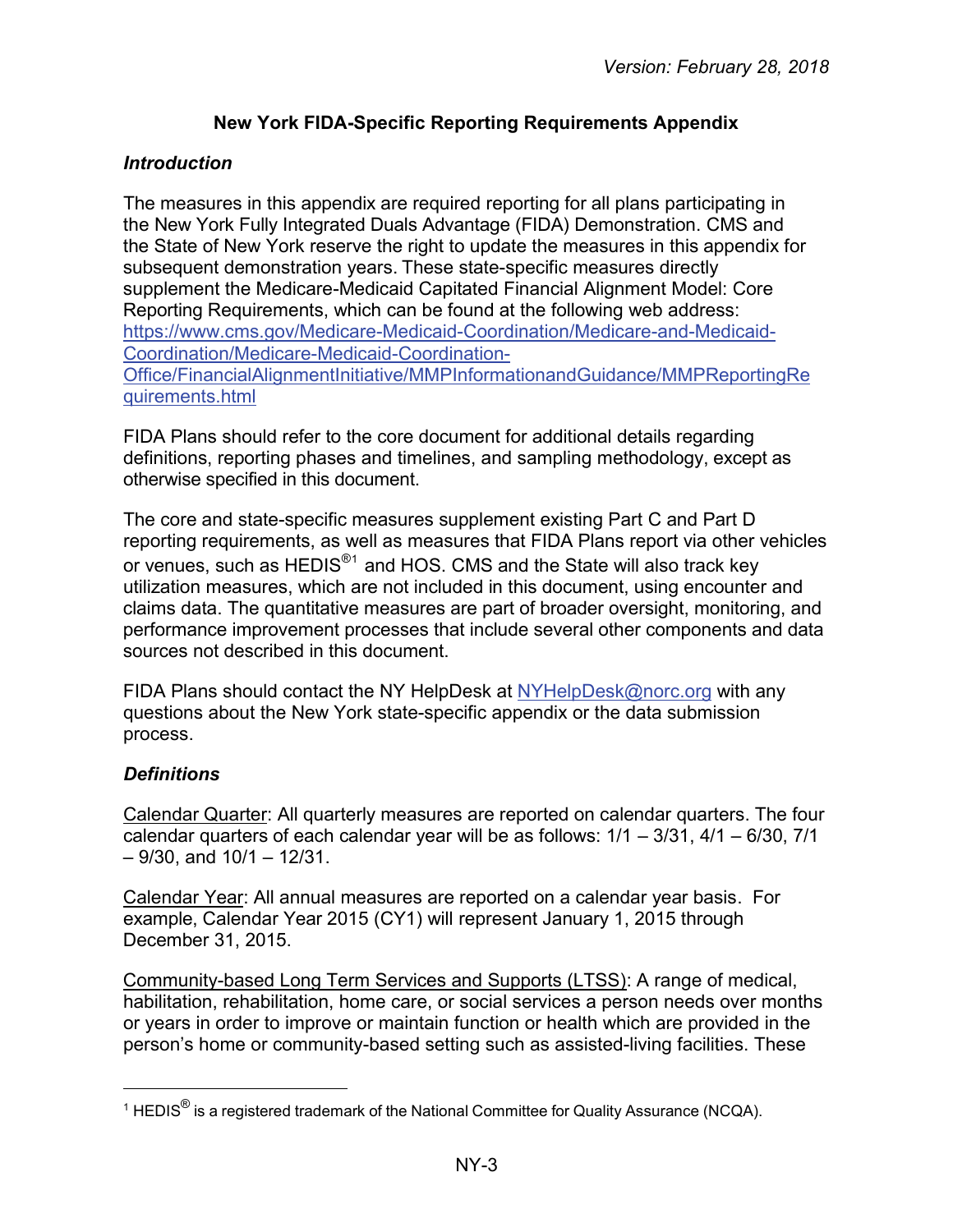home and community-based services are designed to meet an individual's needs as an alternative to long-term nursing facility care and to enable a person to live as independently as possible. Examples include assistance with bathing, dressing and other basic activities of daily life and self-care, as well as support for everyday tasks such as laundry, shopping and transportation.

Facility-based Long-Term Services and Supports (LTSS): Facility-based LTSS are a range of medical, social, or rehabilitation services a person needs over months or years in order to improve or maintain function or health which are provided in a longterm care facility, such as a nursing facility (not including assisted living residences).

Implementation Period: The initial months of the demonstration during which FIDA Plans will report to CMS and the State on a more intensive reporting schedule. The Implementation Period starts on the first effective enrollment date and continues until the end of the first 2015 calendar year quarter after the end of passive enrollment (January 1, 2015 – September 30, 2015).

Long stay: A long stay is an episode with cumulative days in facility greater than or equal to 101 days.

Primary Care Provider (PCP): Primary care physicians licensed by the State of New York and board certified in family practice, internal medicine, general practice, obstetrics/gynecology, or geriatrics, State licensed physician assistants, or a physician extender who is a registered nurse practitioner or advanced practice nurse or advanced practice nurse group practice within an acceptable specialty as required under State regulation.

# <span id="page-3-0"></span>*Variations from the Core Document*

#### Core 9.2

The following section provides additional guidance about identifying individuals enrolled in the MMP as "nursing home certifiable," or meeting the nursing facility level of care (NF LOC), for the purposes of reporting Core 9.2.

Core 9.2 focuses on "nursing home certifiable" members, defined as "members living in the community, but requiring an institutional level of care" (see the Core Reporting Requirements for more information). All Participants with a level of care (LOC) score of 5 or greater in the Uniform Assessment System for New York (UAS-NY) Community Health Assessment should be reported as nursing home certifiable. FIDA Plans must confirm that such Participants are living in the community and not in longterm nursing facility stay.

# <span id="page-3-1"></span>*Quality Withhold Measures*

CMS and the State of New York will establish a set of quality withhold measures, and FIDA Plans will be required to meet established thresholds. Throughout this document, state-specific quality withhold measures are marked with the following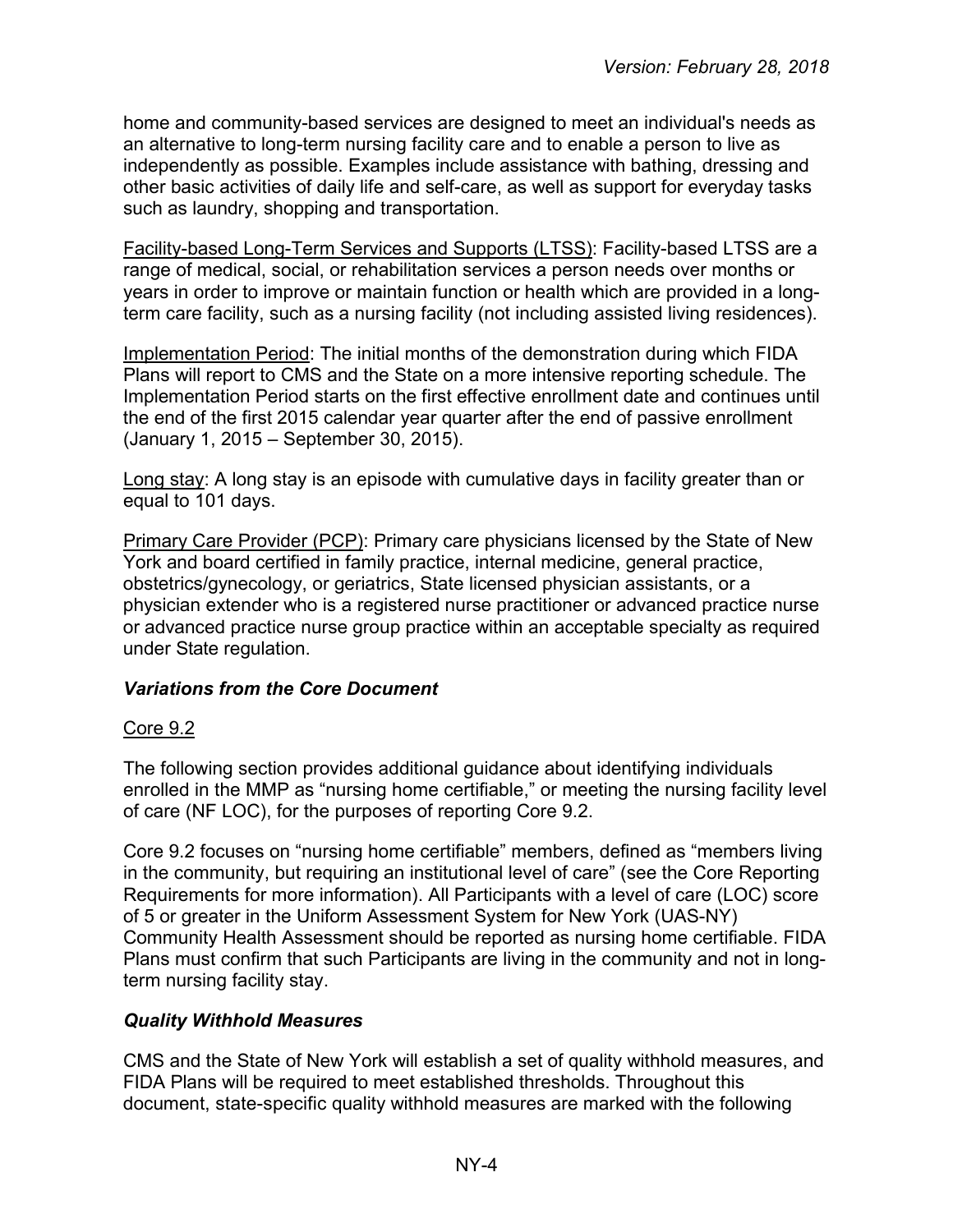symbol for Demonstration Year 1: (i) and the following symbol for Demonstration Years 2 through 5:  $(i)$ . In addition to the quality withhold measures identified in this appendix and the Core Reporting Requirements, the following measure from the Core Reporting Requirements will be a DY 2 through 5 state-specific quality withhold measure for plans participating in the FIDA Demonstration:

• Core Measure 9.2 – Nursing Facility Diversion

FIDA Plans will be required to report this measure according to the specifications in the Core Reporting Requirements.

For more information about the state-specific quality withhold measures, refer to the Quality Withhold Technical Notes (DY 1): New York-Specific Measures and the Quality Withhold Technical Notes (DY 2-5): New York FIDA-Specific Measures at [https://www.cms.gov/Medicare-Medicaid-Coordination/Medicare-and-Medicaid-](https://www.cms.gov/Medicare-Medicaid-Coordination/Medicare-and-Medicaid-Coordination/Medicare-Medicaid-Coordination-Office/FinancialAlignmentInitiative/MMPInformationandGuidance/MMPQualityWithholdMethodologyandTechnicalNotes.html)[Coordination/Medicare-Medicaid-Coordination-](https://www.cms.gov/Medicare-Medicaid-Coordination/Medicare-and-Medicaid-Coordination/Medicare-Medicaid-Coordination-Office/FinancialAlignmentInitiative/MMPInformationandGuidance/MMPQualityWithholdMethodologyandTechnicalNotes.html)[Office/FinancialAlignmentInitiative/MMPInformationandGuidance/MMPQualityWithhold](https://www.cms.gov/Medicare-Medicaid-Coordination/Medicare-and-Medicaid-Coordination/Medicare-Medicaid-Coordination-Office/FinancialAlignmentInitiative/MMPInformationandGuidance/MMPQualityWithholdMethodologyandTechnicalNotes.html) [MethodologyandTechnicalNotes.html.](https://www.cms.gov/Medicare-Medicaid-Coordination/Medicare-and-Medicaid-Coordination/Medicare-Medicaid-Coordination-Office/FinancialAlignmentInitiative/MMPInformationandGuidance/MMPQualityWithholdMethodologyandTechnicalNotes.html)

# <span id="page-4-0"></span>*Reporting on Disenrolled and Retro-disenrolled Participants*

Unless otherwise indicated in the reporting requirements, FIDA Plans should report on all Participants enrolled in the demonstration who meet the definition of the data elements, regardless of whether that Participant was subsequently disenrolled from the FIDA Plan. Measure-specific guidance on how to report on disenrolled Participants is provided under the Notes section of each state-specific measure.

Due to retro-disenrollment of Participants, there may be instances where there is a lag between a Participant's effective disenrollment date and the date on which the FIDA Plan is informed about that disenrollment. This time lag might create occasional data inaccuracies if a FIDA Plan includes Participants in reports who had in fact disenrolled before the start of the reporting period. If FIDA Plans are aware at the time of reporting that a Participant has been retro-disenrolled with a disenrollment effective date prior to the reporting period (and therefore was not enrolled during the reporting period in question), then FIDA Plans may exclude that Participant from reporting. Please note that FIDA Plans are *not* required to re-submit corrected data should they be informed of a retro-disenrollment subsequent to a reporting deadline. FIDA Plans should act upon their best and most current knowledge at the time of reporting regarding each Participant's enrollment status.

# <span id="page-4-1"></span>*Reporting on Assessments and PCSPs Completed Prior To First Effective Enrollment Date*

FIDA Plans may complete assessments prior to individuals' effective date of enrollment, provided that the FIDA Plan meets the requirements as articulated in the National MMP Enrollment and Disenrollment Guidance. Note that for individuals who are passively enrolled, the FIDA Plan may reach out to complete an assessment no sooner than 20 days before the individual's effective date of the passive enrollment.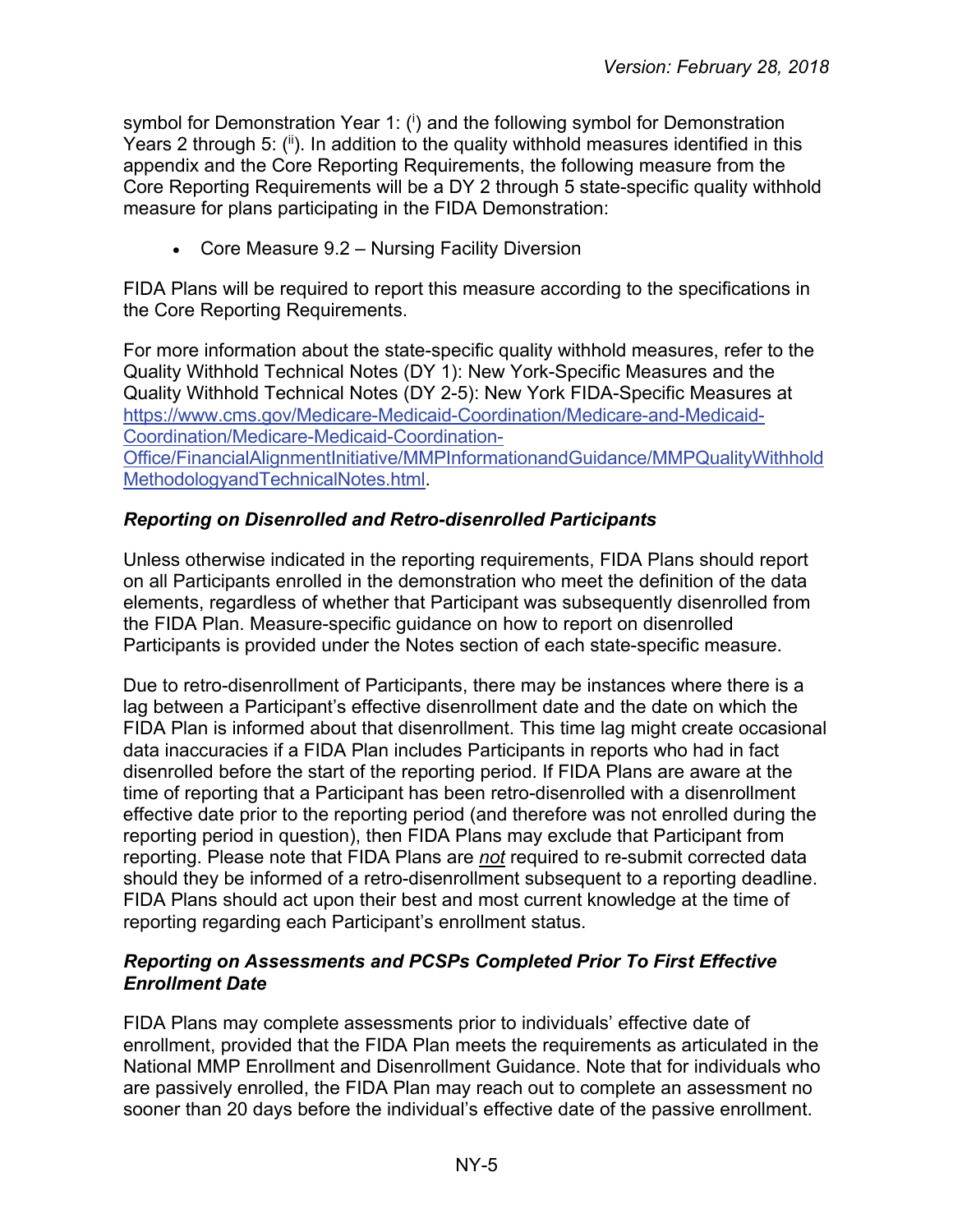For purposes of reporting data on assessments (Core 2.1 and Core 2.2), FIDA Plans should report any assessments completed prior to the first effective enrollment date as if they were completed on the first effective enrollment date. For example, if a Participant's first effective enrollment date was June 1 and the assessment for that Participant was completed on May 25, the FIDA Plan should report the assessment as if it were completed on June 1.

FIDA Plans should refer to the Core reporting requirements for detailed specifications for reporting Core 2.1 and Core 2.2. For example, Core 2.1 should only include Participants whose 90th day of enrollment occurred during the reporting period. Participants enrolled into the FIDA Plan on June 1 would reach their 90th day (three full months) on August 31. Therefore, these Participants would be reported in the data submission for the Quarter 3 reporting period, even if their assessment was marked as complete on the first effective enrollment date (i.e., June 1).

FIDA Plans must comply with the IDT Policy regarding completion of Person-Centered Service Plans (PCSPs) within 90 days of enrollment. In the event that a PCSP is also finalized prior to the first effective enrollment date, FIDA Plans should report completion of the PCSP (for measures Core 3.2 and NY2.2) as if it were completed on the first effective enrollment date. For example, if a Participant's first effective enrollment date was June 1 and the PCSP for that Participant was completed on May 27, the FIDA Plan should report the PCSP as if it were completed on June 1.

#### <span id="page-5-0"></span>*Guidance on Assessments and PCSPs for Participants with a Break in Coverage*

#### **Assessments**

If a FIDA Plan already completed an assessment for a Participant that was previously enrolled, the FIDA Plan is not necessarily required to conduct a new assessment if the Participant rejoins the same FIDA Plan within six months of his/her most recent assessment. Instead, the FIDA Plan can:

- 1. Perform any risk stratification, claims data review, or other analyses as required by the three-way contract to detect any changes in the Participant's condition since the assessment was conducted; and
- 2. Ask the Participant (or his/her authorized representative) if there has been a change in the Participant's health status or needs since the assessment was conducted.

The FIDA Plan must document any risk stratification, claims data review, or other analyses that are performed to detect any changes in the Participant's condition. The FIDA Plan must also document its outreach attempts and the discussion(s) with the Participant (or his/her authorized representative) to determine if there was a change in the Participant's health status or needs.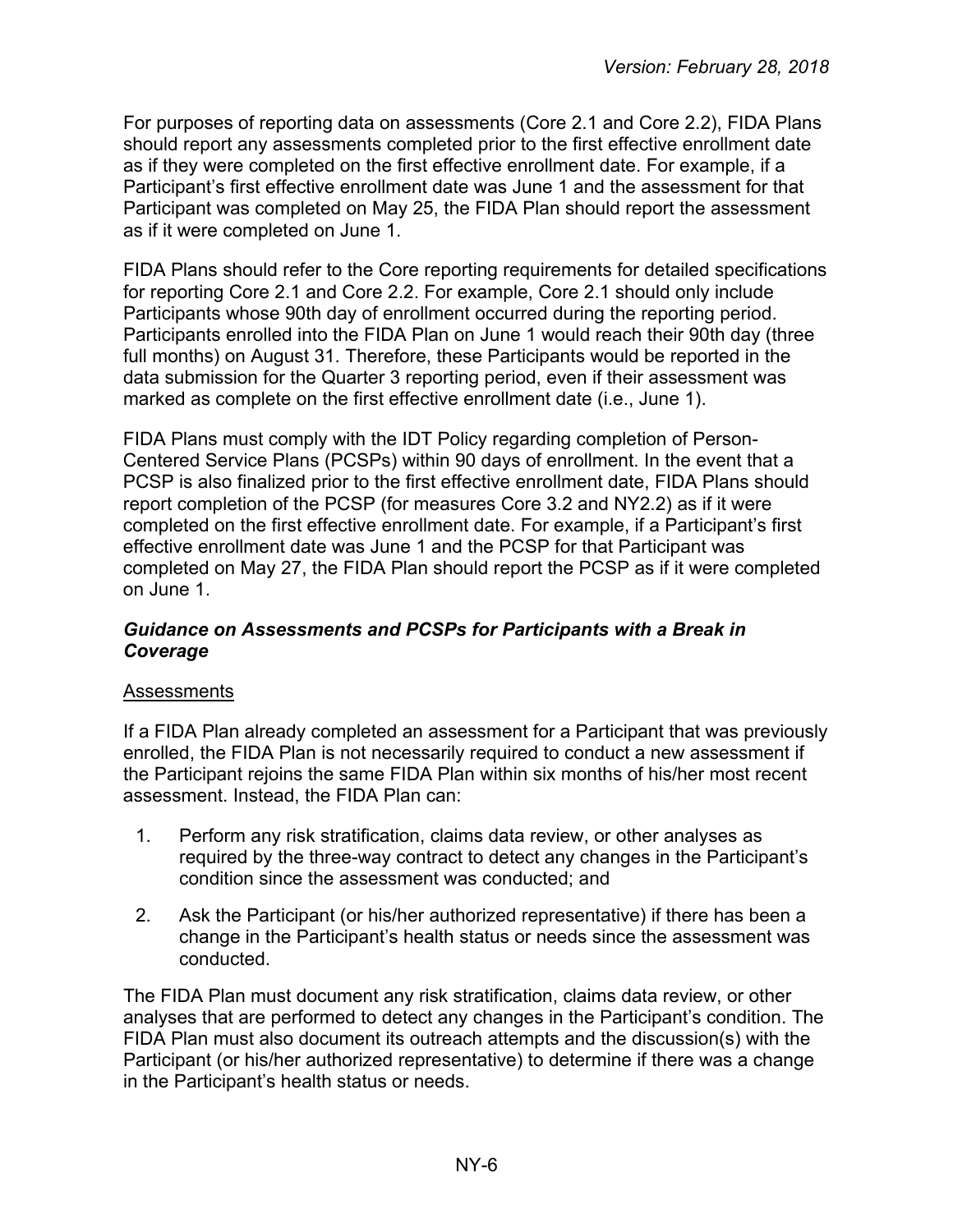If a change is identified, the FIDA Plan must conduct a new assessment within the timeframe prescribed by the contract. If there are no changes, the FIDA Plan is not required to conduct a new assessment unless requested by the Participant (or his/her authorized representative). Please note, if the FIDA Plan prefers to conduct assessments on all re-enrollees regardless of status, it may continue to do so.

Once the FIDA Plan has conducted a new assessment as needed or confirmed that the prior assessment is still accurate, the FIDA Plan can mark the assessment as complete for the Participant's current enrollment. The FIDA Plan would then report that completion according to the specifications for Core 2.1 and Core 2.2. When reporting these measures, the FIDA Plan should count the number of enrollment days from the Participant's most recent enrollment effective date, and should report the assessment based on the date the prior assessment was either confirmed to be accurate or a new assessment was completed.

If the FIDA Plan is unable to reach a re-enrolled Participant to determine if there was a change in health status, then the FIDA Plan may report that Participant as unable to be reached so long as the FIDA Plan made the requisite number of outreach attempts. If a re-enrolled Participant refuses to discuss his/her health status with the FIDA Plan, then the FIDA Plan may report that Participant as unwilling to participate in the assessment.

If the FIDA Plan did not complete an assessment for the re-enrolled Participant during his/her prior enrollment period, or if it has been more than six months since the Participant's assessment was completed, the FIDA Plan is required to conduct an assessment for the Participant within the timeframe prescribed by the contract. The FIDA Plan must make the requisite number of attempts to reach the Participant (at minimum) after their most recent enrollment effective date, even if the FIDA Plan reported that the Participant was unable to be reached during his/her prior enrollment. Similarly, Participants that refused the assessment during their prior enrollment must be asked again to participate (i.e., the FIDA Plan may not carry over a refusal from one enrollment period to the next).

#### Person-Centered Service Plans (PCSP)

If the FIDA Plan conducts a new assessment for the re-enrolled Participant, the Interdisciplinary Team (IDT) must revise the PCSP accordingly within the timeframe prescribed by the contract. Once the PCSP is revised, the FIDA Plan may mark the PCSP as complete for the Participant's current enrollment. If the FIDA Plan determines that the prior assessment is still accurate and therefore the IDT does not need to update the previously completed PCSP, the FIDA Plan may mark the PCSP as complete for the current enrollment at the same time that the assessment is marked complete. The FIDA Plan would then follow the Core 3.2 and NY2.2 measure specifications for reporting the completion. Please note, for purposes of reporting, the PCSP for the re-enrolled Participant should be classified as an *initial* PCSP.

If the IDT did not complete a PCSP for the re-enrolled Participant during his/her prior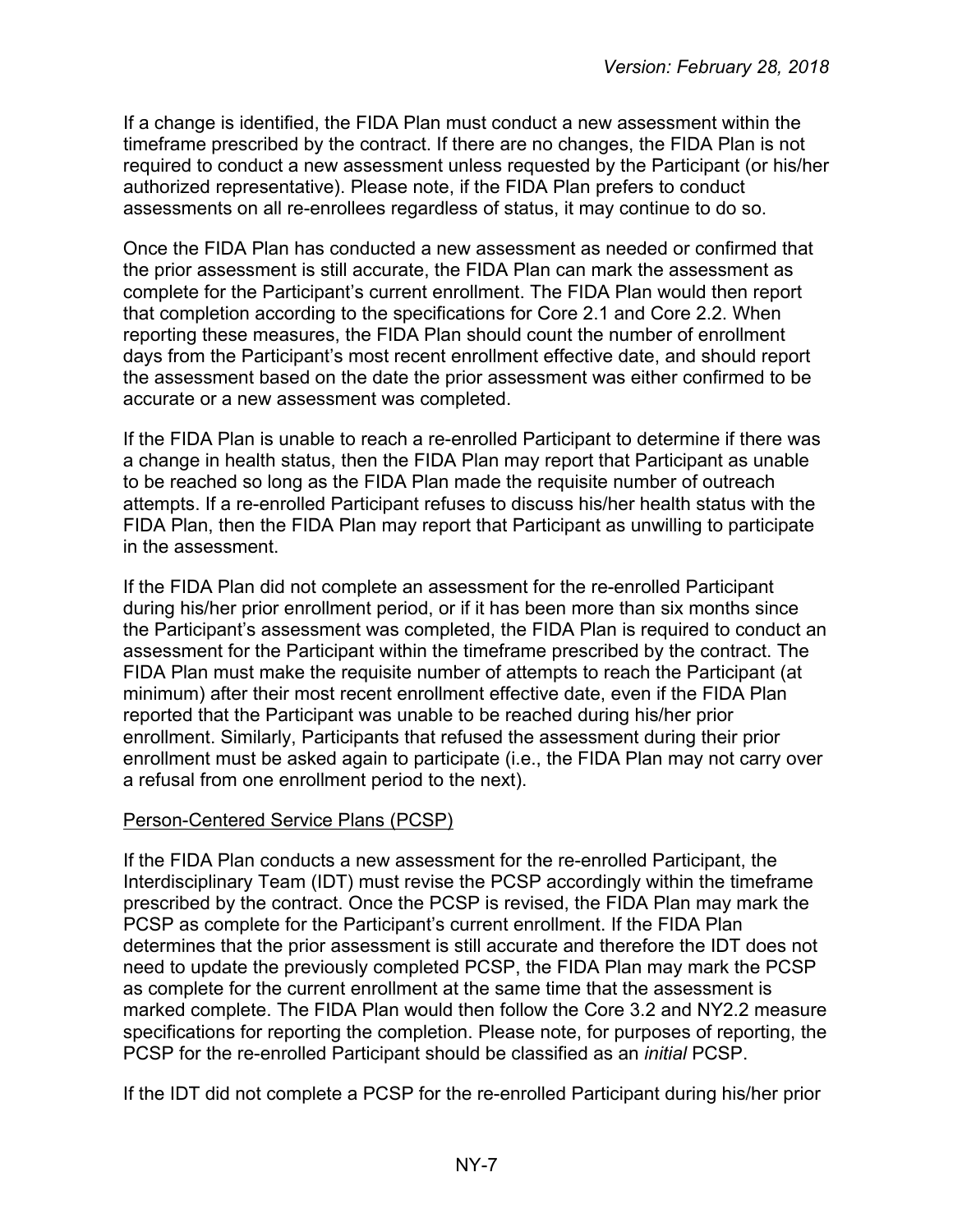enrollment period, or if it has been more than six months since the Participant's PCSP was completed, the IDT is required to complete a PCSP for the Participant within the timeframe prescribed by the contract. The IDT must also follow the above guidance regarding reaching out to Participants that previously refused to participate or were not reached.

#### Reassessments and PCSP updates

The FIDA Plan must follow contract requirements regarding the completion of reassessments at least every six months, and the IDT should update the PCSP as necessary following the reassessment. If the FIDA Plan determined that an assessment from a Participant's prior enrollment was accurate and marked that assessment as complete for the Participant's current enrollment, the FIDA Plan should count from the date that the assessment was completed in the prior enrollment period to determine the due date for the reassessment and PCSP update. For example, when reporting Core 2.3, the FIDA Plan should count 365 days from the date when the assessment was actually completed, even if that date was during the Participant's prior enrollment period.

# <span id="page-7-0"></span>*Value Sets*

The measure specifications in this document refer to code value sets that must be used to determine and report measure data element values. A value set is the complete set of codes used to identify a service or condition included in a measure. The New York FIDA-Specific Value Sets Workbook includes all value sets and codes needed to report certain measures included in the New York FIDA-Specific Reporting Requirements and is intended to be used in conjunction with the measure specifications outlined in this document. The New York FIDA-Specific Value Sets Workbook can be found on the CMS website at the following address: [https://www.cms.gov/Medicare-Medicaid-Coordination/Medicare-and-Medicaid-](https://www.cms.gov/Medicare-Medicaid-Coordination/Medicare-and-Medicaid-Coordination/Medicare-Medicaid-Coordination-Office/FinancialAlignmentInitiative/MMPInformationandGuidance/MMPReportingRequirements.html)[Coordination/Medicare-Medicaid-Coordination-](https://www.cms.gov/Medicare-Medicaid-Coordination/Medicare-and-Medicaid-Coordination/Medicare-Medicaid-Coordination-Office/FinancialAlignmentInitiative/MMPInformationandGuidance/MMPReportingRequirements.html)[Office/FinancialAlignmentInitiative/MMPInformationandGuidance/MMPReportingReq](https://www.cms.gov/Medicare-Medicaid-Coordination/Medicare-and-Medicaid-Coordination/Medicare-Medicaid-Coordination-Office/FinancialAlignmentInitiative/MMPInformationandGuidance/MMPReportingRequirements.html)

[uirements.html.](https://www.cms.gov/Medicare-Medicaid-Coordination/Medicare-and-Medicaid-Coordination/Medicare-Medicaid-Coordination-Office/FinancialAlignmentInitiative/MMPInformationandGuidance/MMPReportingRequirements.html)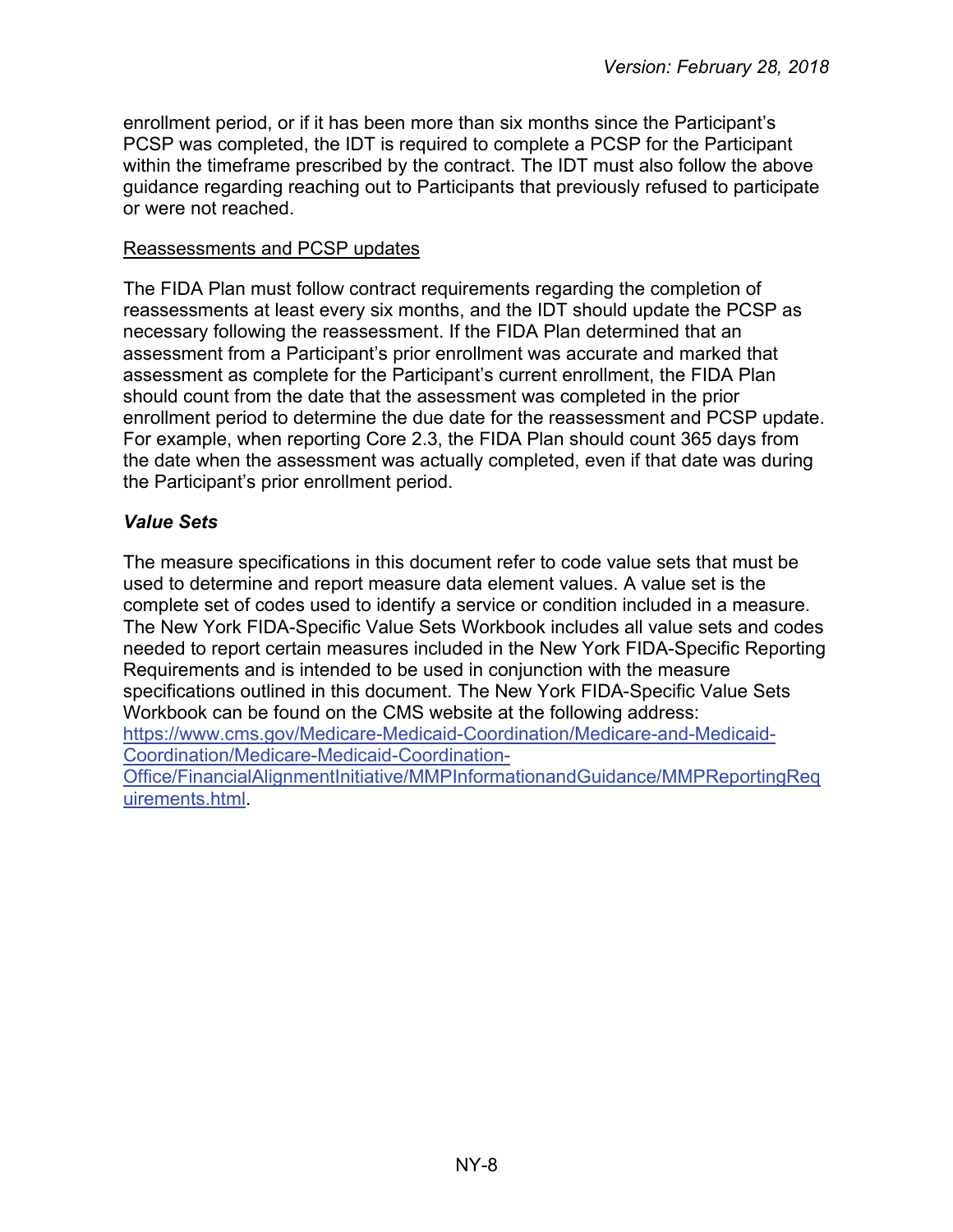<span id="page-8-0"></span>

|                         | <b>Phase</b>                | <b>Dates</b>                | <b>Explanation</b>                                                                                                                  |  |  |  |  |
|-------------------------|-----------------------------|-----------------------------|-------------------------------------------------------------------------------------------------------------------------------------|--|--|--|--|
|                         | <b>Demonstration Year 1</b> |                             |                                                                                                                                     |  |  |  |  |
| Continuous<br>Reporting | Implementation<br>Period    | 1-1-15 through 9-30-15      | From the first effective<br>enrollment date through the<br>end of the first full quarter<br>after the end of passive<br>enrollment. |  |  |  |  |
|                         | <b>Ongoing Period</b>       | 1-1-15 through 12-31-15     | From the first effective<br>enrollment date through the end<br>of the first demonstration year.                                     |  |  |  |  |
|                         |                             | <b>Demonstration Year 2</b> |                                                                                                                                     |  |  |  |  |
| Continuous<br>Reporting | <b>Ongoing Period</b>       | 1-1-16 through 12-31-16     | From January 1, 2016 through<br>the end of the second<br>demonstration year.                                                        |  |  |  |  |
|                         |                             | <b>Demonstration Year 3</b> |                                                                                                                                     |  |  |  |  |
| Continuous<br>Reporting | <b>Ongoing Period</b>       | 1-1-17 through 12-31-17     | From January 1, 2017 through<br>the end of the third<br>demonstration year.                                                         |  |  |  |  |
|                         |                             | <b>Demonstration Year 4</b> |                                                                                                                                     |  |  |  |  |
| Continuous<br>Reporting | <b>Ongoing Period</b>       | 1-1-18 through 12-31-18     | From January 1, 2018 through<br>the end of the fourth<br>demonstration year.                                                        |  |  |  |  |
|                         |                             | <b>Demonstration Year 5</b> |                                                                                                                                     |  |  |  |  |
| Continuous<br>Reporting | <b>Ongoing Period</b>       | 1-1-19 through 12-31-19     | From January 1, 2019 through<br>the end of the fifth<br>demonstration year.                                                         |  |  |  |  |

# *New York State's Implementation, Ongoing, and Continuous Reporting Periods*

# <span id="page-8-1"></span>*Data Submission*

All FIDA Plans will submit state-specific measure data through the web-based Financial Alignment Initiative Data Collection System (FAI DCS), unless otherwise specified in the measure description. All data submissions must be submitted to this site by 5:00p.m. ET on the applicable due date. This site can be accessed at the following web address: [https://Financial-Alignment-Initiative.NORC.org](https://financial-alignment-initiative.norc.org/)

(Note: Prior to the first use of the system, all FIDA Plans will receive an email notification with the username and password that has been assigned to their plan. This information will be used to log in to the FAI DCS and complete the data submission).

All FIDA Plans will submit core measure data in accordance with the Core Reporting Requirements. Submission requirements vary by measure, but most core measures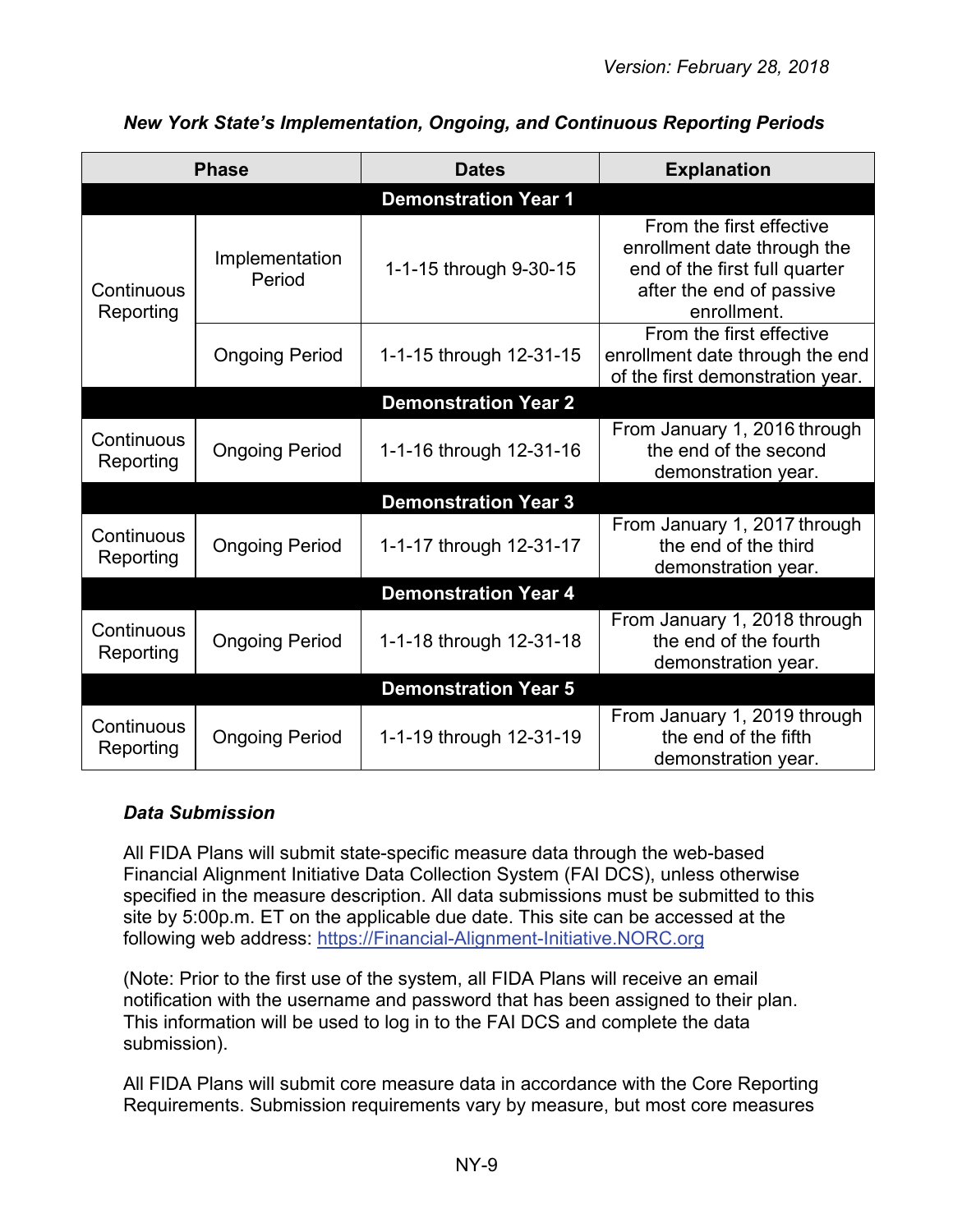are reported through the Health Plan Management System (HPMS).

Please note, late submissions may result in compliance action from CMS.

#### <span id="page-9-0"></span>*Resubmission of Data*

FIDA Plans must comply with the following steps to resubmit data after an established due date:

- 1. Email the NY HelpDesk [\(NYHelpDesk@norc.org\)](mailto:NYHelpDesk@norc.org) to request resubmission.
	- o Specify in the email which measures need resubmission;
	- $\circ$  Specify for which reporting period(s) the resubmission is needed; and
	- $\circ$  Provide a brief explanation for why the data need to be resubmitted.
- 2. After review of the request, the NY HelpDesk will notify the FIDA Plan once the FAI DCS and/or HPMS has been re-opened.
- 3. Resubmit data through the applicable reporting system.
- 4. Notify the NY HelpDesk again after resubmission has been completed.

Please note, requests for resubmission after an established due date may result in compliance action from CMS.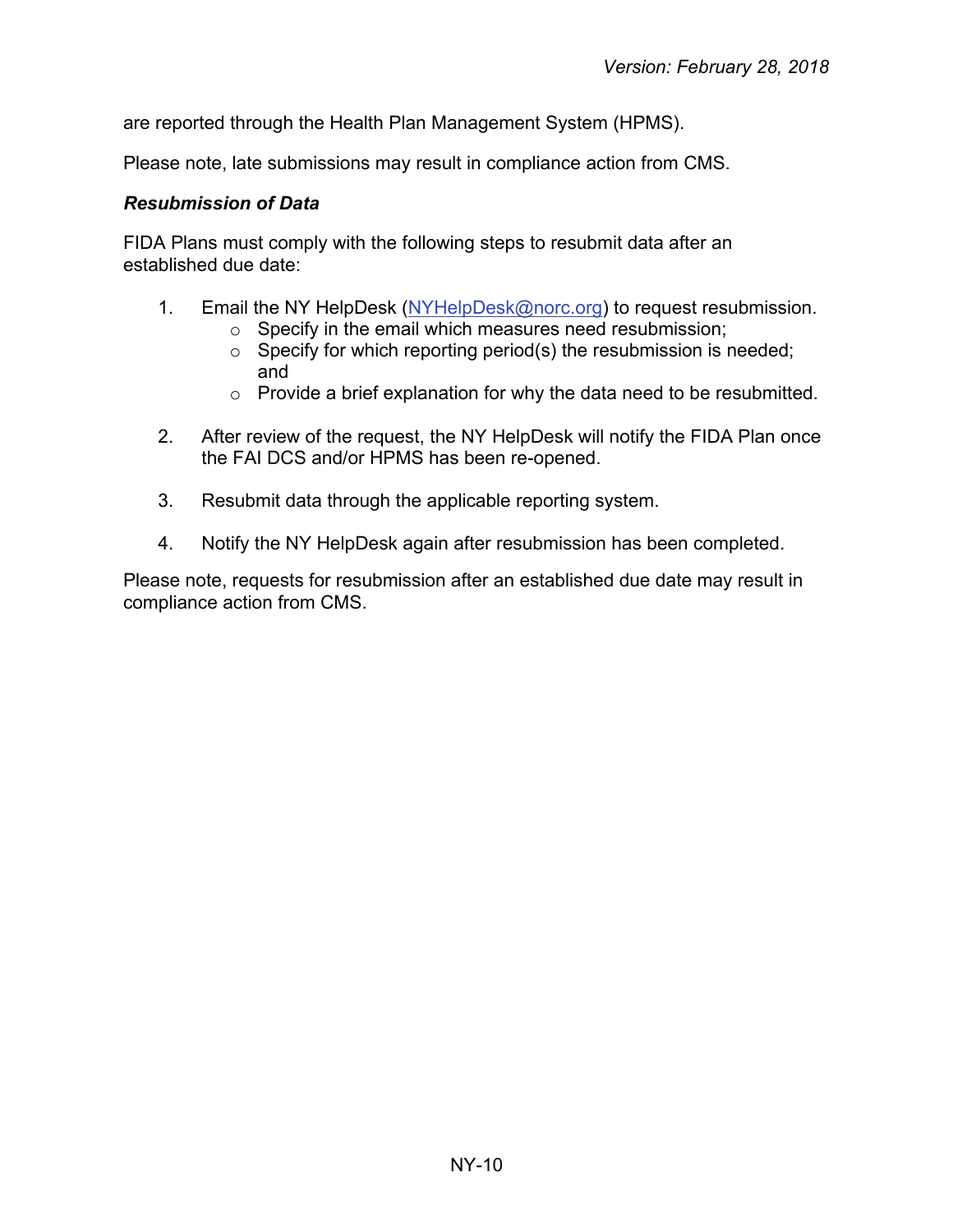# <span id="page-10-0"></span>**Section NYI. Assessment**

- NY1.1 Participants who enrolled through opt-in enrollment with an initial assessment completed within 30 days of enrollment. – *Retired*
- NY1.2 Participants who are passively enrolled with an initial assessment completed within 60 days of enrollment. – *Retired*
- NY1.3 Improvement and stability in Activities of Daily Living (ADL) functioning between the previous assessment and most recent assessment. $^{\text{\tiny{\textsf{i}}}}$

Please note: No FIDA Plan reporting is required for this measure; however, FIDA Plans must assist NYSDOH with data collection and analysis as needed.

| <b>CONTINUOUS REPORTING</b> |                                      |          |                            |          |  |
|-----------------------------|--------------------------------------|----------|----------------------------|----------|--|
| Reporting<br><b>Section</b> | <b>Reporting</b><br><b>Frequency</b> | Level    | Reporting<br><b>Period</b> | Due Date |  |
| NY <sub>1</sub>             | Annually                             | Contract | <b>Calendar Year</b>       | N/A      |  |
| Assessment                  |                                      |          |                            |          |  |

- A. QA Checks/Thresholds procedures used by CMS and the state to establish benchmarks in order to identify outliers or data that are potentially erroneous.
	- The quality withhold benchmark for Demonstration Years 2 through 5 is 82%. For more information, refer to the Quality Withhold Technical Notes (DY 2-5): New York FIDA-Specific Measures.
- B. Analysis how CMS and the state will evaluate reported data, as well as how other data sources may be monitored.
	- CMS and the state will evaluate the percent of Participants in the FIDA Plan who remained stable or improved in ADL functioning between the previous assessment and most recent assessment.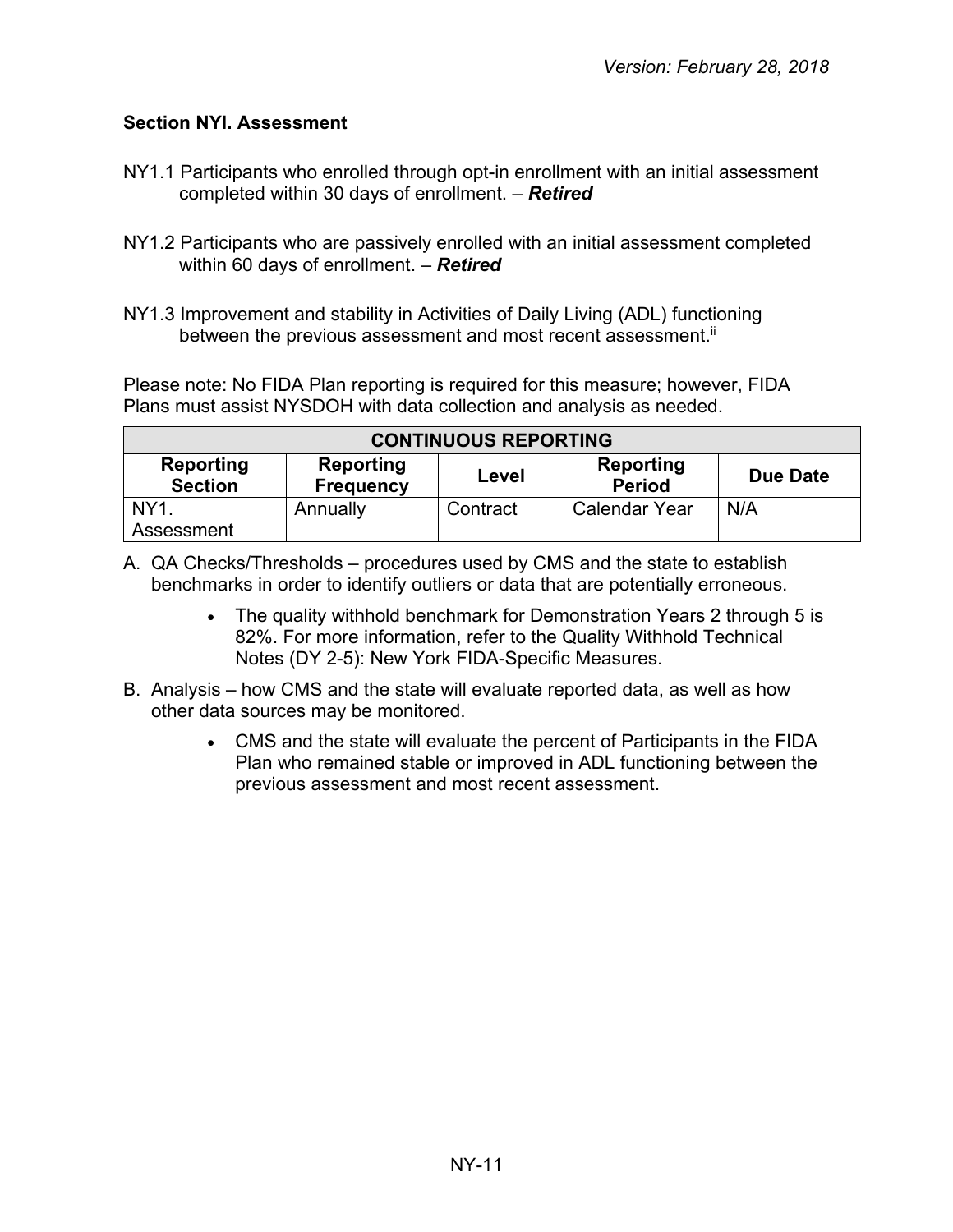# <span id="page-11-0"></span>**Section NYII. Care Coordination**

NY2.1 Participants with Person-Centered Service Plans (PCSPs) completed within 90 days of enrollment and PCSPs updated within 30 days of a reassessment. – *Retired*

| <b>IMPLEMENTATION</b>       |                                      |          |                                                                                                     |                                                                                        |  |
|-----------------------------|--------------------------------------|----------|-----------------------------------------------------------------------------------------------------|----------------------------------------------------------------------------------------|--|
| Reporting<br><b>Section</b> | <b>Reporting</b><br><b>Frequency</b> | Level    | Reporting<br><b>Period</b>                                                                          | <b>Due Date</b>                                                                        |  |
| NY2. Care<br>Coordination   | Monthly                              | Contract | Current<br>Month<br>Ex:<br>$1/1 - 1/31$                                                             | By the end of the month<br>following the last day of<br>the reporting period           |  |
|                             | <b>ONGOING</b>                       |          |                                                                                                     |                                                                                        |  |
| Reporting<br><b>Section</b> | <b>Reporting</b><br><b>Frequency</b> | Level    | <b>Reporting</b><br><b>Periods</b>                                                                  | <b>Due Date</b>                                                                        |  |
| NY2. Care<br>Coordination   | Quarterly                            | Contract | Current<br>Calendar<br>Quarter<br>Ex:<br>$1/1 - 3/31$<br>$4/1 - 6/30$<br>$7/1 - 9/30$<br>10/1-12/31 | By the end of the<br>second month following<br>the last day of the<br>reporting period |  |

NY2.2 Participants with documented discussions of care goals.<sup>i</sup>

| <b>Element</b><br><b>Letter</b> | <b>Element Name</b>                                                                                                       | <b>Definition</b>                                                                                                                                | <b>Allowable</b><br><b>Values</b>                 |
|---------------------------------|---------------------------------------------------------------------------------------------------------------------------|--------------------------------------------------------------------------------------------------------------------------------------------------|---------------------------------------------------|
| A.                              | Total number of<br>Participants with an<br>initial PCSP<br>completed.                                                     | Total number of<br>Participants with an<br>initial PCSP completed<br>during the reporting<br>period.                                             | Field Type: Numeric                               |
| <b>B.</b>                       | Total number of<br>Participants with at<br>least one<br>documented<br>discussion of care<br>goals in the initial<br>PCSP. | Of the total reported in<br>A, the number of<br>Participants with at least<br>one documented<br>discussion of care goals<br>in the initial PCSP. | Field Type: Numeric<br>Note: Is a subset of<br>А. |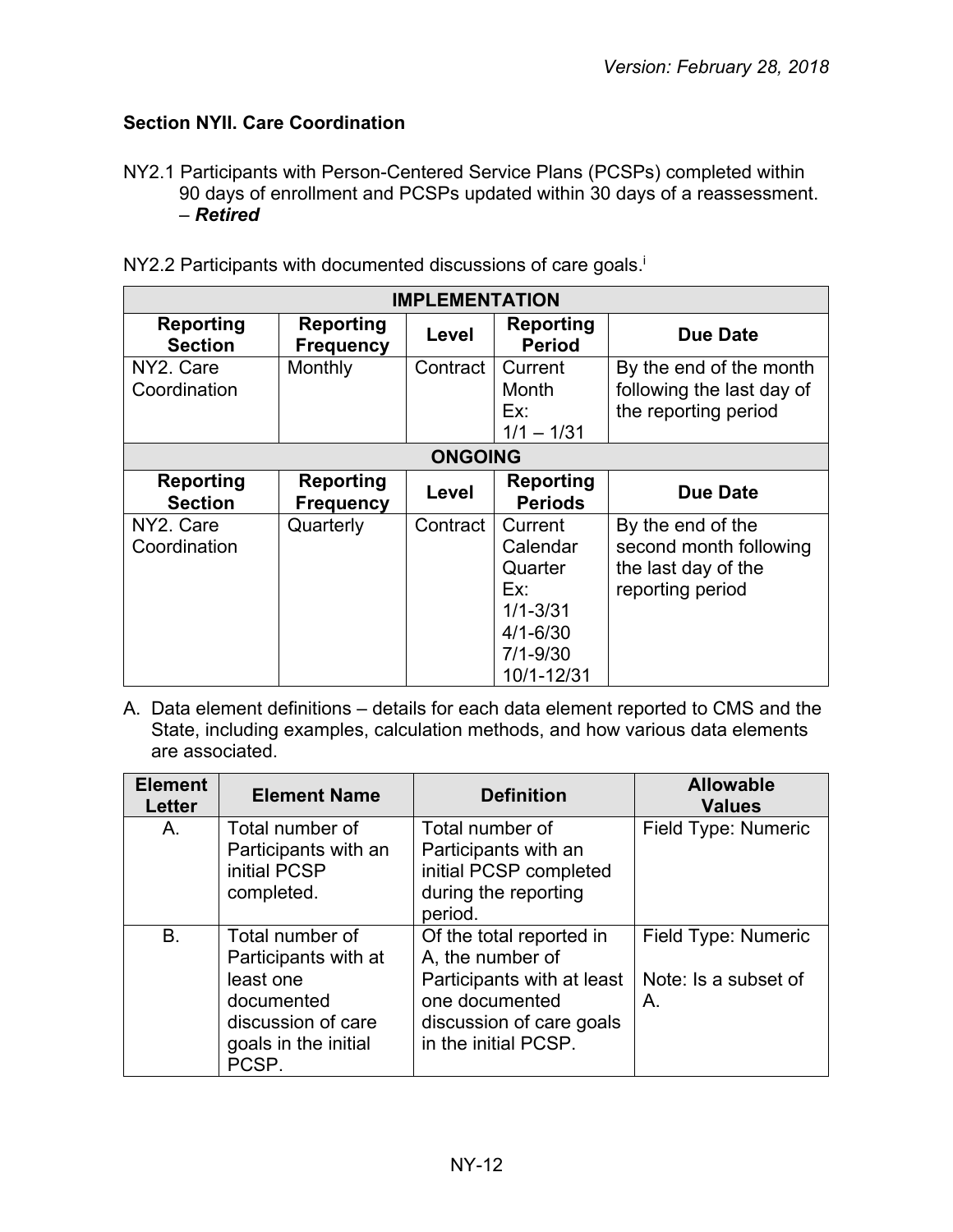| <b>Element</b><br><b>Letter</b> | <b>Element Name</b>                                                                                                 | <b>Definition</b>                                                                                                                             | <b>Allowable</b><br><b>Values</b>                 |
|---------------------------------|---------------------------------------------------------------------------------------------------------------------|-----------------------------------------------------------------------------------------------------------------------------------------------|---------------------------------------------------|
| $C_{\cdot}$                     | Total number of<br>existing PCSPs<br>revised.                                                                       | Total number of existing<br>PCSPs revised during<br>the reporting period.                                                                     | Field Type: Numeric                               |
| D.                              | Total number of<br>revised PCSPs with<br>at least one<br>documented<br>discussion of new or<br>existing care goals. | Of the total reported in<br>C, the number of<br>revised PCSPs with at<br>least one documented<br>discussion of new or<br>existing care goals. | Field Type: Numeric<br>Note: Is a subset of<br>C. |

- B. QA checks/Thresholds procedures used by CMS and the State to establish benchmarks in order to identify outliers or data that are potentially erroneous.
	- CMS and the state will perform an outlier analysis.
	- As data are received from MMPs over time, CMS and the state will apply threshold checks.
- C. Edits and Validation checks validation checks that should be performed by each FIDA Plan prior to data submission.
	- Confirm those data elements above as subsets of other elements.
	- FIDA Plans should validate that data element B is less than or equal to data element A.
	- FIDA Plans should validate that data element D is less than or equal to data element C.
	- All data elements should be positive values.
- D. Analysis how CMS and the State will evaluate reported data, as well as how other data sources may be monitored. CMS and the state will evaluate the percentage of:
	- Participants with an initial PCSP completed in the reporting period who had at least one documented discussion of care goals in the initial PCSP.
	- PCSPs revised during the reporting period that had at least one documented discussion of new or existing care goals.
- E. Notes additional clarifications to a reporting section. This section incorporates previously answered frequently asked questions.
	- FIDA Plans should include all Participants regardless of whether the Participant was enrolled through passive enrollment or opt-in enrollment. Medicaid-only Participants should not be included.
	- FIDA Plans should include all Participants who meet the criteria outlined in data element A, regardless of whether they are disenrolled as of the end of the reporting period (i.e., include all Participants regardless of whether they are currently enrolled or disenrolled as of the last day of the reporting period).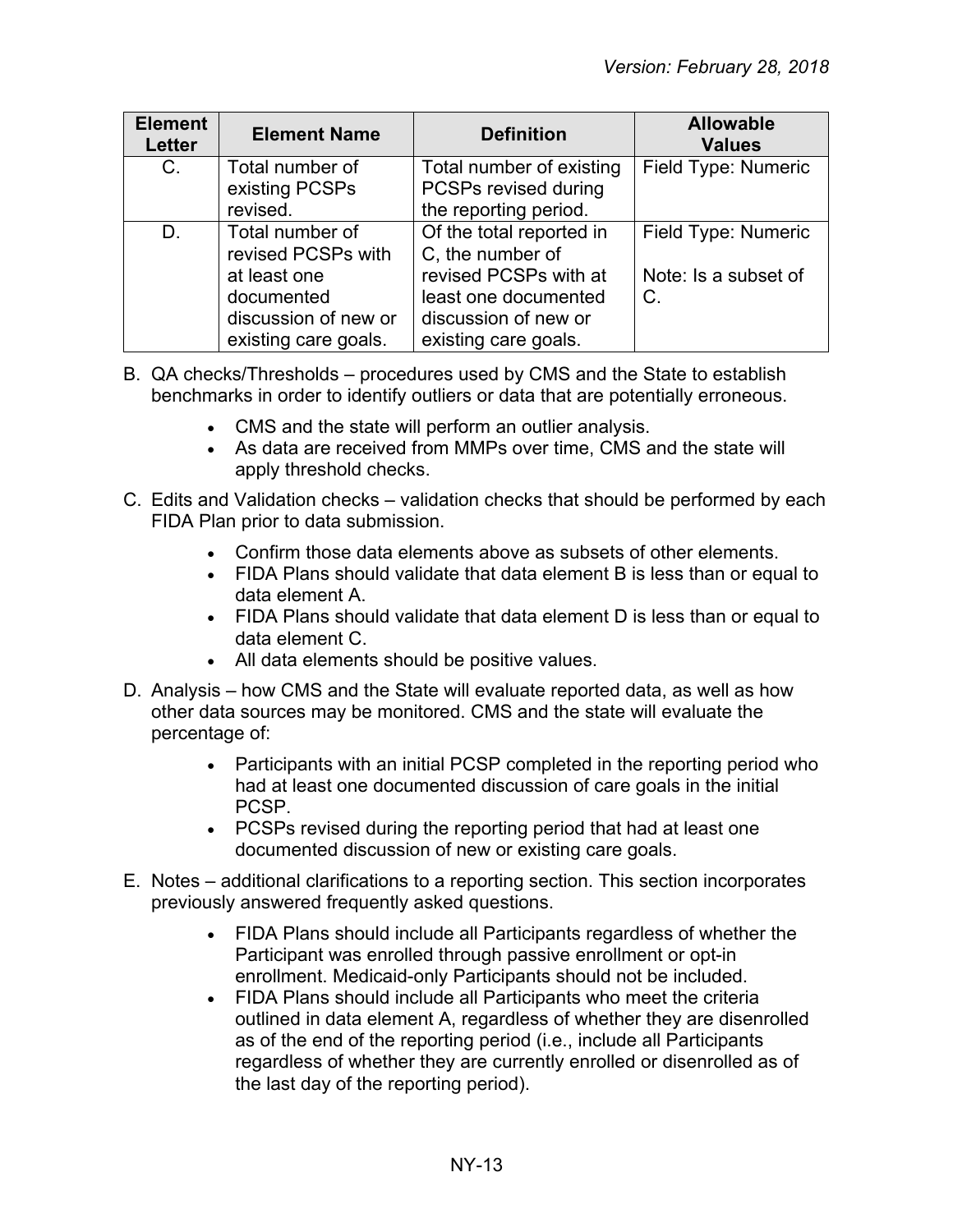- FIDA Plans should include all PCSPs that meet the criteria outlined in data element C, regardless of whether the Participants are disenrolled as of the end of the reporting period (i.e., include all PCSPs regardless of whether the Participants are currently enrolled or disenrolled as of the last day of the reporting period).
- Data element A should include all Participants whose PCSP was completed for the first time during the reporting period (i.e., the Participant did not previously have a PCSP completed prior to the start of the reporting period). There can be no more than one initial PCSP completed per Participant. Only PCSPs that included participation from the Participant (or his/her authorized representative) in the completion of the PCSP should be reported.
- FIDA Plans should only include Participants in data element B when the discussion of care goals with the Participant (or his/her authorized representative) is clearly documented in the Participant's initial PCSP.
- Data element C should include all existing PCSPs that were revised during the reporting period. FIDA Plans should refer to the three-way contract for specific requirements pertaining to updating the PCSP. Only PCSPs that included participation from the Participant (or his/her authorized representative) in the revision to the PCSP should be reported.
- FIDA Plans should only include PCSPs in data element D when a new or previously documented care goal is discussed with the Participant (or his/her authorized representative) and is clearly documented in the Participant's revised PCSP. If the initial PCSP clearly documented the discussion of care goals, but those existing care goals were not revised or discussed, or new care goals are not discussed and documented during the revision of the PCSP, then that PCSP should not be reported in data element D.
- If a Participant has an initial PCSP completed during the reporting period, and has their PCSP revised during the same reporting period, then the Participant should be reported in data element A and the Participant's revised PCSP should be reported in data element C.
- If a Participant's PCSP is revised multiple times during the same reporting period, each revision should be reported in data element C. For example, if a Participant's PCSP is revised twice during the same reporting period, two PCSPs should be counted in data element C.
- F. Data Submission how FIDA Plans will submit data collected to CMS and the State.
	- FIDA Plans will submit data collected for this measure in the above specified format through a secure data collection site established by CMS. This site can be accessed at the following web address: [https://Financial-Alignment-Initiative.NORC.org.](https://financial-alignment-initiative.norc.org/)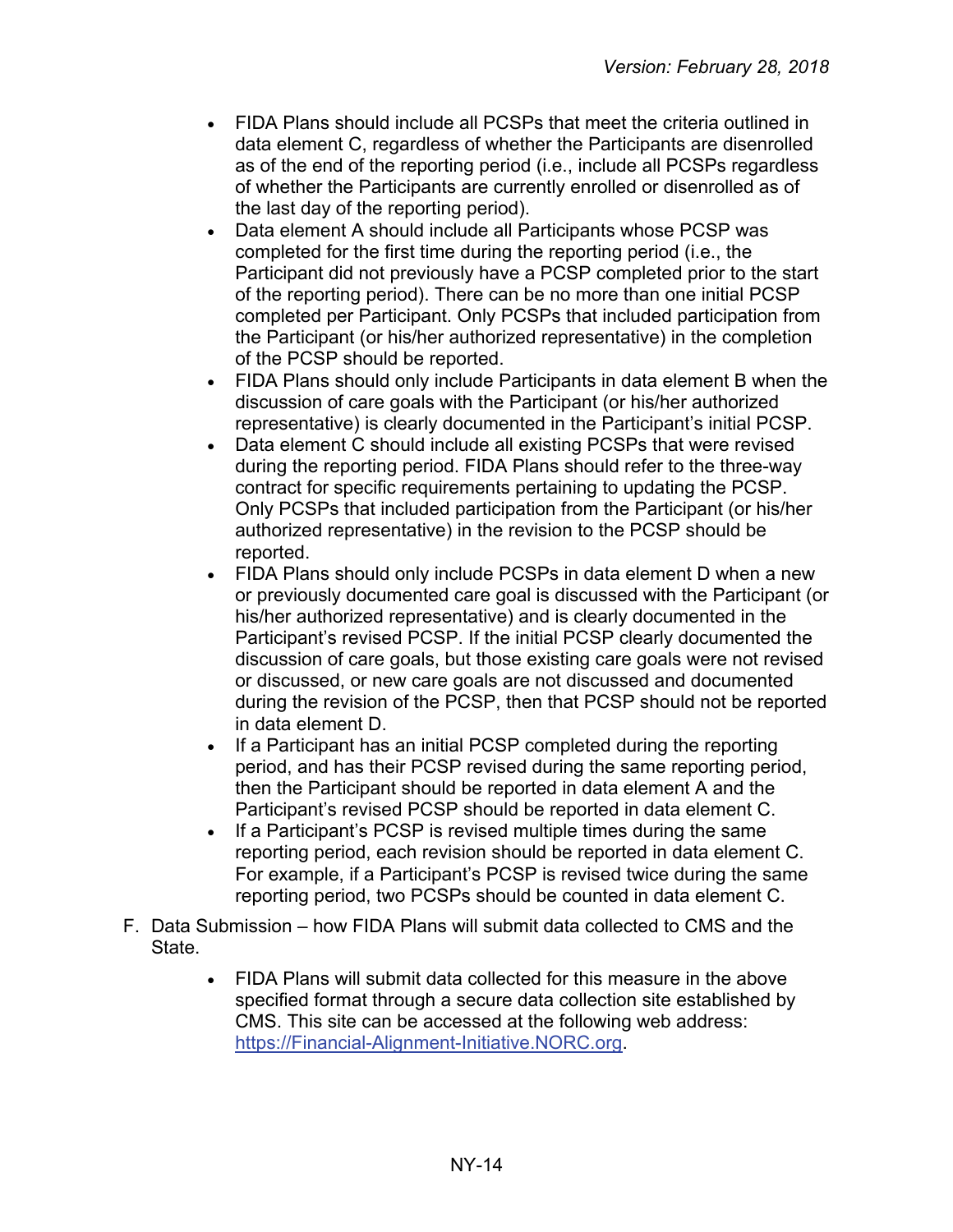| <b>CONTINUOUS REPORTING</b> |                                      |          |                            |                                                                                        |  |
|-----------------------------|--------------------------------------|----------|----------------------------|----------------------------------------------------------------------------------------|--|
| Reporting<br><b>Section</b> | <b>Reporting</b><br><b>Frequency</b> | Level    | Reporting<br><b>Period</b> | <b>Due Date</b>                                                                        |  |
| NY2. Care<br>Coordination   | Annually                             | Contract | Calendar<br>Year           | By the end of the<br>fourth month following<br>the last day of the<br>reporting period |  |

NY2.3 Participants with first follow-up visit within 30 days of hospital discharge.

| <b>Element</b><br><b>Letter</b> | <b>Element Name</b>                                                                                                                                                                           | <b>Definition</b>                                                                                                                                                                                                        | <b>Allowable</b><br><b>Values</b>              |
|---------------------------------|-----------------------------------------------------------------------------------------------------------------------------------------------------------------------------------------------|--------------------------------------------------------------------------------------------------------------------------------------------------------------------------------------------------------------------------|------------------------------------------------|
| A.                              | Total number of<br>acute inpatient<br>hospital discharges.                                                                                                                                    | Total number of acute<br>inpatient hospital<br>discharges during the<br>reporting period.                                                                                                                                | Field Type: Numeric                            |
| B.                              | Total number of<br>acute inpatient<br>hospital discharges<br>that resulted in an<br>ambulatory care<br>follow-up visit within<br>30 days of discharge<br>from the inpatient<br>hospital stay. | Of the total reported in<br>A, the number of acute<br>inpatient hospital<br>discharges that<br>resulted in an<br>ambulatory care follow-<br>up visit within 30 days<br>of discharge from the<br>inpatient hospital stay. | Field Type: Numeric<br>Note: Is a subset of A. |

- B. QA checks/Thresholds procedures used by CMS and the State to establish benchmarks in order to identify outliers or data that are potentially erroneous.
	- CMS and the State will perform an outlier analysis.
	- As data are received from FIDA Plans over time, CMS and the State will apply threshold checks.
- C. Edits and Validation checks validation checks that should be performed by each FIDA Plan prior to data submission.
	- Confirm those data elements listed above as subsets of other elements.
	- FIDA Plans should validate that data element B is less than or equal to data element A.
	- All data elements should be positive values.
- D. Analysis how CMS and the State will evaluate reported data, as well as how other data sources may be monitored.
	- CMS and the State will evaluate the percentage of acute inpatient hospital discharges that resulted in an ambulatory care follow-up visit within 30 days of the discharge from the inpatient hospital stay.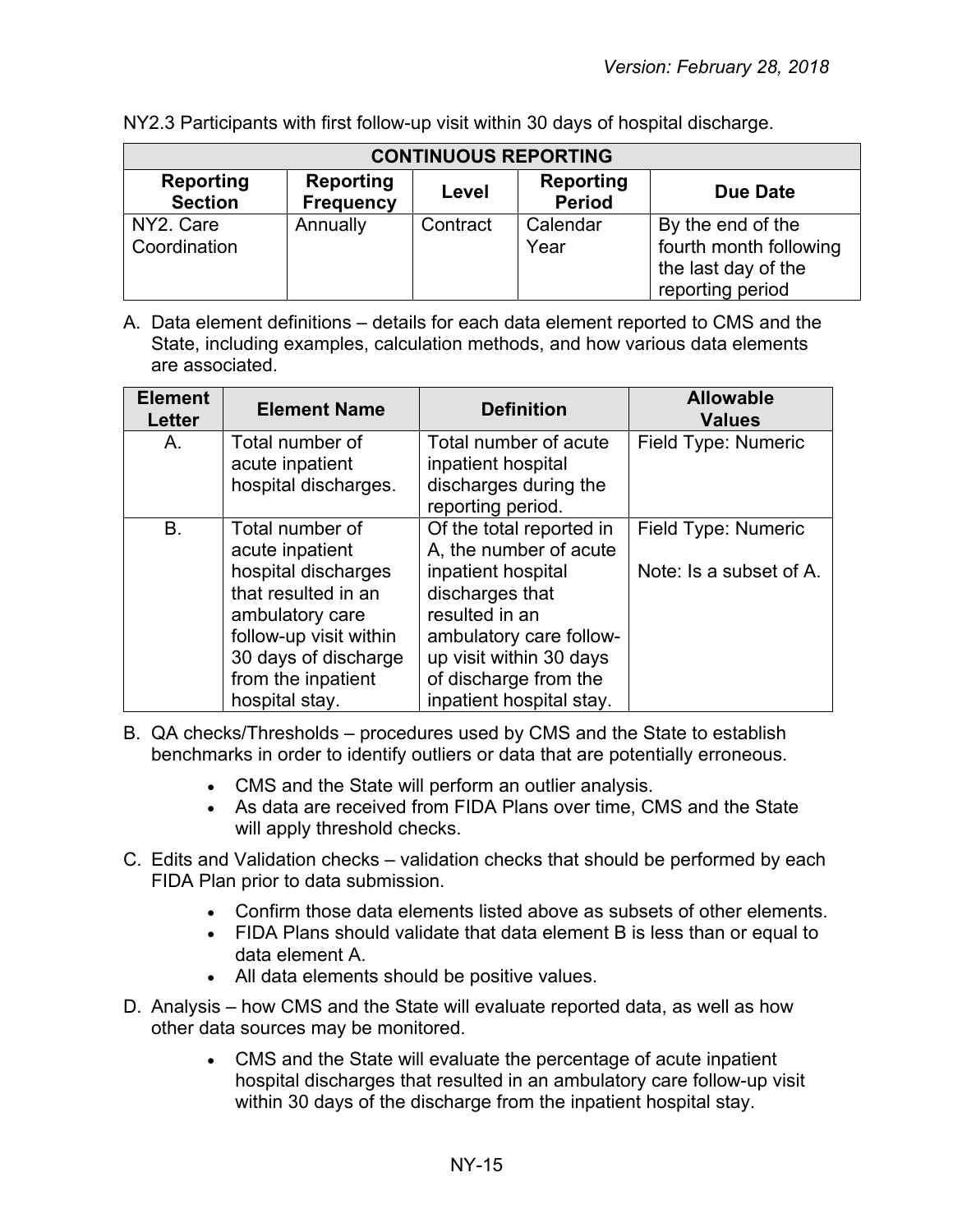- E. Notes additional clarifications to a reporting section. This section incorporates previously answered frequently asked questions.
	- FIDA Plans should include all Participants regardless of whether the Participant was enrolled through passive enrollment or opt-in enrollment. Medicaid-only Participants should not be included.
	- FIDA Plans should include all inpatient hospital discharges for Participants who meet the criteria outlined in data element A and who were continuously enrolled from the date of the inpatient hospital discharge through 30 days after the inpatient hospital discharge, regardless if they are disenrolled as of the end of the reporting period (i.e., include all Participants regardless if they are currently enrolled or disenrolled as of the last day of the reporting period).
	- The denominator for this measure is based on inpatient hospital discharges, not members.
	- The date of discharge must occur within the reporting period, but the follow-up visit may not be in the same reporting period. For example, if a discharge occurs during the last month of the reporting period, look to the first month of the following reporting period to identify the follow-up visit.
	- The Participant needs to be enrolled from the date of the inpatient hospital discharge through 30 days after the inpatient hospital discharge, with no gaps in enrollment.
	- A follow-up visit is defined as an ambulatory care follow-up visit to assess the Participant's health following a hospitalization. Codes to identify follow-up visits are provided in the Ambulatory Visits value set and Other Ambulatory Visits value set. MMPs should report ambulatory care follow-up visits based on all visits identified, including denied and pended claims, and including encounter data as necessary in cases where follow-up care is included as part of a bundled payment covering the services delivered during the inpatient stay. FIDA Plans should use all information available, including encounter data supplied by providers, to ensure complete and accurate reporting.
	- To identify all acute inpatient hospital discharges during the reporting period (data element A):
		- o Identify all acute and nonacute inpatient stays (Inpatient Stay value set).
		- o Exclude nonacute inpatient stays (Nonacute Inpatient Stay value set)
		- $\circ$  Identify the discharge date for the stay. The date of discharge should be within the reporting period.

Additionally, MMPs should use UB Type of Bill codes 11x, 12x, 41x, and 84x or any acute inpatient facility code to identify discharges from an inpatient hospital stay.

• MMPs should report discharges based on all inpatient stays identified, including denied and pended claims.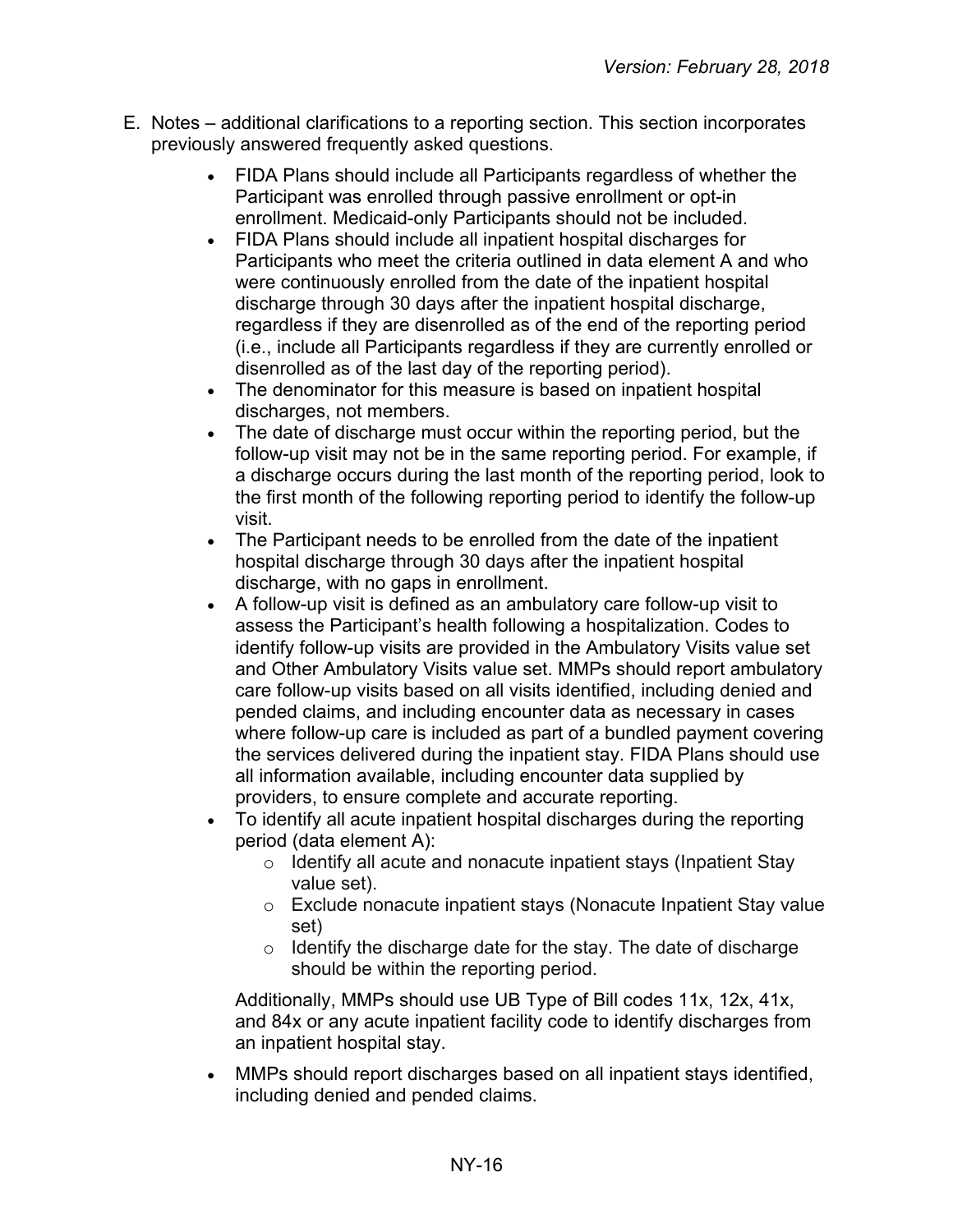- If the discharge is followed by readmission or direct transfer to an acute inpatient care setting within the 30-day follow-up period, count only the last discharge for reporting in data element A. To identify readmissions and direct transfers to an acute inpatient care setting:
	- $\circ$  Identify all acute and nonacute inpatient stays (Inpatient Stay value set)
	- o Exclude nonacute inpatient stays (Nonacute Inpatient Stay value set)
	- $\circ$  Identify the admission date for the stay
- Exclude from data element A any discharges followed by readmission or direct transfer to a non-acute inpatient care setting within the 30-day follow-up period. To identify readmissions and direct transfers to a nonacute inpatient care setting:
	- o Identify all acute and non-acute inpatient stays (Inpatient Stay value set)
	- $\circ$  Confirm the stay was for non-acute care based on the presence of a non-acute code (Non-acute Inpatient Stay value set) on the claim
	- $\circ$  Identify the admission date for the stay

These discharges are excluded from the measure because rehospitalization or direct transfer may prevent an outpatient follow-up visit from taking place.

- For example, the following direct transfers/readmissions should be excluded from this measure:
	- An inpatient discharge on June 1, followed by an admission to another inpatient setting on June 1 (a direct transfer)
	- An inpatient discharge on June 1, followed by a readmission to a hospital on June 15 (readmission within 30 days)
- Exclude discharges due to death, using the Discharges due to Death value set.
- F. Data Submission how FIDA Plans will submit data collected to CMS and the State.
	- FIDA Plans will submit data collected for this measure in the above specified format through a secure data collection site established by CMS. This site can be accessed at the following web address: [https://Financial-Alignment-Initiative.NORC.org.](https://financial-alignment-initiative.norc.org/)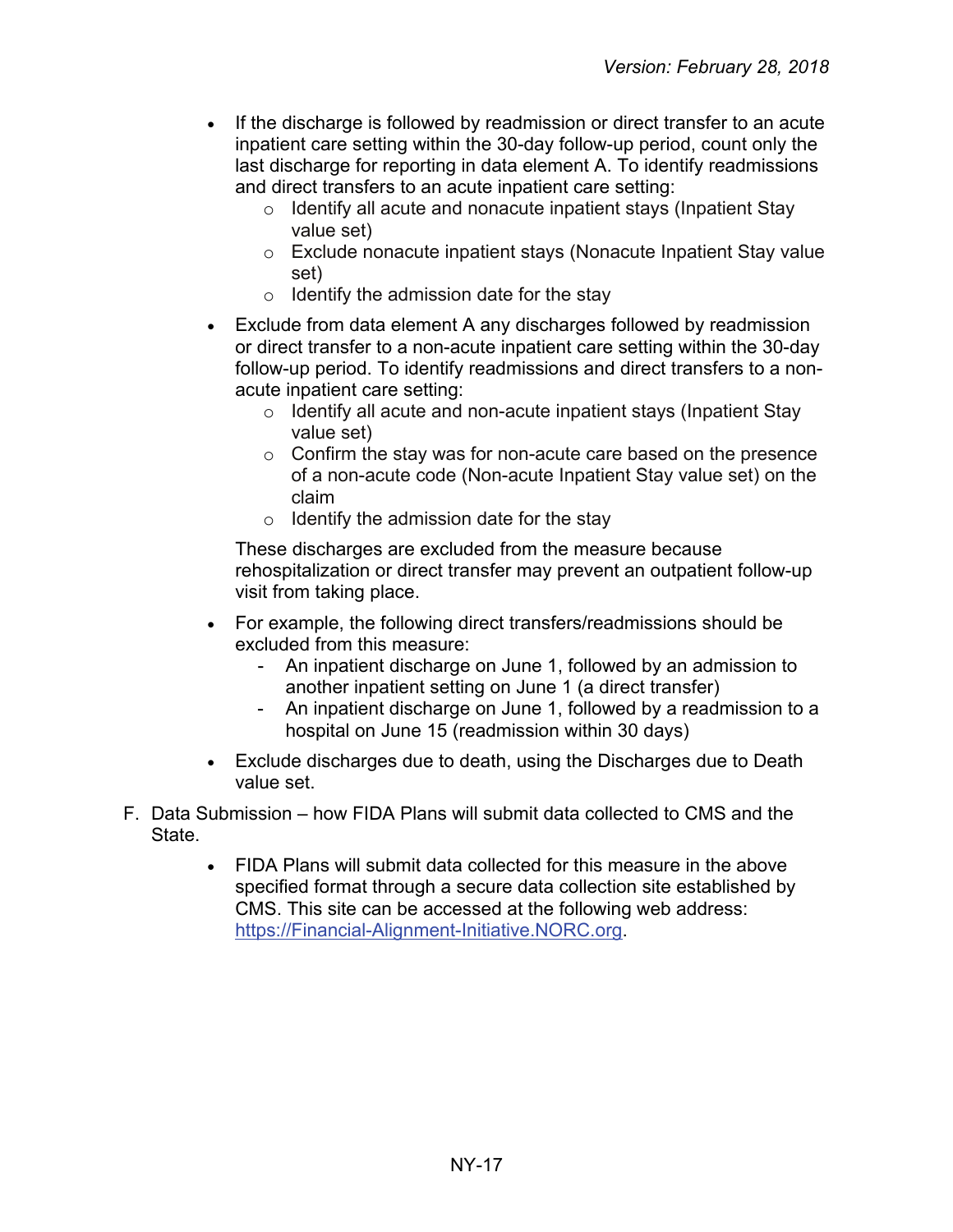# <span id="page-17-0"></span>**Section NYIII. Long Term Care Quality**

| <b>CONTINUOUS REPORTING</b>           |                                      |          |                                   |                                                                                          |  |
|---------------------------------------|--------------------------------------|----------|-----------------------------------|------------------------------------------------------------------------------------------|--|
| <b>Reporting</b><br><b>Section</b>    | <b>Reporting</b><br><b>Frequency</b> | Level    | <b>Reporting</b><br><b>Period</b> | Due Date                                                                                 |  |
| NY3. Long Term<br><b>Care Quality</b> | Annually                             | Contract | <b>Calendar Year</b>              | By the end of the<br>sixth month<br>following the last<br>day of the reporting<br>period |  |

NY3.1 Long Term Care Overall Balance.<sup>i</sup>

| <b>Element</b><br><b>Letter</b> | <b>Element Name</b>                                                                                                                  | <b>Definition</b>                                                                                                                                                                             | <b>Allowable</b><br><b>Values</b>                 |
|---------------------------------|--------------------------------------------------------------------------------------------------------------------------------------|-----------------------------------------------------------------------------------------------------------------------------------------------------------------------------------------------|---------------------------------------------------|
| А.                              | Total number of<br>Participants<br>continuously enrolled<br>in the FIDA Plan for<br>6 months.                                        | Total number of<br>Participants<br>continuously enrolled in<br>the FIDA Plan for 6<br>months during the<br>reporting period.                                                                  | Field Type: Numeric                               |
| <b>B.</b>                       | Total number of<br>Participants who did<br>not reside in a<br>nursing facility (NF)<br>for a long stay at the<br>time of enrollment. | Of the total reported in<br>A, the number of<br>Participants who did not<br>reside in a NF for a long<br>stay at the earliest point<br>of their enrollment<br>during the reporting<br>period. | Field Type: Numeric<br>Note: Is a subset of<br>Α. |
| C.                              | Total number of<br>Participants who did<br>not reside in a NF for<br>a long stay.                                                    | Of the total reported in<br>B, the number of<br>Participants who did not<br>reside in a NF for a long<br>stay during the reporting<br>period.                                                 | Field Type: Numeric<br>Note: Is a subset of<br>В. |

- B. QA checks/Thresholds procedures used by CMS and the State to establish benchmarks in order to identify outliers or data that are potentially erroneous.
	- CMS and the state will perform an outlier analysis.
	- As data are received from MMPs over time, CMS and the state will apply threshold checks.
	- A higher number of Participants who did not reside in a nursing facility for a long stay during the reporting period (data element C) is better.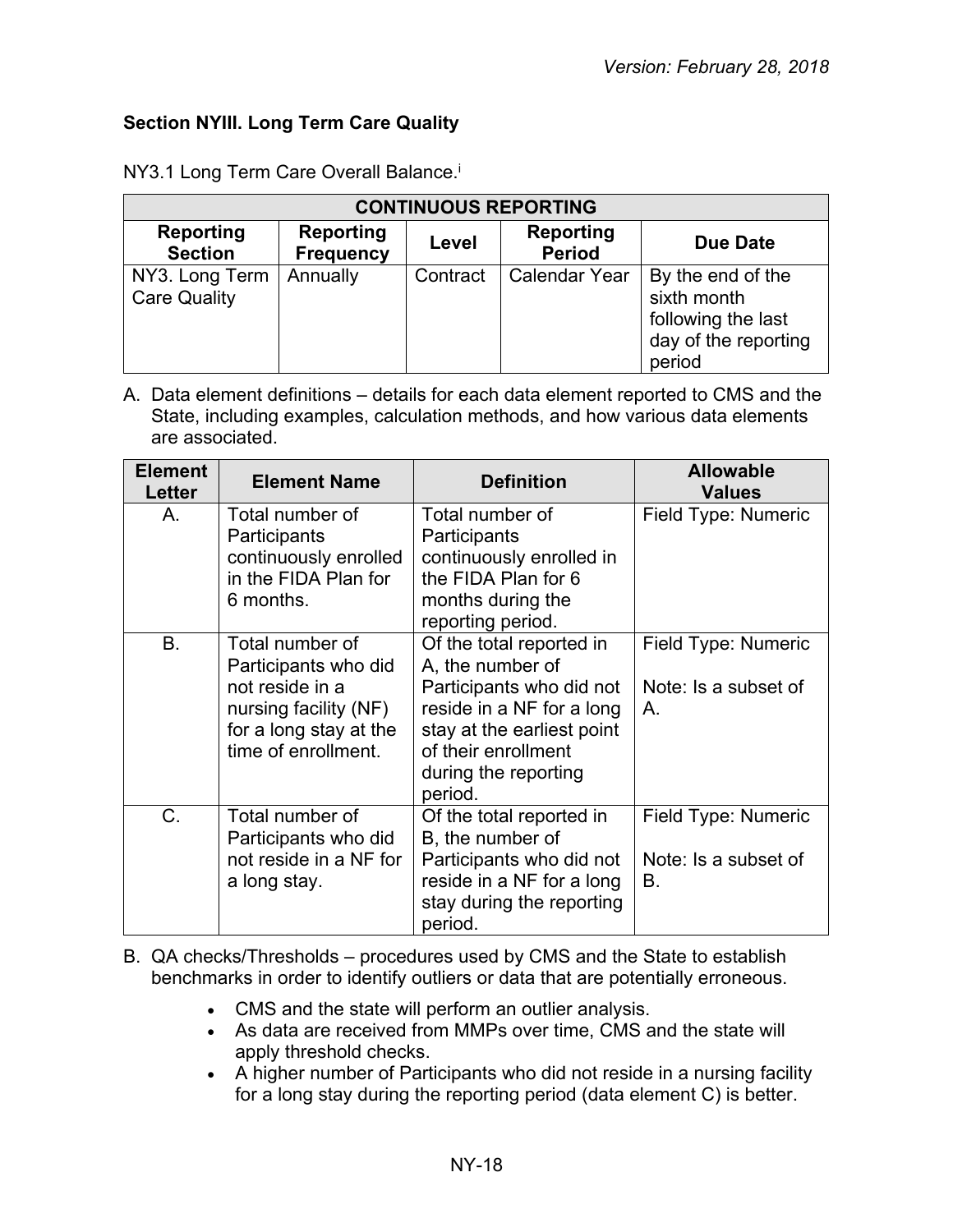- C. Edits and Validation checks validation checks that should be performed by each FIDA Plan prior to data submission.
	- Confirm those data elements above as subsets of other elements.
	- FIDA Plans should validate that data element B is less than or equal to data element A.
	- FIDA Plans should validate that data element C is less than or equal to data element B.
	- All data elements should be positive values.
- D. Analysis how CMS and the State will evaluate reported data, as well as how other data sources may be monitored.
	- CMS and the State will evaluate the percentage of Participants who did not reside in a nursing facility for a long stay at the earliest point of their enrollment during the reporting period who did not reside in a NF for a long stay during the reporting period.
- E. Notes additional clarifications to a reporting section. This section incorporates previously answered frequently asked questions.
	- FIDA Plans should include all Participants regardless of whether the Participant was enrolled through passive enrollment or opt-in enrollment. Medicaid-only Participants should not be included.
	- FIDA Plans should include all Participants who meet the criteria for this measure, regardless if they are disenrolled as of the end of the reporting period.
	- Determine the beginning of the Participant's FIDA Plan enrollment. For data element A, Participants must be continuously enrolled for at least six months during the reporting period, with no gaps in enrollment, to be included in this measure. Nursing facility long-stay status, for the purposes of reporting data elements B and C, must be determined using the first effective enrollment date of this continuous enrollment span.
	- To establish a Participant's nursing facility long-stay status for data element B, use the Participant's nursing facility status from the earliest point of continuous enrollment during the current reporting period (either January 1 or the Participant's effective enrollment date if not enrolled on the first day of the reporting period). From the earliest point of the Participant's continuous FIDA enrollment, look up to 101 days into the previous reporting period to determine if the participant resided in a nursing facility prior to the start of continuous enrollment. A Participant is included in data element B if:
		- o The Participant **did not reside in a nursing facility** as of the earliest point of continuous enrollment during the current reporting period OR
		- o The Participant **resided in a nursing facility for less than 101 days** as of the first day of continuous enrollment during the current reporting period.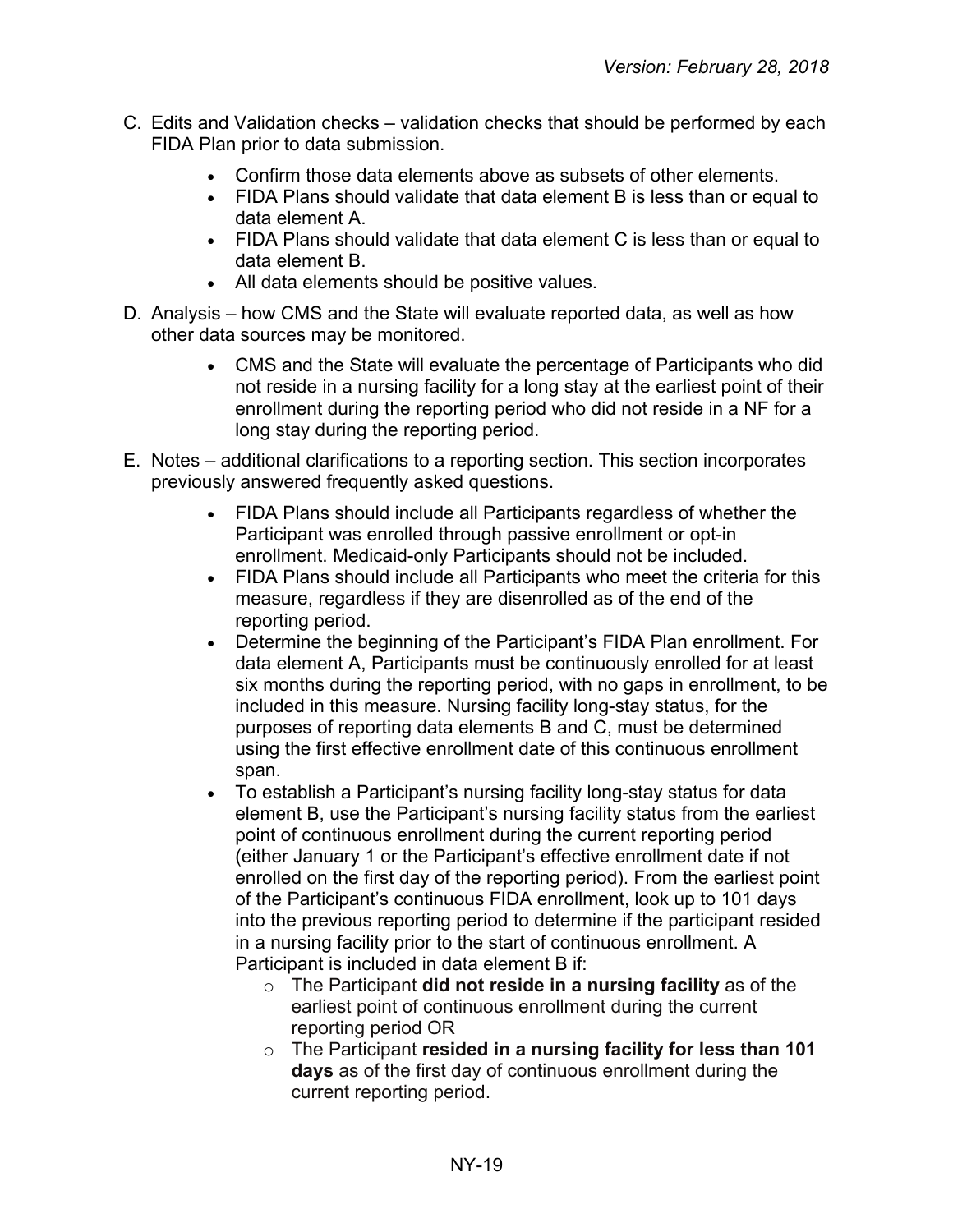- To establish a Participant's nursing facility long stay status for data element C**,** evaluate the entire period in which the Participant was enrolled in the FIDA Plan and prior to enrollment in the FIDA Plan to determine if the Participant resided in a nursing facility for more than 100 days. Sum the number of days a Participant resided in a nursing facility, if any, prior to the Participant's first day of continuous enrollment during the reporting period **and** the number of days a Participant resided in a nursing facility during his or her continuous enrollment during the reporting period. Participants who had a cumulative length of stay in a nursing facility of more than 100 days (i.e., long stay) are **not** reported in data element C.
- When determining a long stay:
	- $\circ$  If a Participant is discharged from the nursing facility to any other setting (another institution or the community) and is subsequently admitted to the same or a different nursing facility **within 30 days**, the discharge and subsequent admission does not disrupt the count of cumulative days. For example, if a Participant is discharged from the nursing facility to the hospital on day 93 and is subsequently admitted to the same or a different nursing facility 24 days later, this will be counted as the same long stay episode. The Participant's first day back in the nursing facility (i.e., the day the Participant is admitted to the nursing facility) will count as day 94 for that episode, not as day 1.
	- $\circ$  If a Participant is discharged from the nursing facility to any other setting (another institution or the community) and is subsequently admitted to the same or a different nursing facility **more than 30 days later**, the date of the subsequent admission is the start of a new episode in the nursing facility and will count as day 1 towards the Participant's cumulative days in a facility.
	- $\circ$  If a Participant is transferred from the nursing facility to another nursing facility, the transfer does not disrupt the count of cumulative days because the Participant remained in the nursing facility system. For example, if a Participant is transferred from one nursing facility to another on day 93 and remains in the new nursing facility for 24 days, this will be counted as the same long stay episode. The Participant would have 117 total days of cumulative nursing facility services.
- Codes to identify nursing facility services are provided in the Nursing Facility Services value set.
- Codes to identify a discharge or transfer are provided in the Discharges/Transfers value set.
- Nursing facility services are provided by Medicaid, Medicare, or other State agencies certified nursing homes and primarily provide the following types of services:
	- 1. Skilled nursing or medical care and related services;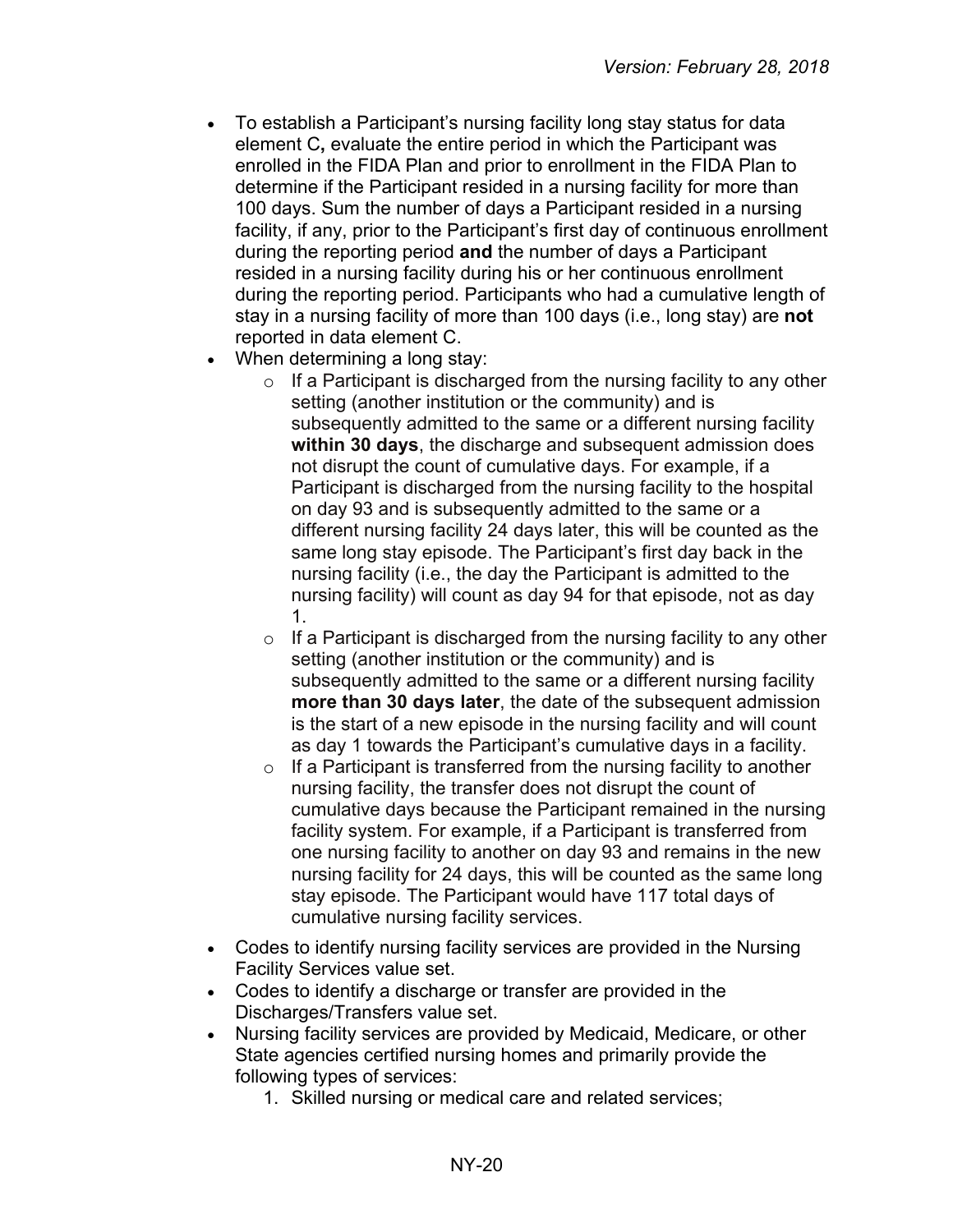- 2. Rehabilitation needed due to injury, disability, or illness;
- 3. Long term care health-related care and services (above the level of room and board) not available in the community, needed regularly due to a mental or physical condition;
- 4. Custodial care non-medical care, such as help with daily activities like bathing and dressing.
- F. Data Submission how FIDA Plans will submit data collected to CMS and the State.
	- FIDA Plans will submit data collected for this measure in the above specified format through a secure data collection site established by CMS. This site can be accessed at the following web address: [https://Financial-Alignment-Initiative.NORC.org.](https://financial-alignment-initiative.norc.org/)

NY3.2 Community Reintegration.

| <b>CONTINUOUS REPORTING</b>           |                                      |          |                                                      |                                                                                        |  |
|---------------------------------------|--------------------------------------|----------|------------------------------------------------------|----------------------------------------------------------------------------------------|--|
| <b>Reporting</b><br><b>Section</b>    | <b>Reporting</b><br><b>Frequency</b> | Level    | Reporting<br><b>Period</b>                           | <b>Due Date</b>                                                                        |  |
| NY3. Long Term<br><b>Care Quality</b> | Annually                             | Contract | Calendar<br>Year,<br>beginning in<br>CY <sub>2</sub> | By the end of the<br>second month<br>following the last day<br>of the reporting period |  |

| <b>Element</b><br>Letter | <b>Element Name</b>      | <b>Definition</b>           | <b>Allowable</b><br><b>Values</b> |
|--------------------------|--------------------------|-----------------------------|-----------------------------------|
| Α.                       | Total number of          | Total number of             | Field Type: Numeric               |
|                          | Participants who         | Participants who resided    |                                   |
|                          | resided in a nursing     | in a NF for a long stay     |                                   |
|                          | facility (NF) for a long | during the previous         |                                   |
|                          | stay during the          | reporting period and who    |                                   |
|                          | previous reporting       | were continuously enrolled  |                                   |
|                          | period.                  | during the previous and     |                                   |
|                          |                          | current reporting period.   |                                   |
| <b>B.</b>                | Total number of          | Of the total reported in A, | Field Type: Numeric               |
|                          | Participants             | the number of Participants  |                                   |
|                          | discharged to a          | discharged to a             | Note: Is a subset of A.           |
|                          | community setting        | community setting during    |                                   |
|                          | during the previous      | the previous or current     |                                   |
|                          | or current reporting     | reporting period who did    |                                   |
|                          | period who did not       | not return to the NF for a  |                                   |
|                          | return to the NF for a   | long stay during the        |                                   |
|                          | long stay.               | current reporting period.   |                                   |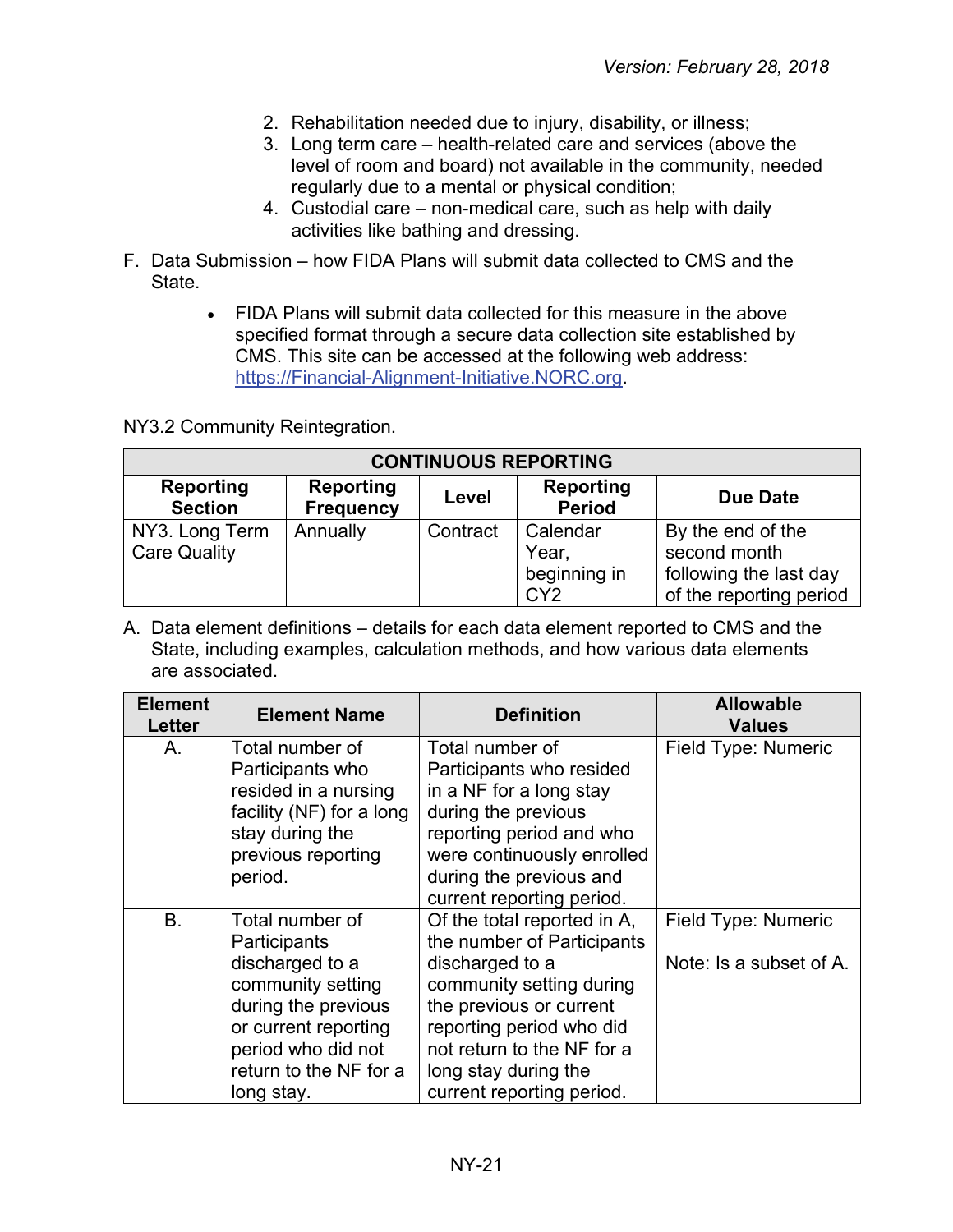- B. QA checks/Thresholds procedures used by CMS and the State to establish benchmarks in order to identify outliers or data that are potentially erroneous.
	- CMS and the State will perform an outlier analysis.
	- As data are received from FIDA Plans over time, CMS and the State will apply threshold checks.
- C. Edits and Validation checks validation checks that should be performed by each FIDA Plan prior to data submission.
	- Confirm those data elements above as subsets of other elements.
	- FIDA Plans should validate that data element B is less than or equal to data element A.
	- All data elements should be positive values.
- D. Analysis how CMS and the State will evaluate reported data, as well as how other data sources may be monitored.
	- CMS and the State will evaluate the percentage of NF residents who resided in a NF for a long stay during the previous reporting period who were discharged to a community setting during the previous or current reporting period who did not return to the NF for a long stay during the current reporting period.
- E. Notes additional clarifications to a reporting section. This section incorporates previously answered frequently asked questions.
	- FIDA Plan should include all Participants regardless of whether the Participant was enrolled through passive enrollment or opt-in enrollment. Medicaid-only Participants should not be included.
	- Continuous enrollment is defined as no more than one gap in enrollment of up to 45 days during the reporting period (i.e., January through December). To determine continuous enrollment for a Participant for whom enrollment is verified monthly, the Participant may not have more than a 1-month gap in coverage (i.e., a Participant whose coverage lapses for 2 months [60 days] is not considered continuously enrolled).
	- A long stay is an episode with cumulative days in facility greater than or equal to 101 days.
	- When determining a long stay:
		- $\circ$  If a Participant is discharged from the nursing facility to any other setting (another institution or the community) and is subsequently admitted to the same or a different nursing facility **within 30 days**, the discharge and subsequent admission does not disrupt the count of cumulative days. For example, if a Participant is discharged from the nursing facility to the hospital on day 93 and is subsequently admitted to the same or a different nursing facility 24 days later, this will be counted as the same long stay episode. The Participant's first day back in the nursing facility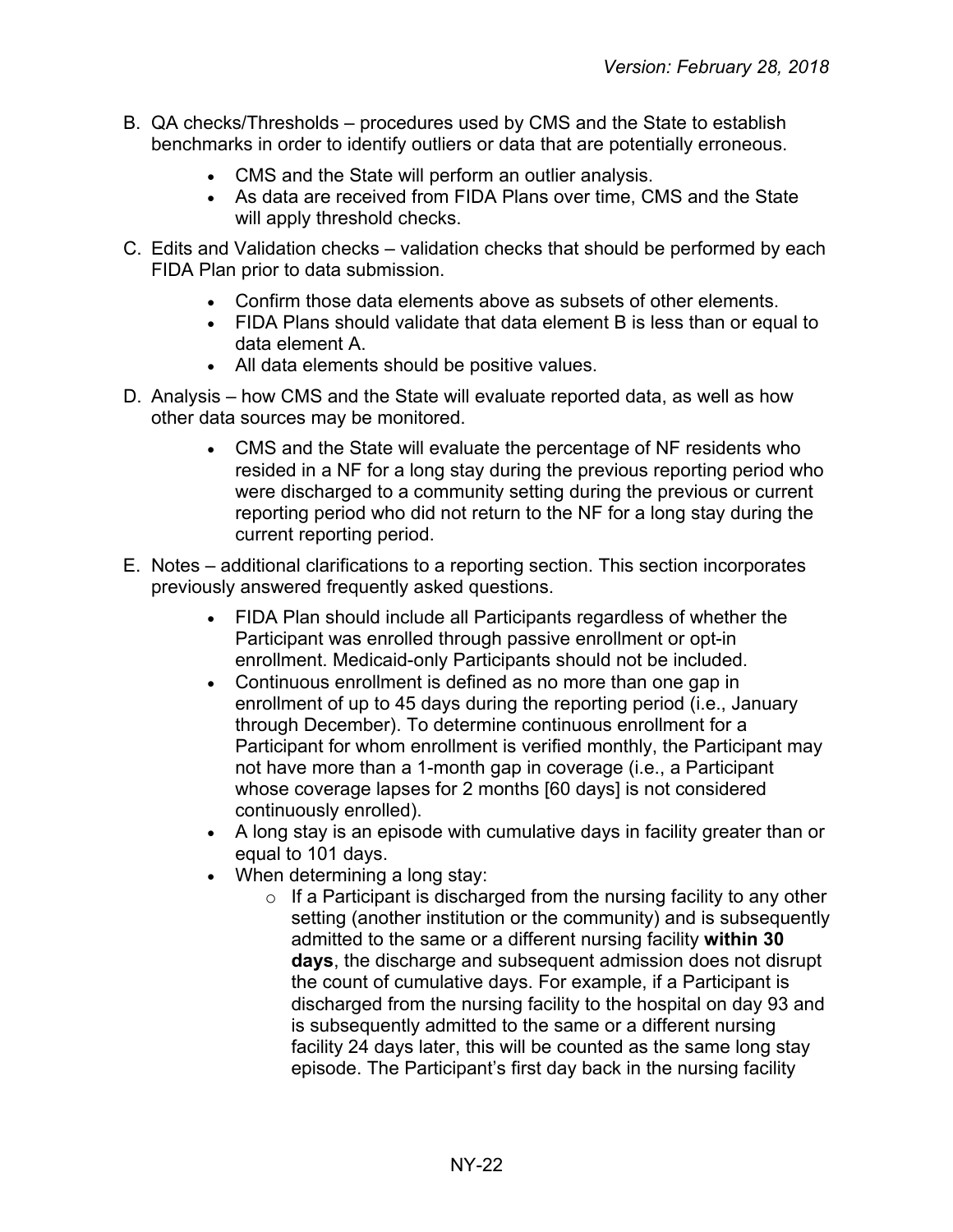(i.e., the day the Participant is admitted to the nursing facility) will count as day 94 for that episode, not as day 1.

- $\circ$  If a Participant is discharged from the nursing facility to any other setting (another institution or the community) and is subsequently admitted to the same or a different nursing facility **more than 30 days later**, the date of the subsequent admission is the start of a new episode in the nursing facility and will count as day 1 towards the Participant's cumulative days in a facility.
- $\circ$  If a Participant is transferred from the nursing facility to another nursing facility, the transfer does not disrupt the count of cumulative days because the Participant remained in the nursing home system. For example, if a Participant is transferred from one nursing facility to another on day 93 and remains in the new nursing facility for 24 days, this will be counted as the same long stay episode. The Participant would have 117 total days of cumulative nursing facility services.
- The discharge to community could have occurred during either the previous reporting period or the current reporting period.
- Codes to identify nursing facility services are provided in the Nursing Facility Services value set.
- Codes to identify a discharge or transfer are provided in the Discharges/Transfers value set.
- Codes to identify a discharge to a community setting are provided in the Discharges to the Community value set.
- A community based setting is defined as a private home, apartment, board and care, assisted living facility, or group home.
- This measure will not be reported until Calendar Year 2.
- F. Data Submission how FIDA Plans will submit data collected to CMS and the State.
	- FIDA Plans will submit data collected for this measure in the above specified format through a secure data collection site established by CMS. This site can be accessed at the following web address: [https://Financial-Alignment-Initiative.NORC.org.](https://financial-alignment-initiative.norc.org/)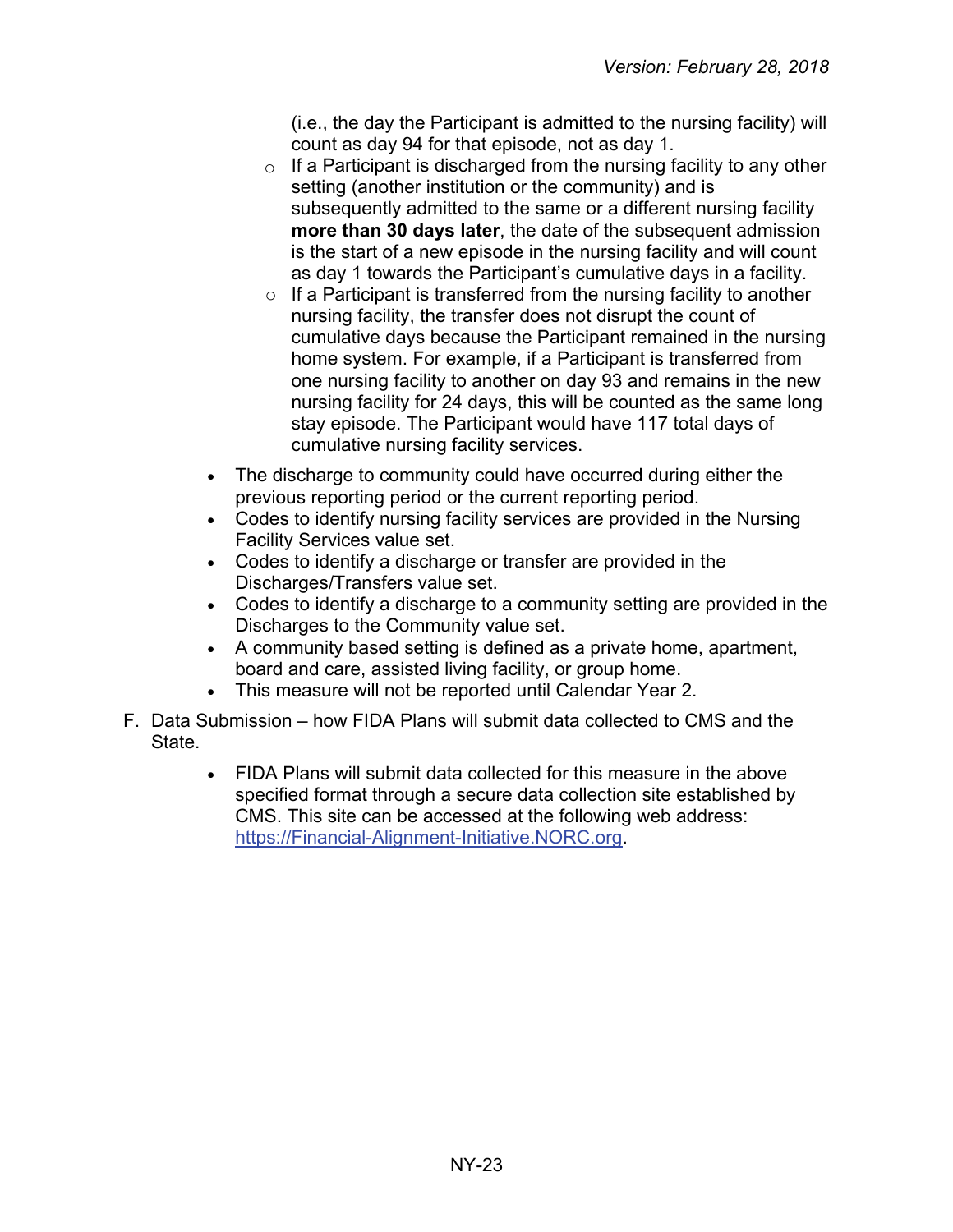## <span id="page-23-0"></span>**Section NYIV. Enrollee Protections**

| <b>IMPLEMENTATION</b>               |                                      |                |                                                            |                                                                                           |
|-------------------------------------|--------------------------------------|----------------|------------------------------------------------------------|-------------------------------------------------------------------------------------------|
| <b>Reporting</b><br><b>Section</b>  | <b>Reporting</b><br><b>Frequency</b> | Level          | <b>Reporting</b><br><b>Period</b>                          | <b>Due Date</b>                                                                           |
| NY4. Enrollee<br><b>Protections</b> | Monthly                              | Contract       | Current<br><b>Month</b><br>Ex: $1/1 - 1/31$                | By the end of the<br>second month<br>following the last<br>day of the<br>reporting period |
|                                     |                                      | <b>ONGOING</b> |                                                            |                                                                                           |
| <b>Reporting</b><br><b>Section</b>  | <b>Reporting</b><br><b>Frequency</b> | Level          | Reporting<br><b>Periods</b>                                | <b>Due Date</b>                                                                           |
| NY4. Enrollee<br><b>Protections</b> | Quarterly                            | Contract       | $1/1 - 3/31$<br>$4/1 - 6/30$<br>$7/1 - 9/30$<br>10/1-12/31 | By the end of the<br>second month<br>following the last<br>day of the<br>reporting period |

NY4.1 The number of critical incident and abuse reports for Participants receiving LTSS.

| <b>Element</b><br><b>Letter</b> | <b>Element Name</b>                                        | <b>Definition</b>                                                                                                      | <b>Allowable</b><br><b>Values</b> |
|---------------------------------|------------------------------------------------------------|------------------------------------------------------------------------------------------------------------------------|-----------------------------------|
| A.                              | Total number of<br>Participants receiving<br>LTSS.         | Total number of<br>Participants receiving<br>LTSS during the<br>reporting period.                                      | Field Type: Numeric               |
| Β.                              | Total number of<br>critical incident and<br>abuse reports. | Of the total reported<br>in A, the number of<br>critical incident and<br>abuse reports during<br>the reporting period. | Field Type: Numeric               |

- B. QA checks/Thresholds procedures used by CMS and the State to establish benchmarks in order to identify outliers or data that are potentially erroneous.
	- CMS and the State will perform an outlier analysis.
	- As data are received from FIDA Plans over time, CMS and the State will apply threshold checks.
- C. Edits and Validation checks validation checks that should be performed by each FIDA Plan prior to data submission.
	- All data elements should be positive values.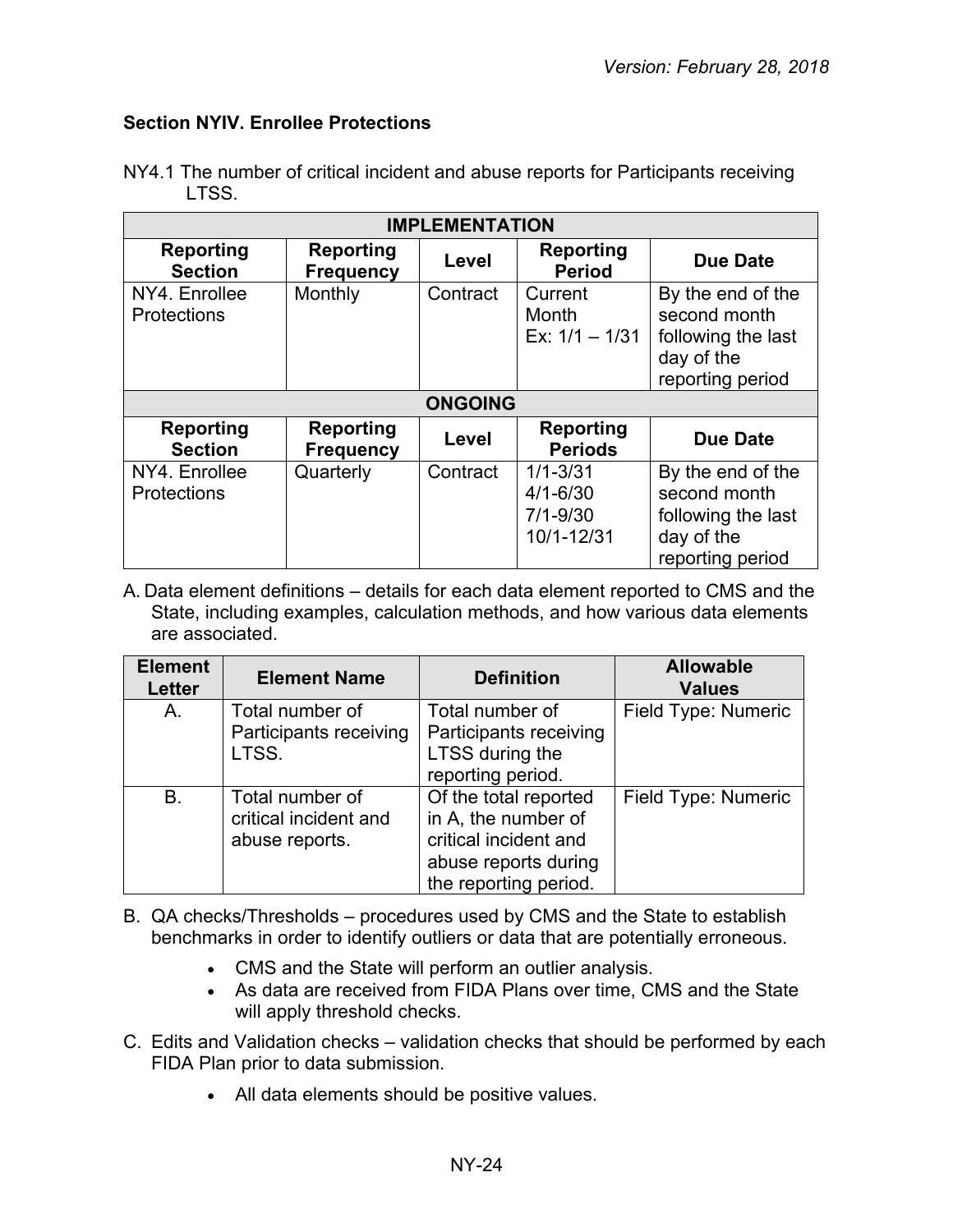- D. Analysis how CMS and the State will evaluate reported data, as well as how other data sources may be monitored.
	- CMS and the State will evaluate the number of critical incident and abuse reports per 1,000 Participants receiving LTSS.
- E. Notes additional clarifications to a reporting section. This section incorporates previously answered frequently asked questions.
	- FIDA Plans should include all Participants regardless of whether the Participant was enrolled through passive enrollment or opt-in enrollment. Medicaid-only Participants should not be included.
	- FIDA Plans should include all Participants who meet the criteria outlined in data element A, regardless of whether they are disenrolled as of the end of the reporting period (i.e., include all Participants regardless of whether they are currently enrolled or disenrolled as of the last day of the reporting period).
	- Since all Participants in the FIDA Plan receive LTSS, data element A should include all Participants enrolled in the FIDA Plan for any amount of time during the reporting period.
	- For data element B, FIDA Plans should include all new critical incident and abuse cases that are reported during the reporting period, regardless if the case status is open or closed as of the last day of the reporting period.
	- Critical incident and abuse reports could be reported by the FIDA Plan or any provider, and are not limited to only those providers defined as LTSS providers.
	- It is possible for Participants to have more than one critical incident and/or abuse report during the reporting period. All critical incident and abuse reports during the reporting period should be counted.
	- Critical incident refers to any actual or alleged event or situation that creates a significant risk of substantial or serious harm to the physical or mental health, safety or well-being of a Participant including, neglect, financial exploitation, and mandated reporting requirements called for under the Three-Way Contract, and under New York State and Federal requirements for reporting on incidents and residents of Nursing Facilities.
	- Abuse refers to any of the following:
		- Willful use of offensive, abusive, or demeaning language by a 1. caretaker that causes mental anguish;
		- 2. Knowing, reckless, or intentional acts or failures to act which cause injury or death to an individual or which places that individual at risk of injury or death;
		- 3. Rape or sexual assault;
		- Corporal punishment or striking of an individual; 4.
		- 5. Unauthorized use or the use of excessive force in the placement of bodily restraints on an individual; and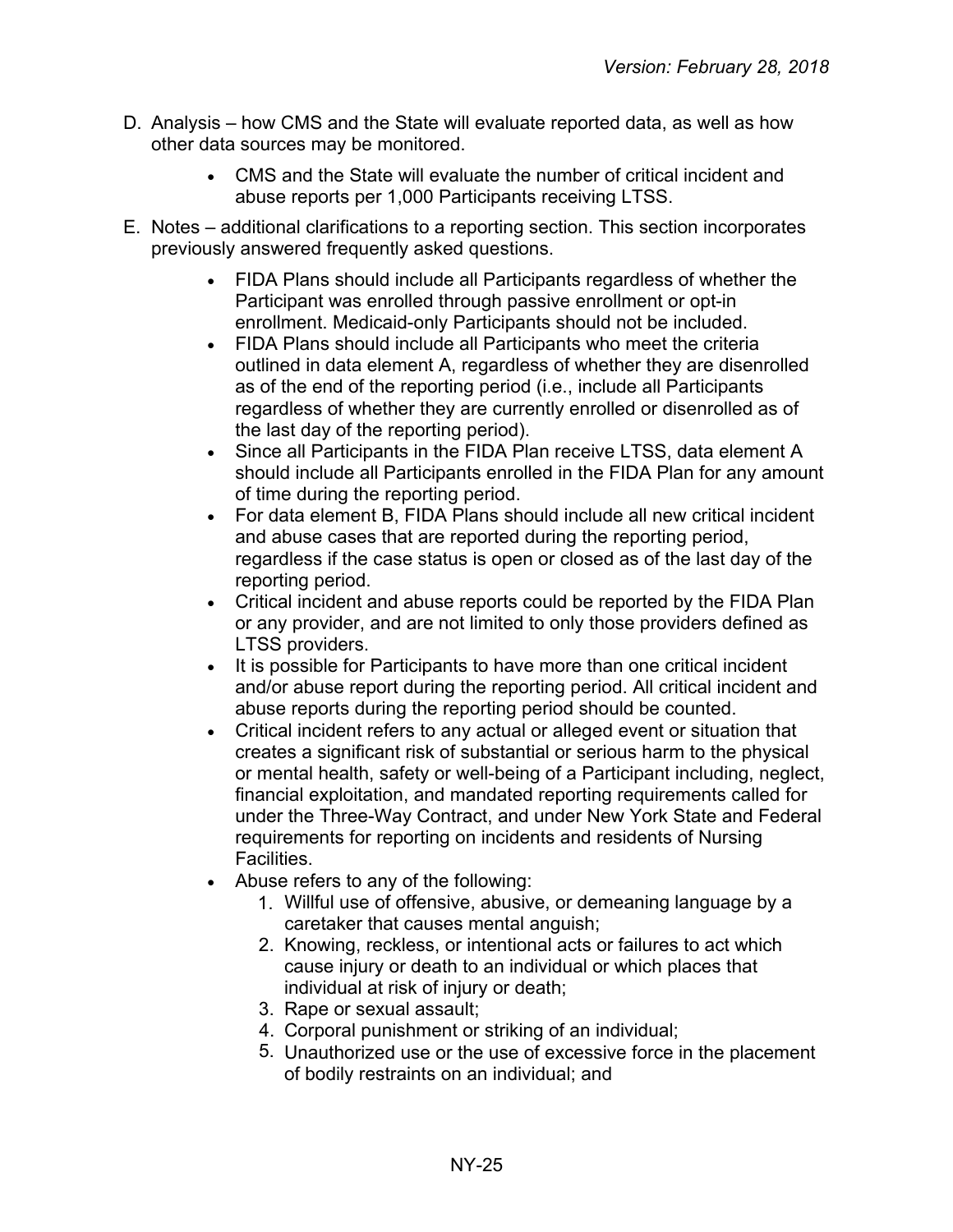- 6. Use of bodily or chemical restraints on an individual which is not in compliance with Federal or State laws and administrative regulations.
- <span id="page-25-0"></span>F. Data Submission – how FIDA Plans will submit data collected to CMS and the **State** 
	- FIDA Plans will submit data collected for this measure in the above specified format through a secure data collection site established by CMS. This site can be accessed at the following web address: [https://Financial-Alignment-Initiative.NORC.org.](https://financial-alignment-initiative.norc.org/)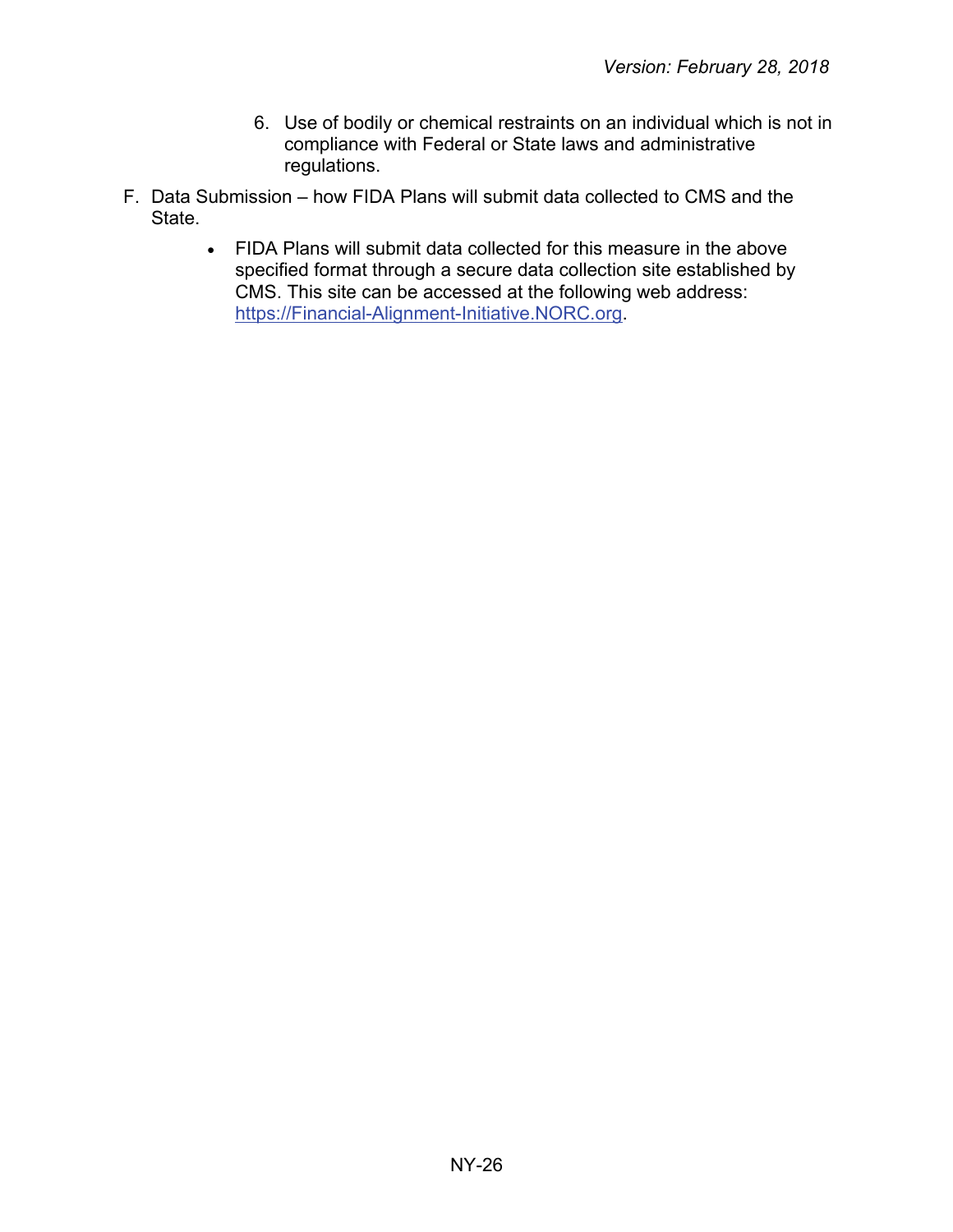# **Section NYV. Utilization**

| NY5.1 Participants directing their own services through the consumer-directed |  |  |  |  |
|-------------------------------------------------------------------------------|--|--|--|--|
| personal assistance option.                                                   |  |  |  |  |

| <b>CONTINUOUS REPORTING</b>        |                                      |          |                            |                                                                                        |
|------------------------------------|--------------------------------------|----------|----------------------------|----------------------------------------------------------------------------------------|
| <b>Reporting</b><br><b>Section</b> | <b>Reporting</b><br><b>Frequency</b> | Level    | Reporting<br><b>Period</b> | Due Date                                                                               |
| NY5. Utilization                   | Annually                             | Contract | <b>Calendar Year</b>       | By the end of the<br>second month<br>following the last day<br>of the reporting period |

| <b>Element</b><br><b>Letter</b> | <b>Element Name</b>                                                                                                                            | <b>Definition</b>                                                                                                                                                                                          | <b>Allowable</b><br><b>Values</b>              |
|---------------------------------|------------------------------------------------------------------------------------------------------------------------------------------------|------------------------------------------------------------------------------------------------------------------------------------------------------------------------------------------------------------|------------------------------------------------|
| A.                              | Total number of<br>Participants enrolled in<br>the FIDA plan.                                                                                  | Total number of<br>Participants continuously<br>enrolled in the FIDA plan<br>during the reporting<br>period.                                                                                               | Field Type: Numeric                            |
| В.                              | Total number of<br>Participants who were<br>directing their own<br>services through the<br>consumer-directed<br>personal assistance<br>option. | Of the total reported in<br>A, the number of<br>Participants who were<br>directing their own<br>services through the<br>consumer-directed<br>personal assistance<br>option during the<br>reporting period. | Field Type: Numeric<br>Note: Is a subset of A. |

- B. QA checks/Thresholds procedures used by CMS and the State to establish benchmarks in order to identify outliers or data that are potentially erroneous.
	- CMS and the State will perform an outlier analysis.
	- As data are received from FIDA Plans over time, CMS and the State will apply threshold checks.
- C. Edits and Validation checks validation checks that should be performed by each FIDA Plan prior to data submission.
	- Confirm those data elements above as subsets of other elements.
	- FIDA Plans should validate that data element B is less than or equal to data element A.
	- All data elements should be positive values.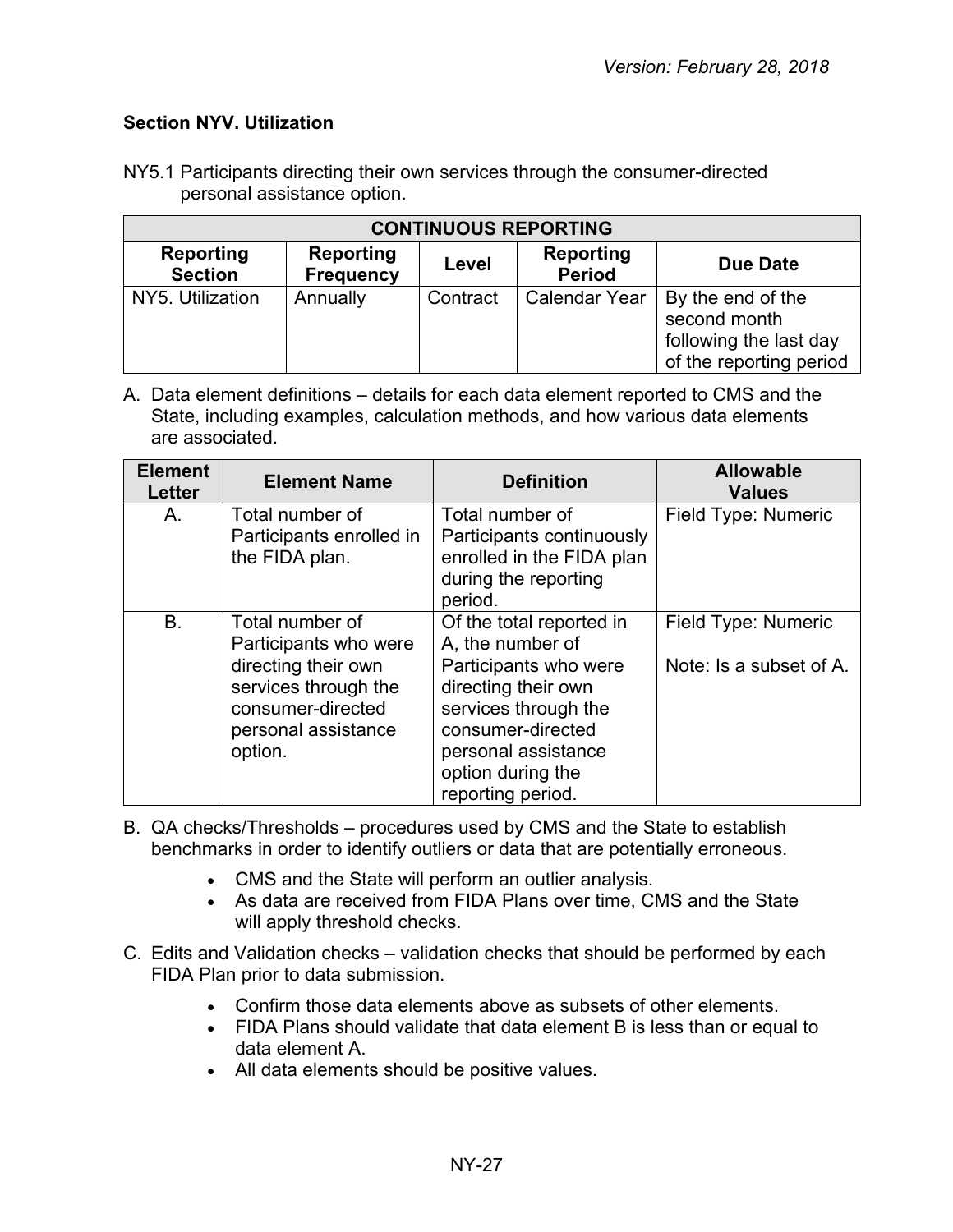- D. Analysis how CMS and the State will evaluate reported data, as well as how other data sources may be monitored.
	- CMS and the State will evaluate the percentage of Participants continuously enrolled in the FIDA Plan who were directing their own services through the consumer-directed personal assistance option during the reporting period.
- E. Notes additional clarifications to a reporting section. This section incorporates previously answered frequently asked questions.
	- FIDA Plans should include all Participants regardless of whether the Participant was enrolled through passive enrollment or opt-in enrollment. Medicaid-only Participants should not be included.
	- FIDA Plans should include all Participants who meet the criteria outlined in data element A, regardless if they are disenrolled as of the end of the reporting period (i.e., include all Participants regardless if they are currently enrolled or disenrolled as of the last day of the reporting period).
	- Continuous enrollment is defined as no more than one gap in enrollment of up to 45 days during the reporting period (i.e., January through December). To determine continuous enrollment for a Participant for whom enrollment is verified monthly, the Participant may not have more than a 1-month gap in coverage (i.e., a Participant whose coverage lapses for 2 months [60 days] is not considered continuously enrolled).
	- Consumer-directed personal assistance is a personal care program that empowers self-directing seniors and people with disabilities to recruit, hire, train, supervise and terminate their choice of personal assistant home care worker.
- <span id="page-27-0"></span>F. Data Submission – how FIDA Plans will submit data collected to CMS and the State.
	- FIDA Plans will submit data collected for this measure in the above specified format through a secure data collection site established by CMS. This site can be accessed at the following web address: [https://Financial-Alignment-Initiative.NORC.org.](https://financial-alignment-initiative.norc.org/)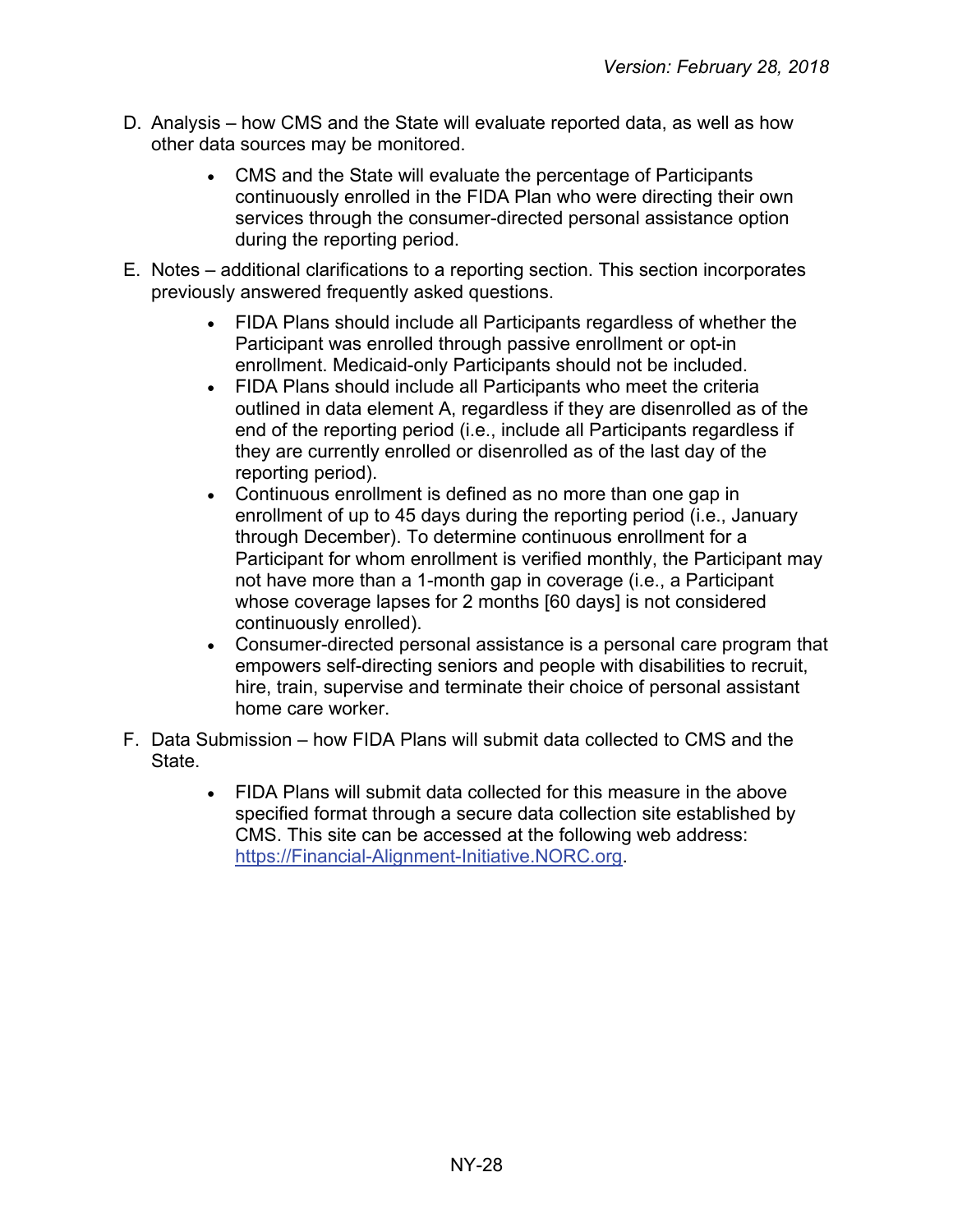# **Section NYVI. Participant-Level File**

The New York Office of Quality and Patient Safety (OQPS) will be evaluating measures using the Medicaid Encounter Data System (MEDS), the Uniform Assessment System (UAS-NY) and Participant-level data. The State will conduct ongoing research on Participants' personal experiences in FIDA and on potential relationship of these experiences with Participants' health outcomes.

The following table provides instructions on the submission of Participant-level data on a subset of measures FIDA Plans are reporting at the plan-level and a number of IDT-related performance measures. This table does not provide any additional measures; it only provides guidance on the subset of measures for which CMS/NYSDOH require Participant-level data. Please see the source of each measure for the technical specifications for each. In particular:

- Columns 17-48 provide instructions on reporting Participant level data on HEDIS measures.
- Columns 49-54 provide instructions on some of the NY-Specific measures defined elsewhere within this appendix.
- Columns 55-62 refer to MMP Specific Core Measures available at:
- [https://www.cms.gov/Medicare-Medicaid-Coordination/Medicare-and-](https://www.cms.gov/Medicare-Medicaid-Coordination/Medicare-and-Medicaid-Coordination/Medicare-Medicaid-Coordination-Office/FinancialAlignmentInitiative/MMPInformationandGuidance/MMPReportingRequirements.html)[Medicaid-Coordination/Medicare-Medicaid-Coordination-](https://www.cms.gov/Medicare-Medicaid-Coordination/Medicare-and-Medicaid-Coordination/Medicare-Medicaid-Coordination-Office/FinancialAlignmentInitiative/MMPInformationandGuidance/MMPReportingRequirements.html)[Office/FinancialAlignmentInitiative/MMPInformationandGuidance/MMPReporti](https://www.cms.gov/Medicare-Medicaid-Coordination/Medicare-and-Medicaid-Coordination/Medicare-Medicaid-Coordination-Office/FinancialAlignmentInitiative/MMPInformationandGuidance/MMPReportingRequirements.html) [ngRequirements.html](https://www.cms.gov/Medicare-Medicaid-Coordination/Medicare-and-Medicaid-Coordination/Medicare-Medicaid-Coordination-Office/FinancialAlignmentInitiative/MMPInformationandGuidance/MMPReportingRequirements.html)
- Columns 63-359 provide instructions on reporting Participant level data on IDT activities. As noted for each element, some of the IDT requirements are specified within this appendix while others are specified within the final IDT policy. CMS and NYSDOH may establish thresholds and conduct outlier analysis based on this data.

Questions from FIDA Plans regarding these measures or the data submission process should be directed to NYSDOH.

| <b>CONTINUOUS REPORTING</b>               |                                      |          |                                   |                                                                                          |
|-------------------------------------------|--------------------------------------|----------|-----------------------------------|------------------------------------------------------------------------------------------|
| <b>Reporting</b><br><b>Section</b>        | <b>Reporting</b><br><b>Frequency</b> | Level    | <b>Reporting</b><br><b>Period</b> | <b>Due Date</b>                                                                          |
| NY6 Participant-<br><b>Level Measures</b> | Annually                             | Contract | Calendar<br>Year                  | By the end of the<br>sixth month<br>following the last<br>day of the reporting<br>period |

NY6.1 Participant-Level File

A. File Format definitions – details for each data element reported to CMS and the State.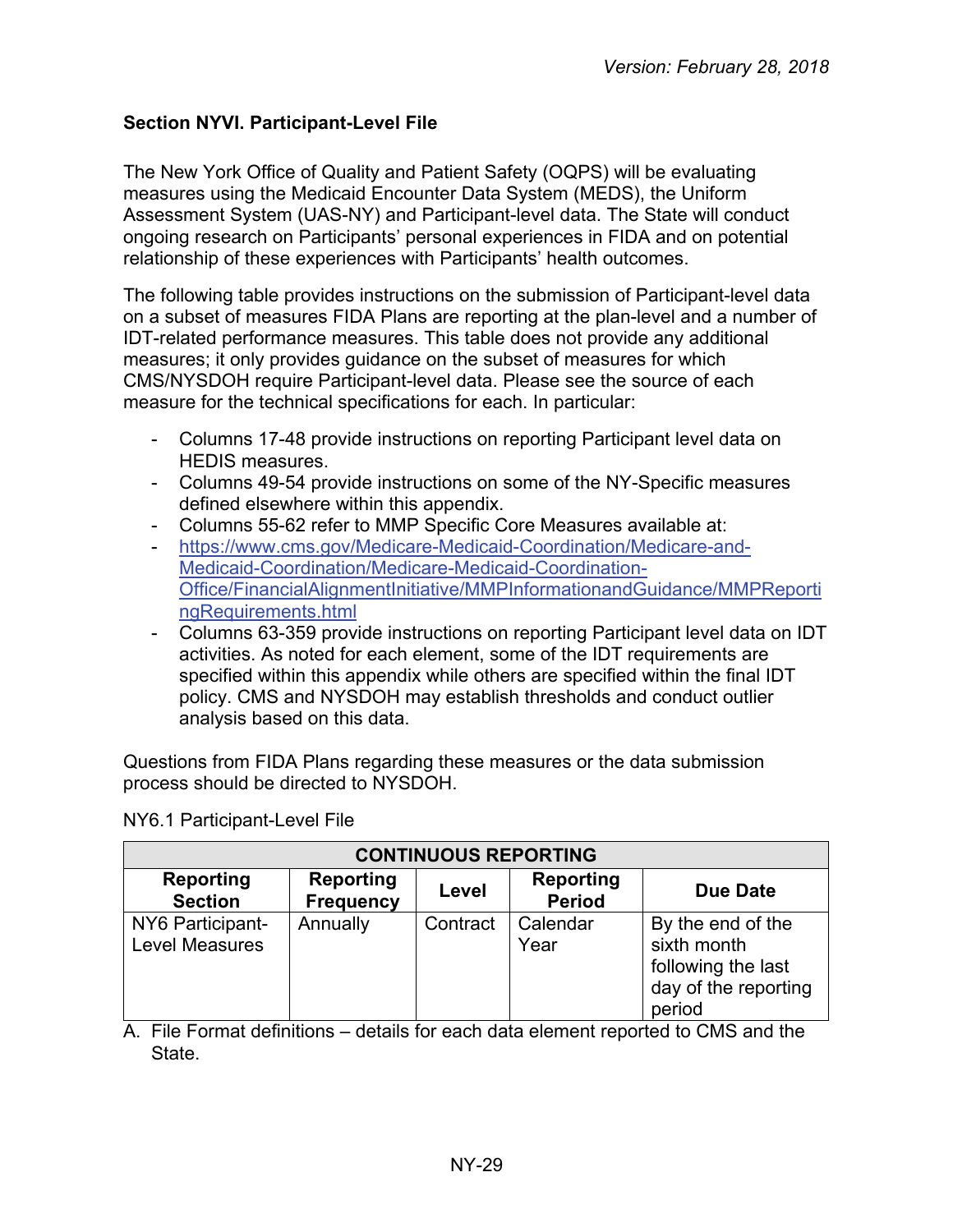| Column<br><b>Placement</b> | <b>Name</b>                                                                                                                               | <b>Direction</b>                                                                                                                                                                                                                                                                                                                 | <b>Allowed</b><br><b>Values</b>      |  |  |
|----------------------------|-------------------------------------------------------------------------------------------------------------------------------------------|----------------------------------------------------------------------------------------------------------------------------------------------------------------------------------------------------------------------------------------------------------------------------------------------------------------------------------|--------------------------------------|--|--|
|                            | <b>Instructions for Participant Identification</b>                                                                                        |                                                                                                                                                                                                                                                                                                                                  |                                      |  |  |
| Column 1-8                 | <b>MMIS ID</b>                                                                                                                            | Enter the Plan's numeric eight-digit<br>ID.                                                                                                                                                                                                                                                                                      | ########                             |  |  |
| Column 9-16                | <b>Medicaid CIN</b>                                                                                                                       | A Participant's client identification<br>number. The field should be<br>continuous without any spaces or<br>hyphens. The field is alpha-numeric<br>and should be treated as a text field.<br>The CIN entered in this field should<br>be for the CIN for the measurement<br>period. For example, CINs for 2015<br>should be used. | Dual eligible<br>individuals<br>only |  |  |
|                            | <b>Instructions for Participant-level data on HEDIS Measures</b>                                                                          |                                                                                                                                                                                                                                                                                                                                  |                                      |  |  |
| Column 17                  | Denominator for<br>Antidepressant<br>Medication<br>Management (AMM)                                                                       | Enter a '1' if the Participant is in the<br>denominator of the Antidepressant<br><b>Medication Management measures,</b><br>'0' if the Participant is not in the<br>denominator.                                                                                                                                                  | $1 = Yes$<br>$0 = No$                |  |  |
| Column 18                  | Numerator for<br>Antidepressant<br>Medication<br>Management-<br><b>Effective Acute Phase</b><br>Treatment (AMM)                           | Enter a '1' if the Participant is in the<br>numerator of the Antidepressant<br><b>Medication Management - Effective</b><br>Acute Phase Treatment measure, '0'<br>if the Participant is not in the<br>numerator or the information is<br>missing.                                                                                 | $= Yes$<br>$0 = No$                  |  |  |
| Column 19                  | Numerator for<br>Antidepressant<br>Medication<br>Management-Effective<br><b>Continuation Phase</b><br>Treatment (AMM)                     | Enter a '1' if the Participant is in the<br>numerator of the Antidepressant<br><b>Medication Management - Effective</b><br><b>Continuation Phase Treatment</b><br>measure, '0' if the Participant is not in<br>the numerator or the information is<br>missing.                                                                   | $1 = Yes$<br>$0 = No$                |  |  |
| Column 20                  | Denominator for<br>Initiation and<br><b>Engagement of Alcohol</b><br>and Other Drug<br><b>Dependence Treatment</b><br>$(IET)$ : 18+ years | Enter: '1' if the Participant is in the<br>denominator of the Initiation and<br>Engagement of AOD Treatment, 18+<br>years measure '0' if the Participant is<br>not in the denominator of this<br>measure.                                                                                                                        | $1 = Yes$<br>$0 = No$                |  |  |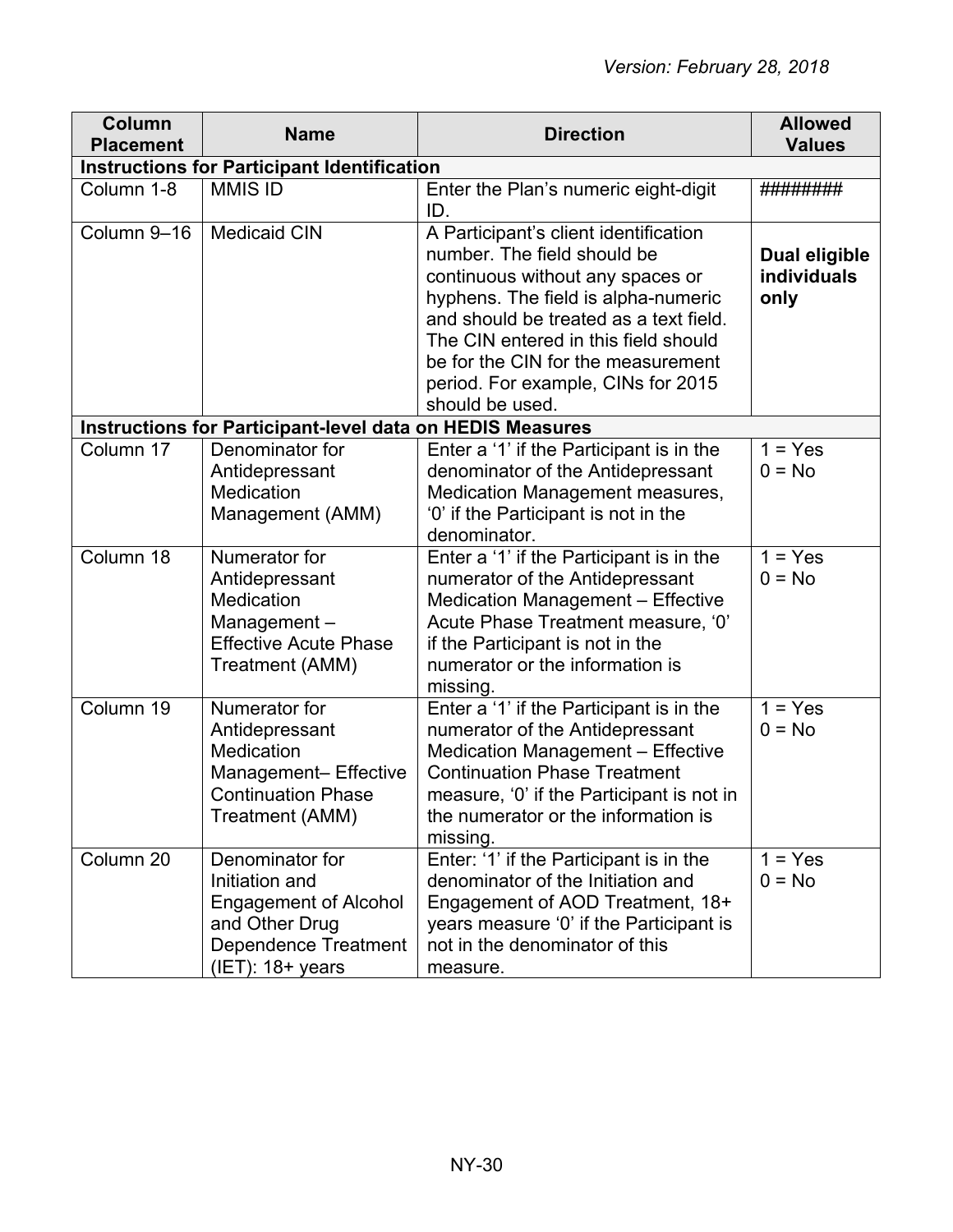| Column<br><b>Placement</b> | <b>Name</b>                                                                                                                                                  | <b>Direction</b>                                                                                                                                                                                                                                     | <b>Allowed</b><br><b>Values</b> |
|----------------------------|--------------------------------------------------------------------------------------------------------------------------------------------------------------|------------------------------------------------------------------------------------------------------------------------------------------------------------------------------------------------------------------------------------------------------|---------------------------------|
| Column 21                  | Numerator for Initiation<br>and Engagement of<br>Alcohol and Other Drug<br><b>Dependence Treatment</b><br>(IET): Initiation of AOD<br>Treatment-18+ years    | Enter: '1' if the Participant is in the<br>numerator of the Initiation and<br>Engagement of AOD Treatment-<br>Initiation of AOD Treatment, 18+<br>years measure '0' if the Participant is<br>not in the numerator or the<br>information is missing.  | $1 = Yes$<br>$0 = No$           |
| Column 22                  | Numerator for Initiation<br>and Engagement of<br>Alcohol and Other Drug<br>Dependence Treatment<br>(IET): <i>Engagement</i> of<br>AOD Treatment-18+<br>years | Enter: '1' if the Participant is in the<br>numerator of the Initiation and<br>Engagement of AOD Treatment-<br>Engagement of AOD Treatment, 18+<br>years measure '0' if the Participant is<br>not in the numerator or the<br>information is missing.  | $1 = Yes$<br>$0 = No$           |
| Column 23-<br>24           | Denominator for<br>Follow-Up After<br>Hospitalization for<br>Mental Illness (FUH)                                                                            | Enter the number of times the<br>Participant appears in the<br>denominator of the Follow-Up After<br>Hospitalization for Mental Illness; '0' if<br>the Participant is not in the<br>denominator.                                                     | 00-98                           |
| Column 25-<br>26           | Numerator 1 for Follow-<br>Up After Hospitalization<br>for Mental Illness, 7<br>days after discharge<br>(FUH)                                                | Enter the number of times the<br>Participant appears in numerator 1 of<br>the Follow-Up After Hospitalization for<br>Mental Illness, 7 days after discharge.<br>'0' if the Participant is not in the<br>numerator or the information is<br>missing.  | 00-98                           |
| Column 27-<br>28           | Numerator 2 for Follow-<br>Up After Hospitalization<br>for Mental Illness, 30<br>days after discharge<br>(FUH)                                               | Enter the number of times the<br>Participant appears in numerator 2 of<br>the Follow-Up After Hospitalization for<br>Mental Illness, 30 days after<br>discharge. '0' if the Participant is not<br>in the numerator or the information is<br>missing. | 00-98                           |
| Column 29-<br>30           | Denominator for<br>Medication<br><b>Reconciliation After</b><br>Discharge from<br><b>Inpatient Facility (MRP)</b>                                            | Enter the number of times the<br>Participant appears in the<br>denominator of the Medication<br>Reconciliation After Discharge from<br>Inpatient Facility.                                                                                           | 00-98                           |
| Column 31-<br>32           | Numerator for<br>Medication<br><b>Reconciliation After</b><br>Discharge from<br>Inpatient Facility (MRP)                                                     | Enter the number of times the<br>Participant appears in numerator of<br>the Medication Reconciliation After<br>Discharge from Inpatient Facility.                                                                                                    | 00-98                           |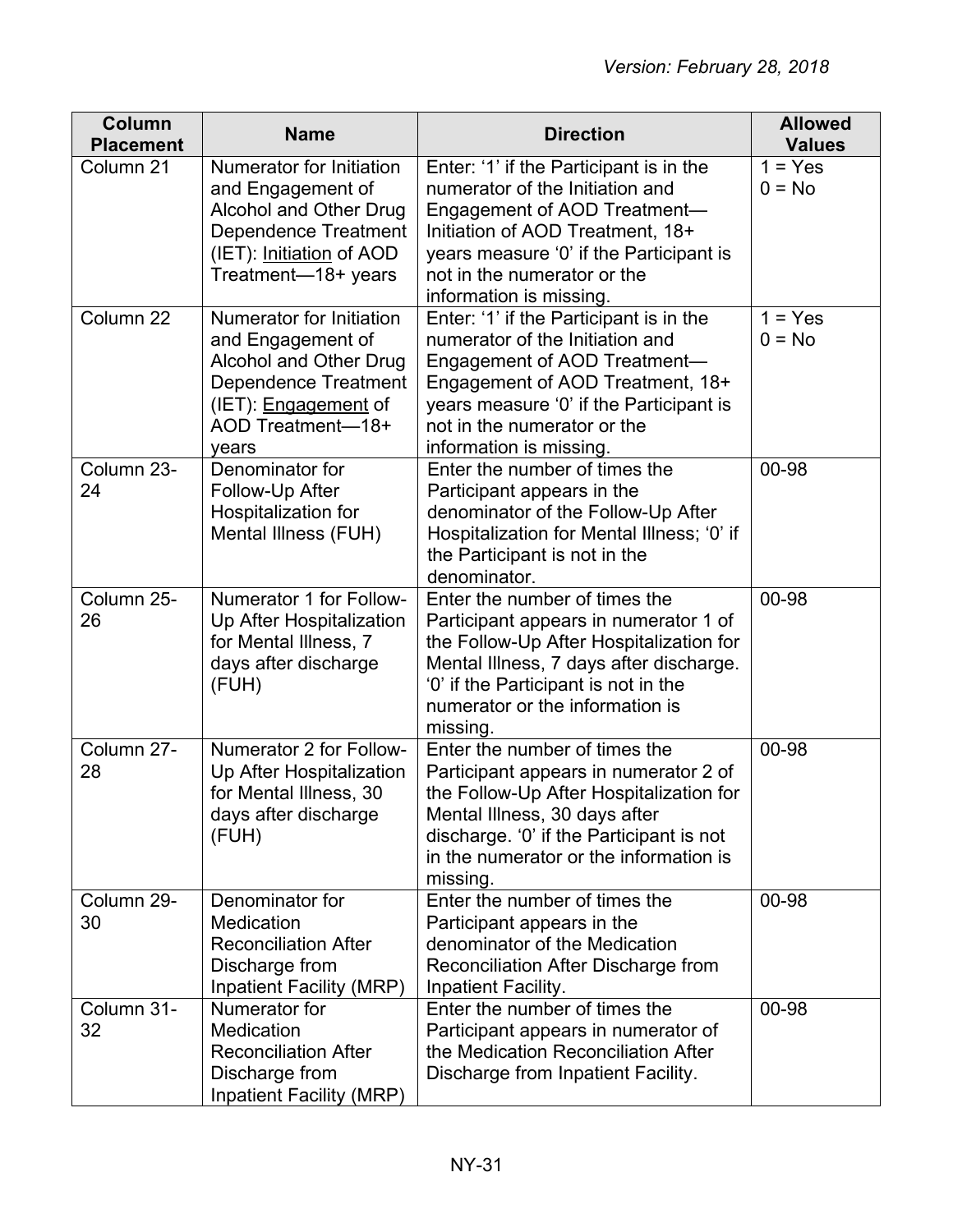| <b>Column</b><br><b>Placement</b> | <b>Name</b>                                                                              | <b>Direction</b>                                                                                                                                                                                                  | <b>Allowed</b><br><b>Values</b> |
|-----------------------------------|------------------------------------------------------------------------------------------|-------------------------------------------------------------------------------------------------------------------------------------------------------------------------------------------------------------------|---------------------------------|
| Column 33                         | Denominator for the<br><b>Care for Older Adults</b><br>(COA)                             | Enter a '1' if the Participant is in the<br>denominator of the Care for Older<br>Adults measure, '0' if the Participant is<br>not in the denominator.                                                             | $1 = Yes$<br>$0 = No$           |
| Column 34                         | Numerator for Care for<br>Older Adults-<br><b>Medication Review</b><br>(COA)             | Enter a '1' if the Participant is in the<br>numerator of the Care for Older<br>Adults Medication Review measure,<br>'0' if the Participant is not in the<br>numerator or the information is<br>missing.           | $1 = Yes$<br>$0 = No$           |
| Column 35                         | Numerator for Care for<br>Older Adults -<br><b>Functional Status</b><br>Assessment (COA) | Enter a '1' if the Participant is in the<br>numerator of the Care for Older<br><b>Adults Functional Status Assessment,</b><br>'0' if the Participant is not in the<br>numerator or the information is<br>missing. | $1 = Yes$<br>$0 = No$           |
| Column 36                         | Numerator for Care for<br>Older Adults - Pain<br>Screening (COA)                         | Enter a '1' if the Participant is in the<br>numerator of the Care for Older<br>Adults Pain Screening, '0' if the<br>Participant is not in the numerator or<br>the information is missing.                         | $1 = Yes$<br>$0 = No$           |
| Column 37                         | Denominator for<br>Comprehensive<br>Diabetes Care (CDC)                                  | Enter a '1' if the Participant is in the<br>denominator of the CDC measures,<br>'0' if the Participant is not in the<br>denominator.                                                                              | $1 = Yes$<br>$0 = No$           |
| Column 38                         | Numerator for CDC -<br>Eye Exam                                                          | Enter a '1' if the Participant is in the<br>numerator of the CDC Eye Exam<br>measure, '0' if the Participant is not in<br>the numerator or the information is<br>missing.                                         | $1 = Yes$<br>$0 = No$           |
| Column 39                         | Numerator for CDC -<br><b>Nephropathy Monitor</b>                                        | Enter a '1' if the Participant is in the<br>numerator of the CDC Nephropathy<br>Monitor measure, '0' if the Participant<br>is not in the numerator or the<br>information is missing.                              | $1 = Yes$<br>$0 = No$           |
| Column 40                         | Numerator for CDC -<br>HbA1c Control (<8.0%)                                             | Enter a '1' if the Participant is in the<br>numerator of the CDC HbA1c Control<br>(<8.0%) measure, '0' if the Participant<br>is not in the numerator or the<br>information is missing.                            | $= Yes$<br>$0 = No$             |
| Column 41                         | Denominator for<br>Disease Modifying Anti-<br><b>Rheumatic Drug</b><br>Therapy (DMARD)   | Enter a '1' if the Participant is in the<br>denominator of the DMARD measure,<br>'0' if the Participant is not in the<br>denominator.                                                                             | $1 = Yes$<br>$0 = No$           |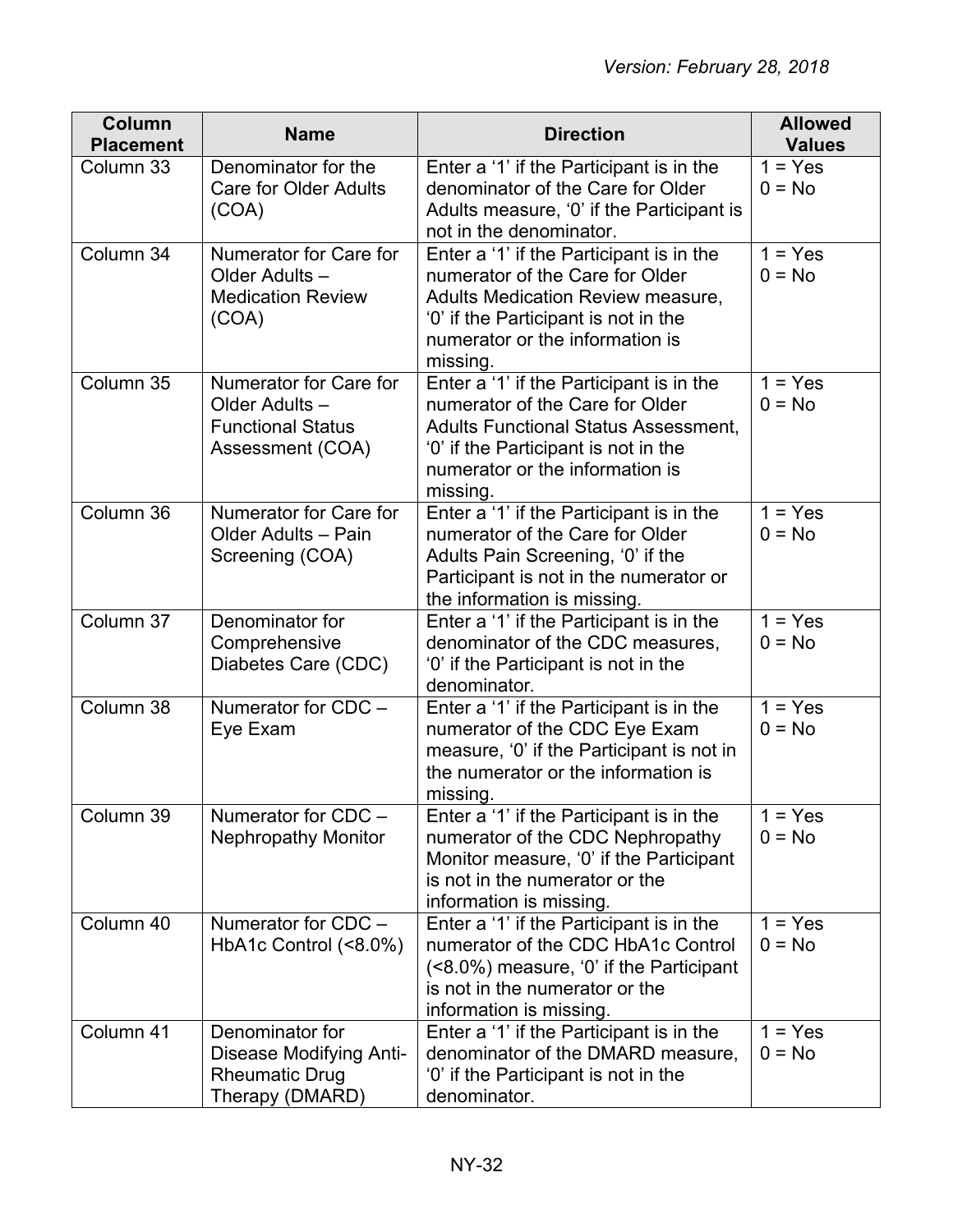| Column<br><b>Placement</b> | <b>Name</b>                                                                                        | <b>Direction</b>                                                                                                                                                                                  | <b>Allowed</b><br><b>Values</b> |
|----------------------------|----------------------------------------------------------------------------------------------------|---------------------------------------------------------------------------------------------------------------------------------------------------------------------------------------------------|---------------------------------|
| Column 42                  | <b>Numerator for Disease</b><br><b>Modifying Anti-</b><br><b>Rheumatic Drug</b><br>Therapy (DMARD) | Enter a '1' if the Participant is in the<br>numerator of the DMARD measure,<br>'0' if the Participant is not in the<br>numerator or the information is<br>missing.                                | $1 = Yes$<br>$0 = No$           |
| Column 43                  | Denominator for<br><b>Controlling High Blood</b><br>Pressure (CBP)                                 | Enter a '1' if the Participant is in the<br>denominator of the Controlling High<br>Blood Pressure measure, '0' if the<br>Participant is not in the denominator.                                   | $1 = Yes$<br>$0 = No$           |
| Column 44                  | Numerator for<br><b>Controlling High Blood</b><br>Pressure (CBP)                                   | Enter a '1' if the Participant is in the<br>numerator of the Controlling High<br>Blood Pressure measure, '0' if the<br>Participant is not in the numerator or<br>the information is missing.      | $1 = Yes$<br>$0 = No$           |
| Column 45                  | <b>Denominator for Breast</b><br><b>Cancer Screening</b><br>(BCS)                                  | Enter a '1' if the Participant is in the<br>denominator of the Breast Cancer<br>Screening measure, '0' if the<br>Participant is not in the denominator.                                           | $1 = Yes$<br>$0 = No$           |
| Column 46                  | <b>Numerator for Breast</b><br><b>Cancer Screening</b><br>(BCS)                                    | Enter a '1' if the Participant is in the<br>numerator of the Breast Cancer<br>Screening measure, '0' if the<br>participant is not in the numerator or<br>the information is missing.              | $1 = Yes$<br>$0 = No$           |
| Column 47                  | Denominator for<br><b>Colorectal Cancer</b><br>Screening (COL)                                     | Enter a '1' if the Participant is in the<br>denominator of the Colorectal Cancer<br>Screening measure, '0' if the<br>Participant is not in the denominator.                                       | $1 = Yes$<br>$0 = No$           |
| Column 48                  | Numerator for<br><b>Colorectal Cancer</b><br>Screening (COL)                                       | Enter a '1' if the Participant is in the<br>numerator of the Colorectal Cancer<br>Screening measure, '0' if the<br>Participant is not in the numerator of<br>this measure.                        | $1 = Yes$<br>$0 = No$           |
|                            |                                                                                                    | <b>Instructions for Participant Level Data on NY Specific Measures</b>                                                                                                                            |                                 |
| Column 49                  | Denominator for NY3.1<br>Long Term Care<br><b>Overall Balance</b>                                  | Enter a '1' if the Participant is in the<br>denominator of the NY3.1 Long Term<br>Care Overall Balance measure, '0' if<br>the Participant is not in the<br>denominator.                           | $1 = Yes$<br>$0 = No$           |
| Column 50                  | Numerator for NY3.1<br>Long Term Care<br><b>Overall Balance</b>                                    | Enter a '1' if the Participant is in the<br>numerator of the NY3.1 Long Term<br>Care Overall Balance measure, '0' if<br>the Participant is not in the numerator<br>or the information is missing. | $1 = Yes$<br>$0 = No$           |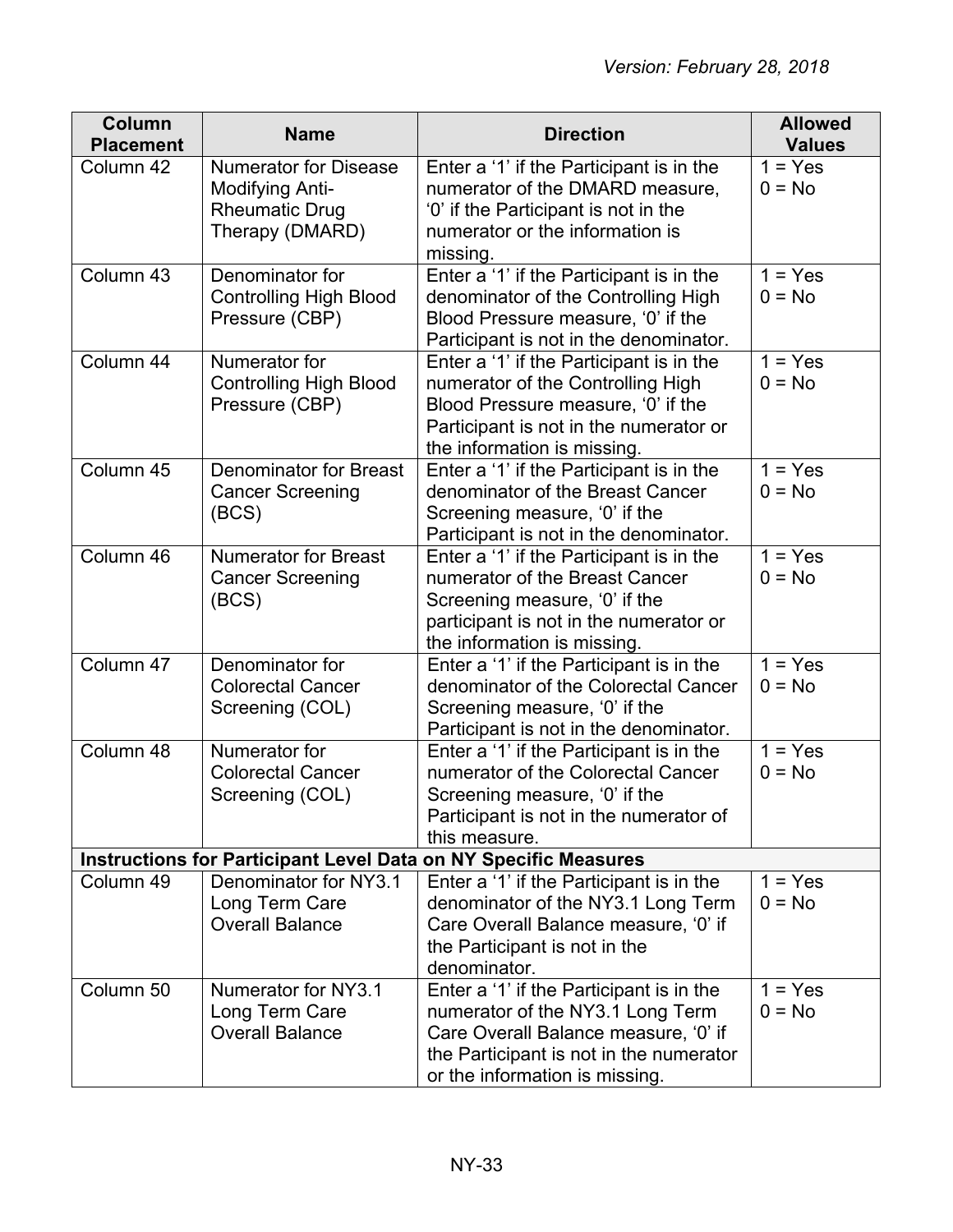| <b>Column</b><br><b>Placement</b> | <b>Name</b>                                             | <b>Direction</b>                                                                    | <b>Allowed</b><br><b>Values</b> |
|-----------------------------------|---------------------------------------------------------|-------------------------------------------------------------------------------------|---------------------------------|
| Column 51                         | Denominator for the                                     | Enter a '1' if the Participant is in the                                            | $1 = Yes$                       |
|                                   | Participants directing                                  | denominator of the NY5.1 Consumer-                                                  | $0 = No$                        |
|                                   | their own services                                      | <b>Directed Personal Assistance Option</b>                                          |                                 |
|                                   | through the Consumer-                                   | measure above, '0' if the Participant is                                            |                                 |
|                                   | <b>Directed Personal</b>                                | not in the denominator.                                                             |                                 |
|                                   | <b>Assistance Option</b>                                |                                                                                     |                                 |
| Column 52                         | Numerator for the                                       | Enter a '1' if the Participant is in the                                            | $1 = Yes$                       |
|                                   | Participants directing                                  | numerator of the NY5.1 Consumer-                                                    | $0 = No$                        |
|                                   | their own services                                      | Directed Personal Assistance Option                                                 |                                 |
|                                   | through the Consumer-                                   | measure above, '0' if the Participant is                                            |                                 |
|                                   | <b>Directed Personal</b>                                | not in the numerator or the                                                         |                                 |
| Column 53                         | <b>Assistance Option</b><br>Denominator for NY 3.2      | information is missing.                                                             | $1 = Yes$                       |
|                                   | Community                                               | Enter a '1' if the Participant is in the<br>denominator of the NY 3.2               | $0 = No$                        |
|                                   | Reintegration                                           | <b>Community Reintegration measure</b>                                              |                                 |
|                                   |                                                         | above, '0' if the Participant is not in                                             |                                 |
|                                   |                                                         | the denominator.                                                                    |                                 |
| Column 54                         | Numerator for NY 3.2                                    | Enter a '1' if the Participant is in the                                            | $1 = Yes$                       |
|                                   | Community                                               | numerator of the NY 3.2 Community                                                   | $0 = No$                        |
|                                   | Reintegration                                           | Reintegration measure above, '0' if                                                 |                                 |
|                                   |                                                         | the Participant is not in the numerator                                             |                                 |
|                                   |                                                         | or the information is missing.                                                      |                                 |
|                                   |                                                         | Instructions for Participant Level Data on MMP-Specific Core Reporting Requirements |                                 |
| Column 55                         | Denominator for                                         | Enter a '1' if the Participant is in the                                            | $1 = Yes$                       |
|                                   | Screening for MMP                                       | denominator of the MMP Core                                                         | $0 = No$                        |
|                                   | Core Measure 6.1                                        | Measure 6.1 Screening for Clinical                                                  |                                 |
|                                   | <b>Clinical Depression and</b>                          | Depression and Follow-up care, '0' if                                               |                                 |
|                                   | Follow-up Care                                          | the Participant is not in the                                                       |                                 |
|                                   |                                                         | denominator. Because this measure                                                   |                                 |
|                                   |                                                         | is retired, fill with '0".                                                          |                                 |
| Column 56                         | Numerator for the MMP                                   | Enter a '1' if the Participant is in                                                | $1 = Yes$                       |
|                                   | Core Measure 6.1                                        | numerator 1 of the MMP Core                                                         | $0 = No$                        |
|                                   | <b>Screening for Clinical</b><br>Depression and Follow- | Measure 6.1 Screening for Clinical                                                  |                                 |
|                                   | up Care                                                 | Depression and Follow-up care, '0' if<br>the Participant is not in the numerator    |                                 |
|                                   |                                                         | or the information is missing.                                                      |                                 |
|                                   |                                                         | Because this measure is retired, fill                                               |                                 |
|                                   |                                                         | with '0".                                                                           |                                 |
| Column 57                         | Denominator for MMP                                     | Enter a '1' if the Participant is in the                                            | $1 = Yes$                       |
|                                   | Core Measure 9.2                                        | denominator of the MMP Core                                                         | $0 = No$                        |
|                                   | <b>Nursing Facility</b>                                 | <b>Measure 9.2 Nursing Facility</b>                                                 |                                 |
|                                   | <b>Diversion</b>                                        | Diversion measure, '0' if the                                                       |                                 |
|                                   |                                                         | Participant is not in the denominator.                                              |                                 |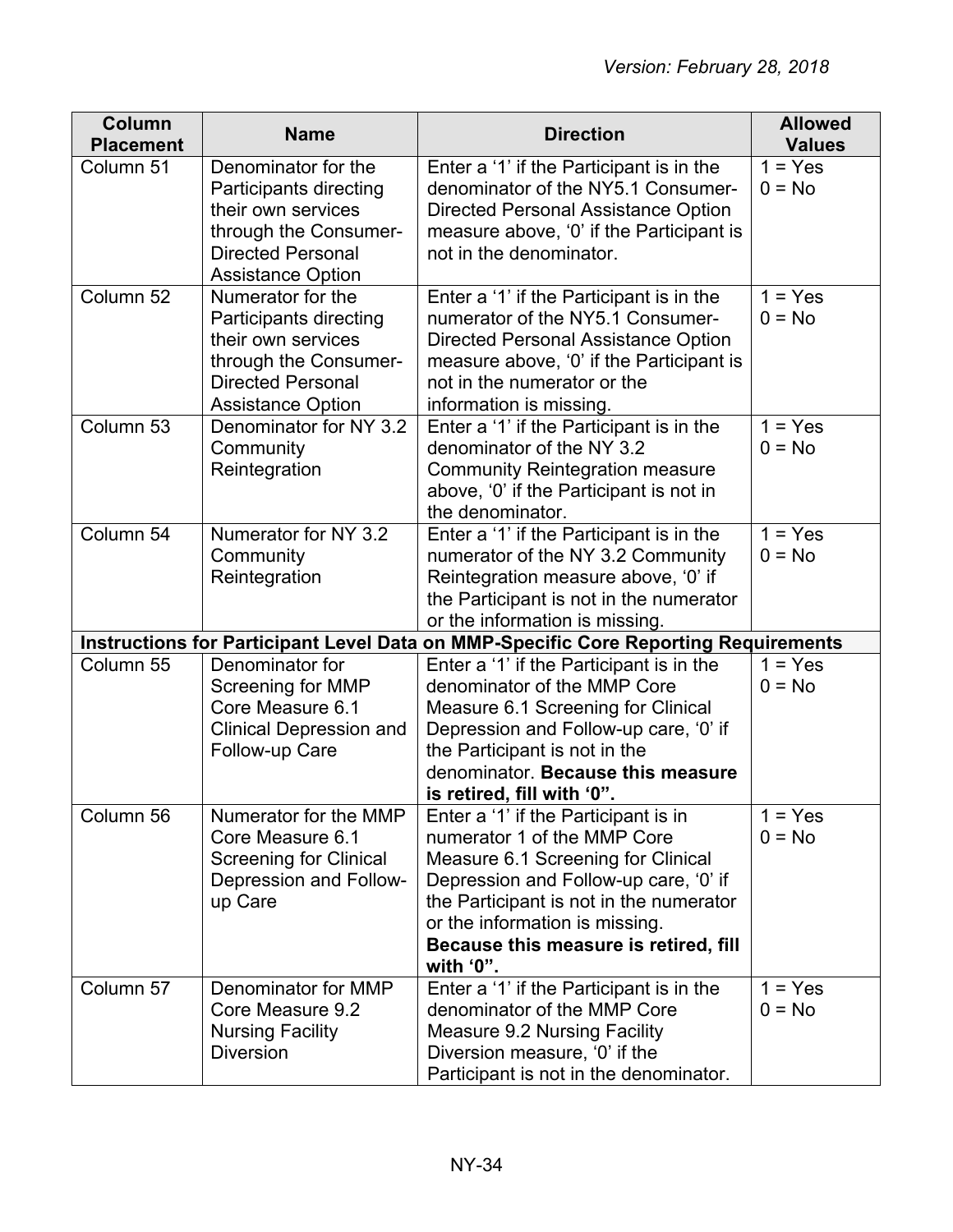| Column<br><b>Placement</b>                                      | <b>Name</b>                                                                                                       | <b>Direction</b>                                                                                                                                                                                                                                                                                                                                                       | <b>Allowed</b><br><b>Values</b>  |
|-----------------------------------------------------------------|-------------------------------------------------------------------------------------------------------------------|------------------------------------------------------------------------------------------------------------------------------------------------------------------------------------------------------------------------------------------------------------------------------------------------------------------------------------------------------------------------|----------------------------------|
| Column 58                                                       | Numerator for MMP<br>Core Measure 9.2<br><b>Nursing Facility</b><br><b>Diversion</b>                              | Enter a '1' if the Participant is in the<br>numerator of the MMP Core Measure<br>9.2 Nursing Facility Diversion<br>measure, '0' if the Participant is not in<br>the numerator or the information is<br>missing.                                                                                                                                                        | $1 = Yes$<br>$0 = No$            |
| Column 59-<br>60                                                | Denominator for Care<br><b>Transition Record</b><br><b>Transmitted to Health</b><br><b>Care Professional</b>      | Enter the number of times the<br>Participant met the inclusion criteria<br>for Element B of MMP Core Measure<br>3.1 Care Transition Record<br><b>Transmitted to Health Care</b><br>Professional measure, '00' if<br>Participant does not.<br>Because this measure is retired, fill<br>with $'0$ ".                                                                     | 00-98                            |
| Column 61-<br>62                                                | <b>Numerator for Care</b><br><b>Transition Record</b><br><b>Transmitted to Health</b><br><b>Care Professional</b> | Enter the number of times the<br>Participant the Participant met the<br>inclusion criteria for Element C of the<br>MMP Core Measure 3.1 Care<br><b>Transition Record Transmitted to</b><br>Health Care Professional measure,<br>'00' if Participant is not in the<br>numerator or the information is<br>missing.<br>Because this measure is retired, fill<br>with '0". | 00-98                            |
|                                                                 | <b>Instructions for Participant Level Data on IDT Requirements</b>                                                |                                                                                                                                                                                                                                                                                                                                                                        |                                  |
| Column 63                                                       | <b>Enrollment Type</b>                                                                                            | Enter a '1' if the Participant is an opt-<br>in enrollee, Enter a '0' if the<br>Participant is a Passive enrollee.                                                                                                                                                                                                                                                     | $1 =$ Voluntary<br>$0 =$ Passive |
| Column 64                                                       | Did the Participant<br>refuse to have his/her<br>UAS-NY completed at<br>least once in the<br>reporting year?      | Enter a '1' if the Participant refused to<br>have his/her UAS-NY completed at<br>least once in the reporting year,<br>otherwise enter '0'.                                                                                                                                                                                                                             | $1 = Yes$<br>$0 = No$            |
| Columns 65-<br>160<br>(up to $12$<br>dates for this<br>measure) | Date(s) on which the<br>Participant had a PCSP<br>completed or updated                                            | Enter the date(s) on which the<br>Participant had their PCSP completed<br>or updated as specified in the final<br>IDT policy. Leave the cell blank if the<br>Participant did not have a PSCP<br>completed/updated or the information<br>is missing.                                                                                                                    | <b>MMDDYYYY</b>                  |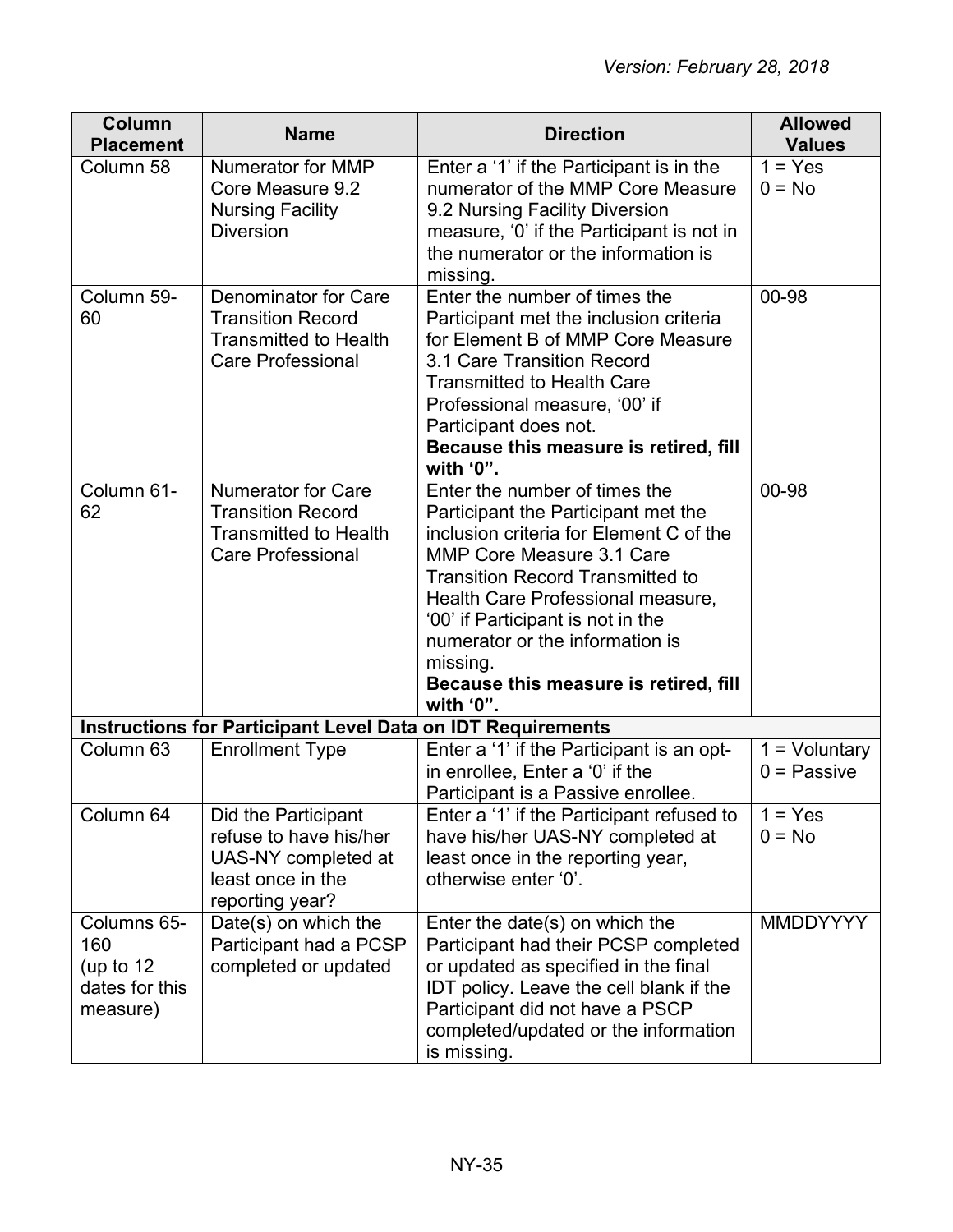| <b>Column</b><br><b>Placement</b>                                                                                                     | <b>Name</b>                                                                                                                          | <b>Direction</b>                                                                                                                                                                                                                                                                                                                                                                             | <b>Allowed</b><br><b>Values</b> |
|---------------------------------------------------------------------------------------------------------------------------------------|--------------------------------------------------------------------------------------------------------------------------------------|----------------------------------------------------------------------------------------------------------------------------------------------------------------------------------------------------------------------------------------------------------------------------------------------------------------------------------------------------------------------------------------------|---------------------------------|
| Column 161                                                                                                                            | Did the Participant<br>refuse to have his/her<br>PCSP completed at<br>least once in the<br>reporting year?                           | Enter a '1' if this Participant refused to<br>have his/her PCSP completed at least<br>once in the reporting year as specified<br>in the final IDT policy, otherwise enter<br>$^{\prime}0^{\prime}$ .                                                                                                                                                                                         | $1 = Yes$<br>$0 = No$           |
| Columns<br>162-257(e.g.,<br>column 162<br>for date 1,<br>column 170<br>for date 2,<br>etc.; up to 12<br>dates for this<br>measure)    | Date(s) on which the<br>Participant had an IDT<br>meeting within reporting<br>year                                                   | Enter the date(s) on which the<br>Participant had IDT meetings as<br>specified in the final IDT policy. Leave<br>the cell blank if the Participant did not<br>have any IDT meetings or the<br>information is missing.                                                                                                                                                                        | <b>MMDDYYYY</b>                 |
| Column 258                                                                                                                            | Did the Participant<br>refuse to have an IDT<br>meeting at least once in<br>the reporting year?                                      | Enter a '1' if this Participant refused to<br>have an IDT meeting as specified in<br>the final IDT policy at least once in the<br>reporting year, otherwise enter '0'.                                                                                                                                                                                                                       | $1 = Yes$<br>$0 = No$           |
| Columns<br>259-354<br>(e.g., column)<br>259 for date<br>1, column<br>267for date<br>2, $etc.; up to$<br>12 dates for<br>this measure) | Date(s) on which the<br><b>Participant Was</b><br>Discharged From a<br>Hospital Inpatient or<br>Nursing Facility to the<br>Community | Enter the date(s) on which the<br>Participant was discharged from a<br>hospital inpatient or nursing facility to<br>the community as specified in the<br>transition of care setting section of the<br>final IDT policy. Leave the cell blank if<br>the Participant was not discharged<br>from a hospital inpatient or nursing<br>facility to the community or the<br>information is missing. | MMDDYYYY                        |
| Column 355                                                                                                                            | Did the Participant have<br><b>Behavioral Health</b><br>Specialist as a member<br>of the IDT at least once<br>in the reporting year? | Enter a '1' if the Participant had a<br>Behavioral Health Specialist as a<br>member of the IDT as specified in the<br>final IDT policy, '0' if the Participant<br>did not have a Behavioral Health<br>Specialist as a member of the IDT.                                                                                                                                                     | $=$ Yes<br>$0 = No$             |
| Column 356                                                                                                                            | Did the Participant have<br>an RN assessor as a<br>member of the IDT at<br>least once in the<br>reporting year?                      | Enter a '1' if the Participant had the<br>RN assessor as a member of the IDT<br>as specified in the final IDT policy, '0'<br>if the Participant did not have the RN<br>Assessor as a member of the IDT.                                                                                                                                                                                      | $1 = Yes$<br>$0 = No$           |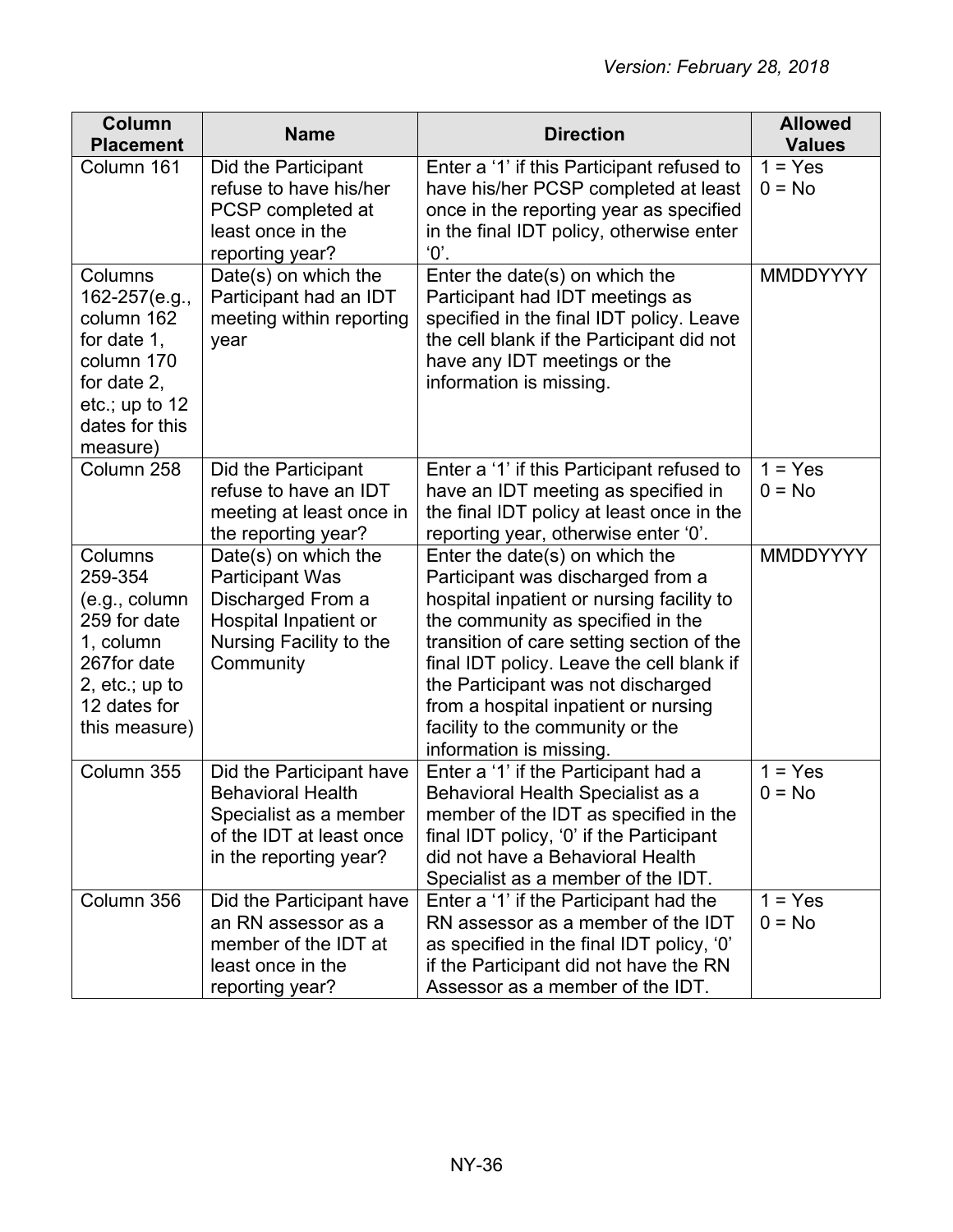| <b>Column</b><br><b>Placement</b> | <b>Name</b>                                                                                                                                                                 | <b>Direction</b>                                                                                                                                                                                                                                                                                                                                        | <b>Allowed</b><br><b>Values</b> |
|-----------------------------------|-----------------------------------------------------------------------------------------------------------------------------------------------------------------------------|---------------------------------------------------------------------------------------------------------------------------------------------------------------------------------------------------------------------------------------------------------------------------------------------------------------------------------------------------------|---------------------------------|
| Column 357                        | Did the Participant have<br>a Participant Designee<br>on the IDT at least once<br>in the reporting year?                                                                    | Enter a '1' if the Participant had a<br>Participant Designee as a member of<br>the IDT as specified in the final IDT<br>policy, '0' if the Participant did not<br>have a Participant Designee as a<br>member of the IDT.                                                                                                                                | $1 = Yes$<br>$0 = No$           |
| Column 358                        | Did the Participant have<br>a home care aid or a<br>designee with clinical<br>experience from the<br>home care agency on<br>the IDT at least once in<br>the reporting year? | Enter a '1' if the Participant had a<br>home care aide or a designee with<br>clinical experience from the home<br>care agency as a member of the IDT<br>as specified in the final IDT policy, '0'<br>if the Participant did not have a home<br>care aide or a designee with clinical<br>experience from the home care<br>agency as a member of the IDT. | $1 = Yes$<br>$0 = No$           |
| Column 359                        | Did the Participant have<br>a nursing facility<br>representative on the<br>IDT at least once in the<br>reporting year?                                                      | Enter a '1' if the Participant had a<br>nursing facility representative as a<br>member of the IDT as specified in the<br>final IDT policy, '0' if the Participant<br>did not have a nursing facility<br>representative as a member of the<br>IDT.                                                                                                       | $1 = Yes$<br>$0 = No$           |

- A. Edits and Validation checks validation checks that should be performed by each FIDA plan prior to data submission.
	- FIDA Plans should ensure that all data values are recorded in the prescribed format (see column "Allowed values").
- B. Analysis how CMS and the State will evaluate reported data, as well as how other data sources may be monitored.
	- NYSDOH will use the Participant-level data to conduct ongoing research on Participants' personal experiences in the FIDA program and on potential relationship of these experiences with Participants' health outcomes.
- C. Notes additional clarifications to a reporting section. This section incorporates previously answered frequently asked questions.
	- Overall format:
		- $\circ$  Prepare a fixed width text file in the following format.
		- o Include one row for every Participant who was enrolled in the FIDA plan and who meets criteria for one or more of the specified FIDA measures for the measurement year.